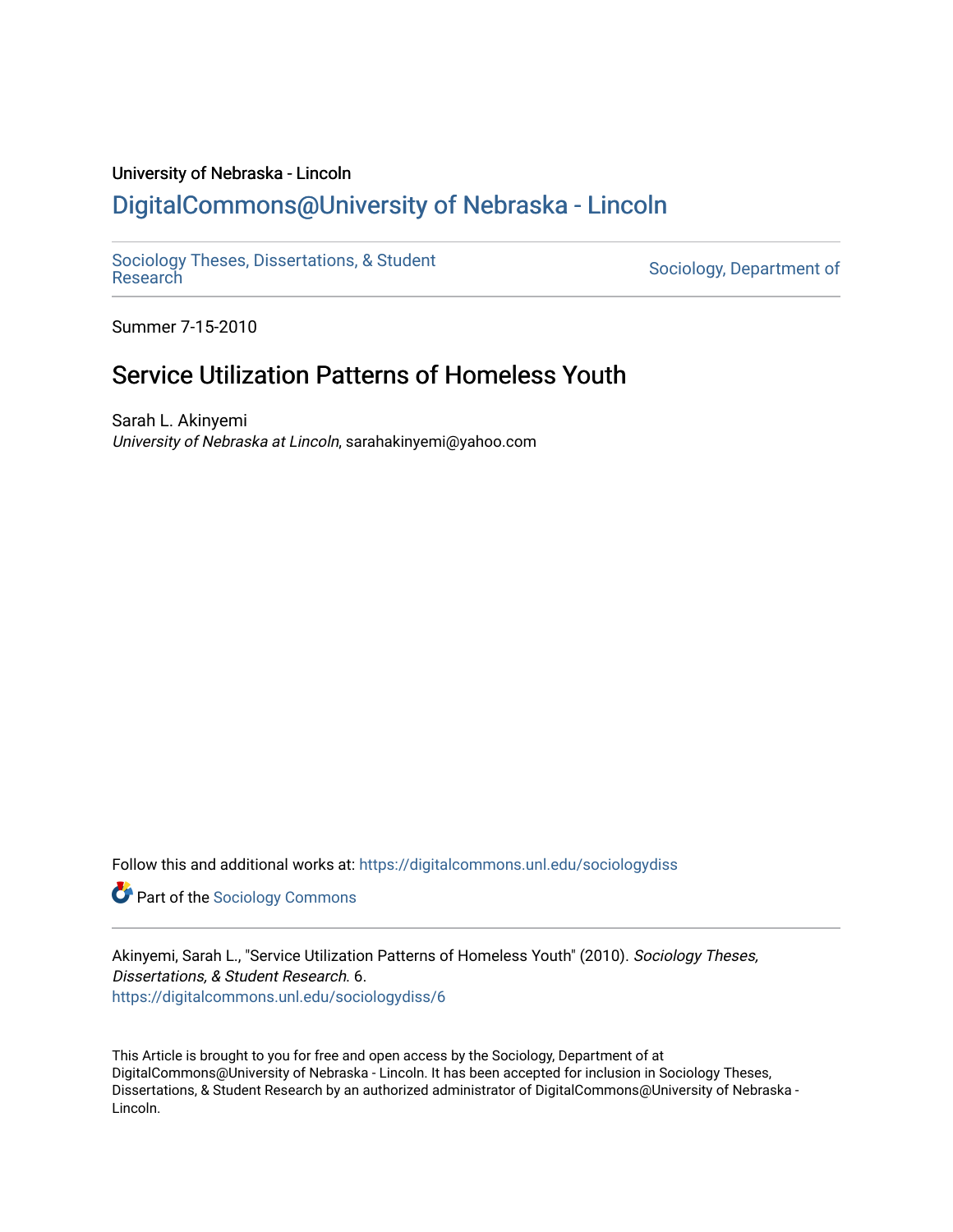# SERVICE UTILIZATION PATTERNS OF HOMELESS YOUTH

by

Sarah L. Akinyemi

# A THESIS

Presented to the Faculty of

The Graduate College at the University of Nebraska

In Partial Fulfillment of Requirements

For the Degree of Master of Arts

Major: Sociology

Under the Supervision of Professors Kimberly Tyler and Lisa Kort-Butler

Lincoln, Nebraska

August, 2010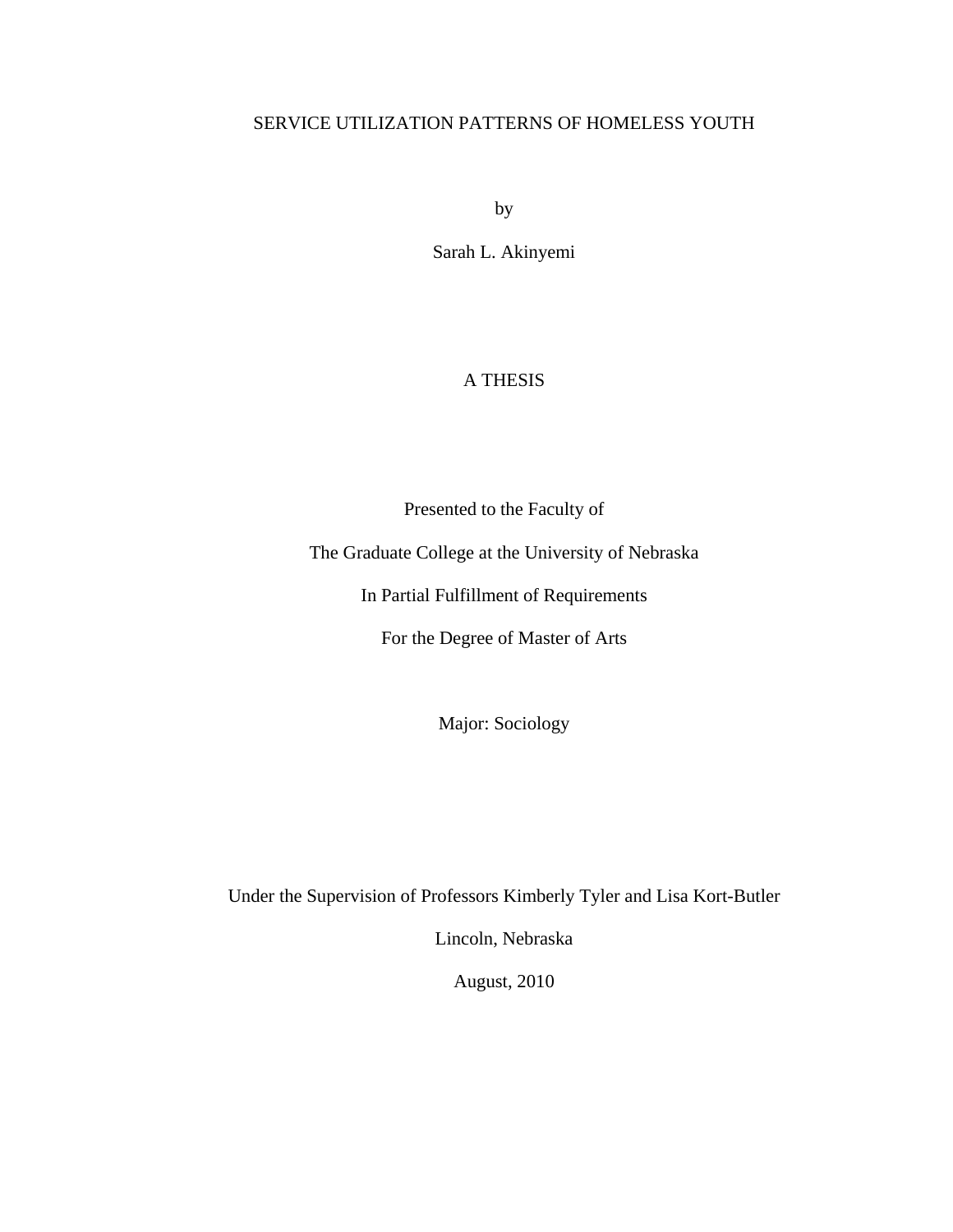#### SERVICE UTILIZATION PATTERNS OF HOMELESS YOUTH

Sarah L. Akinyemi, M.A.

University of Nebraska, 2010

#### Advisers: Kimberly Tyler and Lisa Kort-Butler

Few studies exist on the types of characteristics associated with service utilization (e.g., shelters, food programs) among homeless youth in the U.S. Services are important, however, because without food and shelter, numerous homeless youth resort to trading sex in order to meet their daily survival needs. Access to physical and mental health services gives homeless youth more of an opportunity to integrate into mainstream society than they would otherwise have. To address this gap in our understanding, my study examines what traits (e.g. age, race, abuse history) correlate with the use of shelters, food programs, street outreach, counseling, STD/STI testing, and HIV testing among homeless youth. The Theory of Reasoned Action is used as an ideological framework in conjunction with theoretical constructs of risk, need, and prior service exposure. Data were obtained from the Social Network and Homeless Youth Project (SNHYP), a sample of 249 Midwestern homeless youth ages 14 to 21, which used trained interviewers to conduct structured interviews with youth. Respondents were interviewed in both shelters and on the street over a period of approximately one year. My findings revealed that homeless youth's service usage varied across gender, sexual orientation, age, having recently held a job, and having ever been physically or sexually abused, in addition to other characteristics. Conversely, service use was not associated with social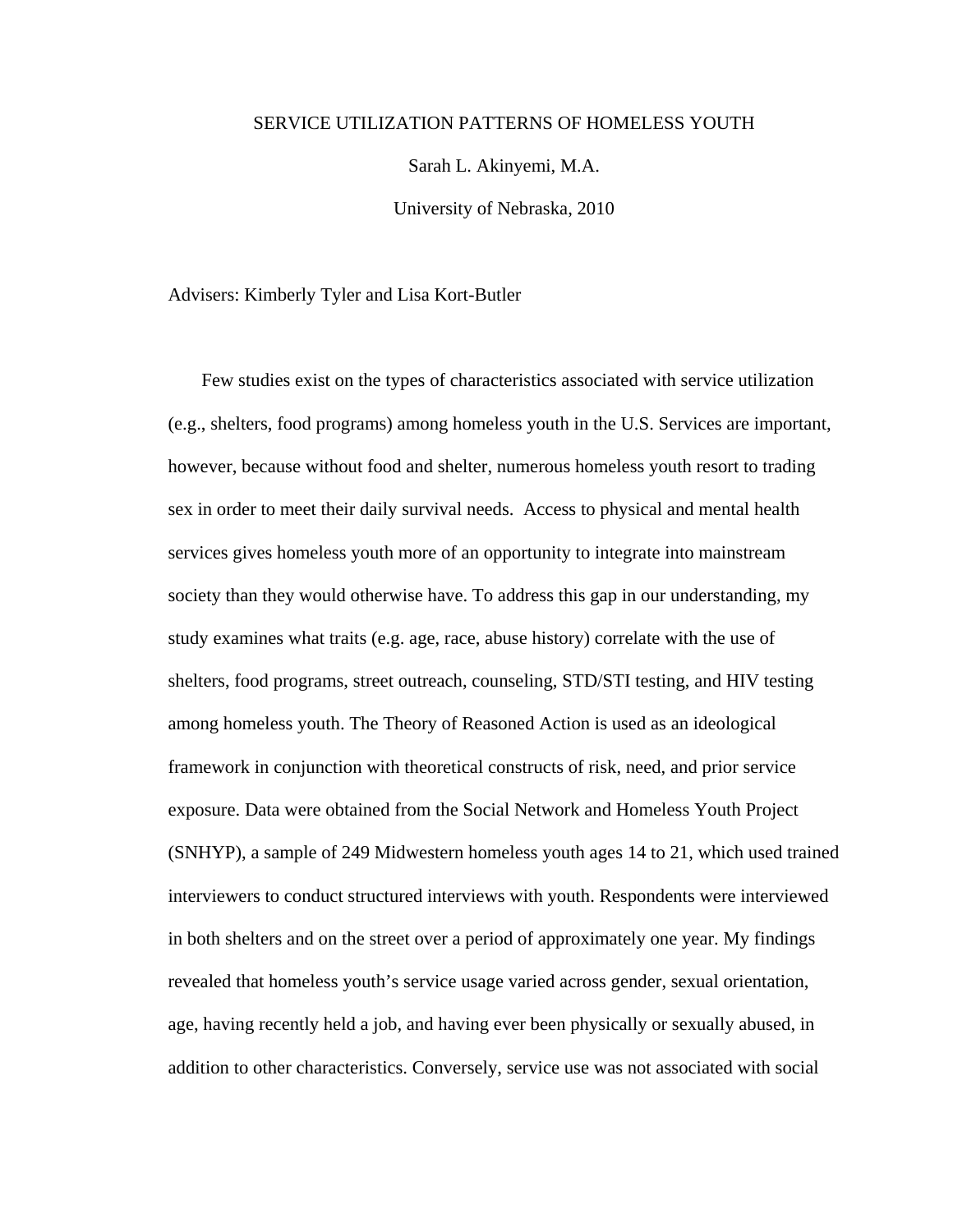network size or subjective norms (i.e. attitudes of peers, such as acceptance of condom use) of youths' social networks. By examining these areas, my study builds on previous research on homeless youth and lays the framework for future research on service utilization by homeless youth.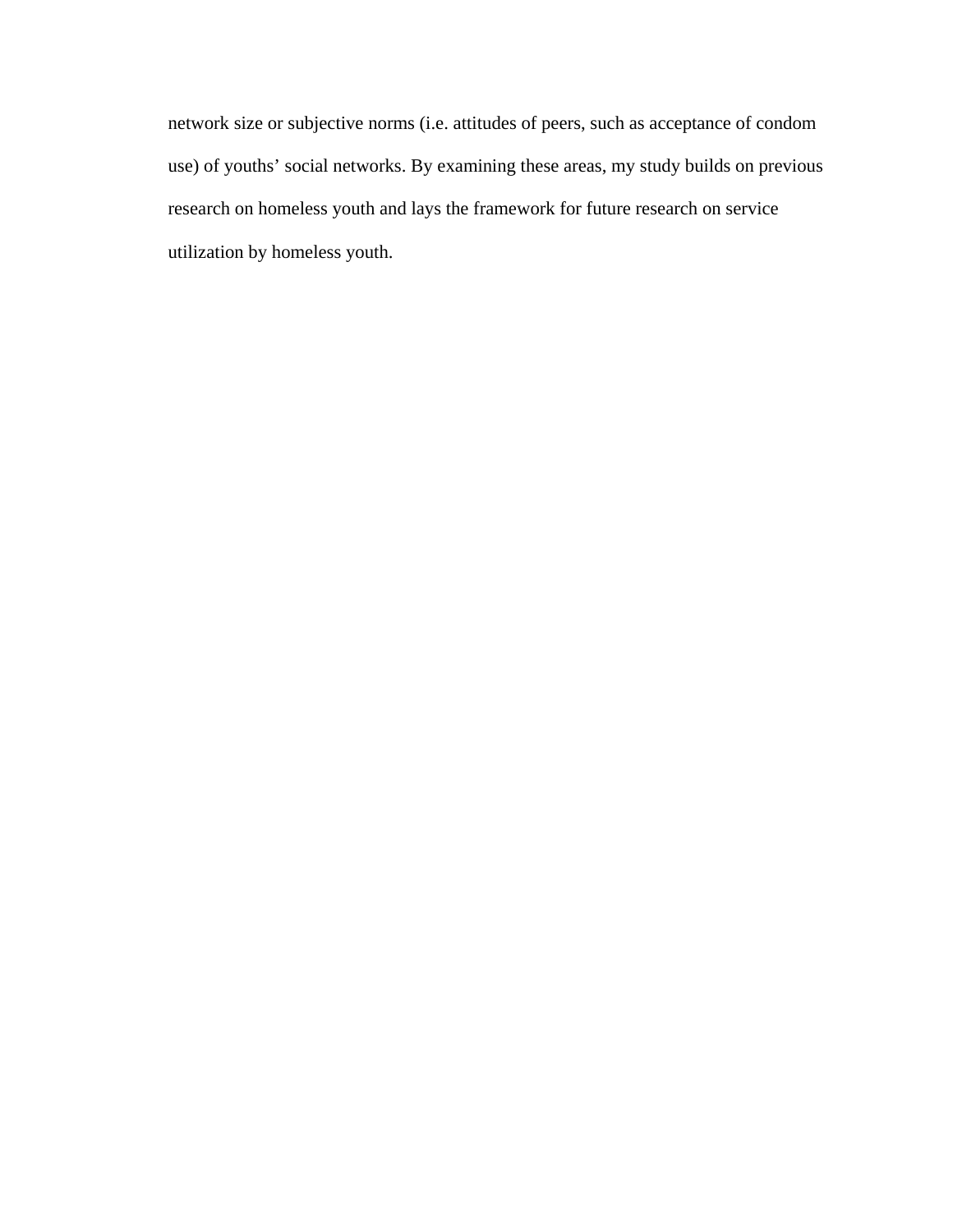#### **Acknowledgements**

Many people have contributed to this work through their support, friendship, and advice, but none so much as Dr. Kimberly A. Tyler. Dr. Tyler, thank you for your endless counsel and honesty. Thank you for knowing when to show me what to do as well as when to step back and allow me to figure it out. I have grown and learned from this process in very positive ways; I owe you my gratitude. Similarly, I am in debt to Dr. Lisa A. Kort-Butler. Dr. K-B, thank you for your willingness to step in during the final phases of my thesis completion. Your insight and questions truly focused me, and your advising style made the transition very smooth and easy. I couldn't have asked for better advisers.

Beyond the role of advising, I would like to again thank Dr. Tyler for the use of the Social Network and Homeless Youth Project (SNHYP) data. Thanks, also, to the National Institute on Drug Abuse<sup>[1](#page-4-0)</sup> for supporting Dr. Tyler's study. This paper could not exist without the work and support of both.

Thank you to the Department of Sociology for admitting me, and especially to the department chair, Dr. Dan R. Hoyt and graduate chair, Dr. Helen A. Moore for believing and investing in me. I will speak highly of this department wherever I go. Thanks again to the Department of Sociology as well as the Department of Graduate Studies who both offered me assistantships and thereby funded my work. Thanks, especially, to Renee Rodriguez-Batman for your leadership, counsel, and friendship. I have learned so much from you. Thank you for being an incredible boss.

Finally, I thank Yinka Akinyemi. You have inspired me to greatness and given me strength, courage, confidence and support. You have made it possible for me to achieve this goal. Thank you for your selflessness and love. Finally and most importantly I thank God for direction, peace, and every good thing – including the opportunity to earn this degree and write this paper.

<span id="page-4-0"></span><sup>&</sup>lt;sup>1</sup> This research is supported by a grant from the National Institute on Drug Abuse (DA021079). Dr. Kimberly A. Tyler, PI.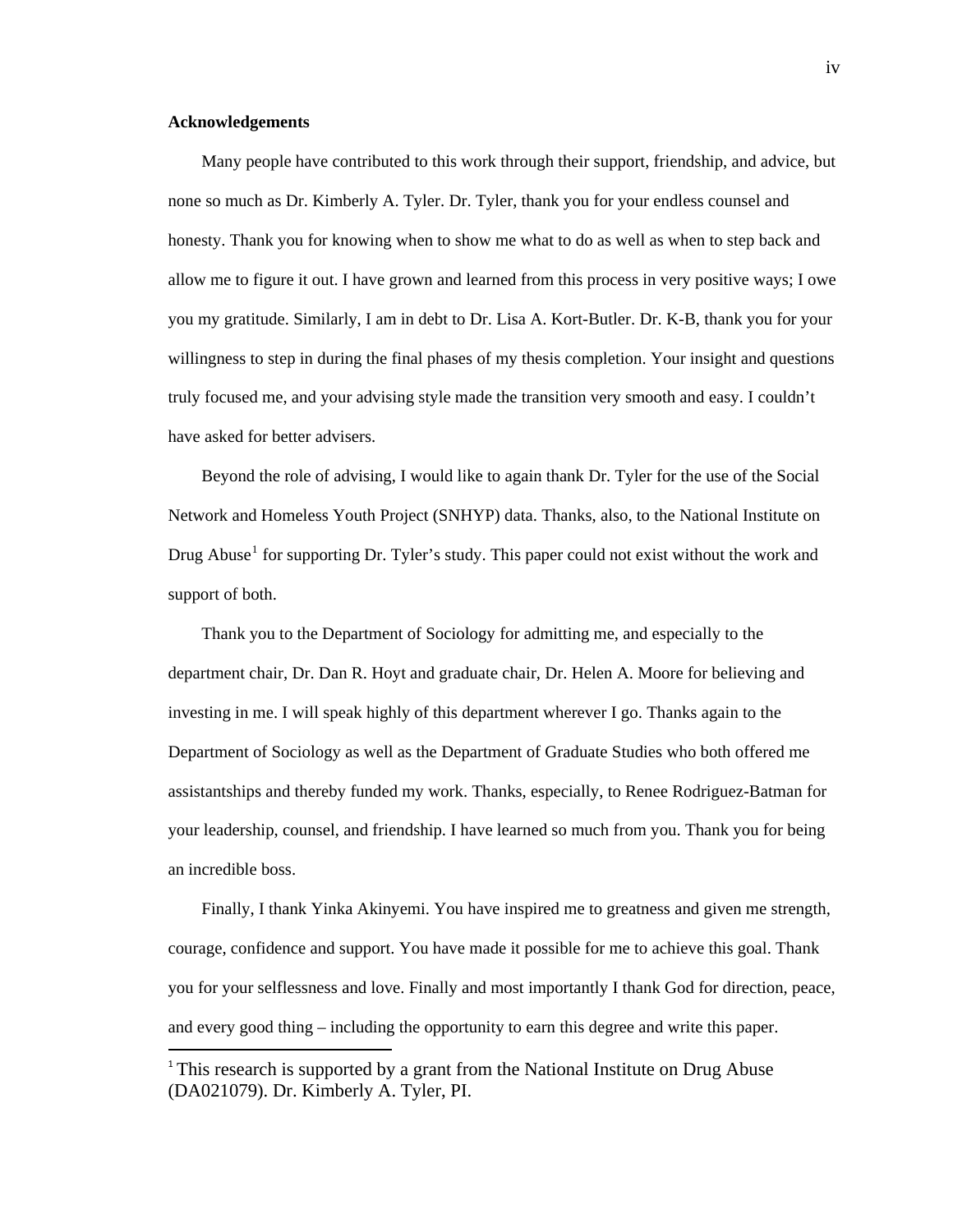#### **Introduction**

Research indicates that over the course of a year, approximately 5 to 8% of youth in the United States will experience homelessness (Robertson and Toro 1998). These youth may have run away from abusive and neglectful families (Tyler and Cauce 2002) or may have been forced to leave their homes by parents or guardians due to conflict or the youth's own harmful behavior such as substance misuse (Whitbeck and Hoyt 1999). Additionally, because homeless youth often lack the means to meet basic daily survival needs, such as obtaining food, clothing, and shelter, some young people resort to dangerous and/or illegal activities such as trading sex or selling drugs in order to get by (Rotheram-Borus et al. 1992; Allen et al. 1994; Kipke et al. 1998; Tyler, Hoyt, and Whitbeck 2000). It is possible that such youth are less likely to access services because they may be less trusting of service providers or believe services are unavailable to them, which is why they resort to more desperate measures for survival. In contrast, other homeless youth may be more open to service usage such as shelters, food pantries, and street outreach centers and have more opportunities to use them. These youth may also learn about resource availability from networking with peers and service providers (Reid and Klee 1999; van Wormer 2003). Additionally, homeless young people might meet their health needs by locating free community health clinics, using emergency care in hospitals, gaining referrals from case workers or other professional assistants, or they may simply go without health care (Kennedy 1991; Geber 1997; Berdahl, Hoyt and Whitbeck 2005; Solorio, Milburn, Andersen, et al. 2006).

The kinds of services offered to homeless youth vary from city to city. In locations with very few services available, the most debilitating barrier to receiving assistance is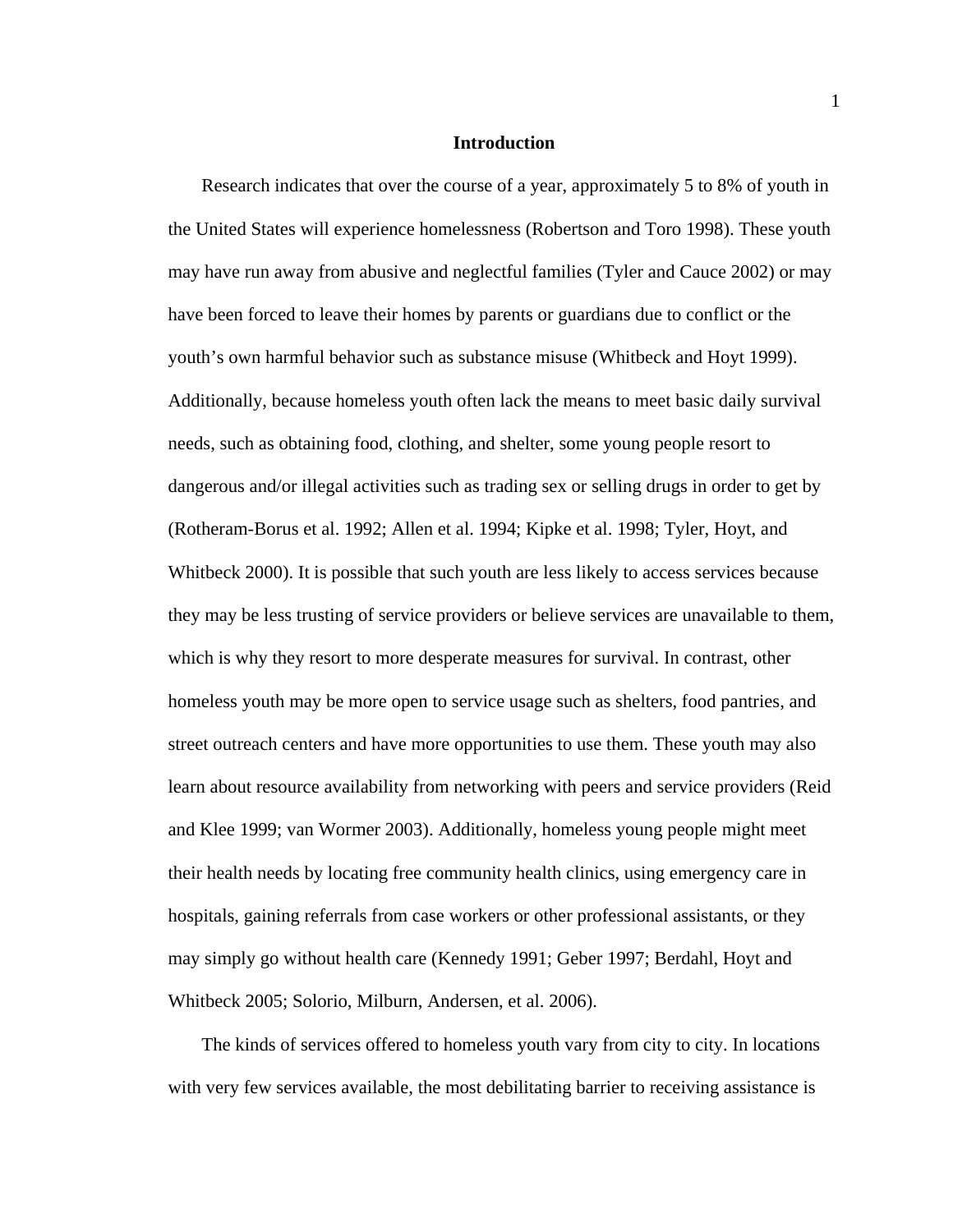the lack of services offered. Even in the most service-rich cities, however, a variety of barriers limit homeless youths' access to services, including concerns of confidentiality, lack of trust toward service providers, affordable transportation, knowledge of services, and parental advocacy (Kurtz et al. 1991; Geber 1997; De Rosa et al. 1999). As such, I examine which characteristics of homeless youth (e.g., age, gender, sexual orientation, histories of abuse) are associated with specific service usage. The services I examine include shelters, food programs, street outreach, counseling, and health assessment services, including whether youth have been tested for sexually transmitted infections/diseases (STIs/STDs) and human immunodeficiency virus (HIV). Next, I examine how attitudes and norms of homeless youth are associated with their service utilization based on the theory of reasoned action.

Knowing which homeless youth are more likely to use specific types of services may help providers make their services more accessible as well as tailor them more specifically to meet individual needs. It may also give clues as to which youth experience the most barriers and what unidentified barriers may exist. Furthermore, such knowledge may give policy makers necessary information to make more supportive and effective policies in serving this hard-to-reach population.

## **Literature Review**

Scholars have been studying service utilization of homeless youth for over 15 years and have built up a small but important body of literature on this topic. I divide and examine the existing literature based on type of service provided. In the upcoming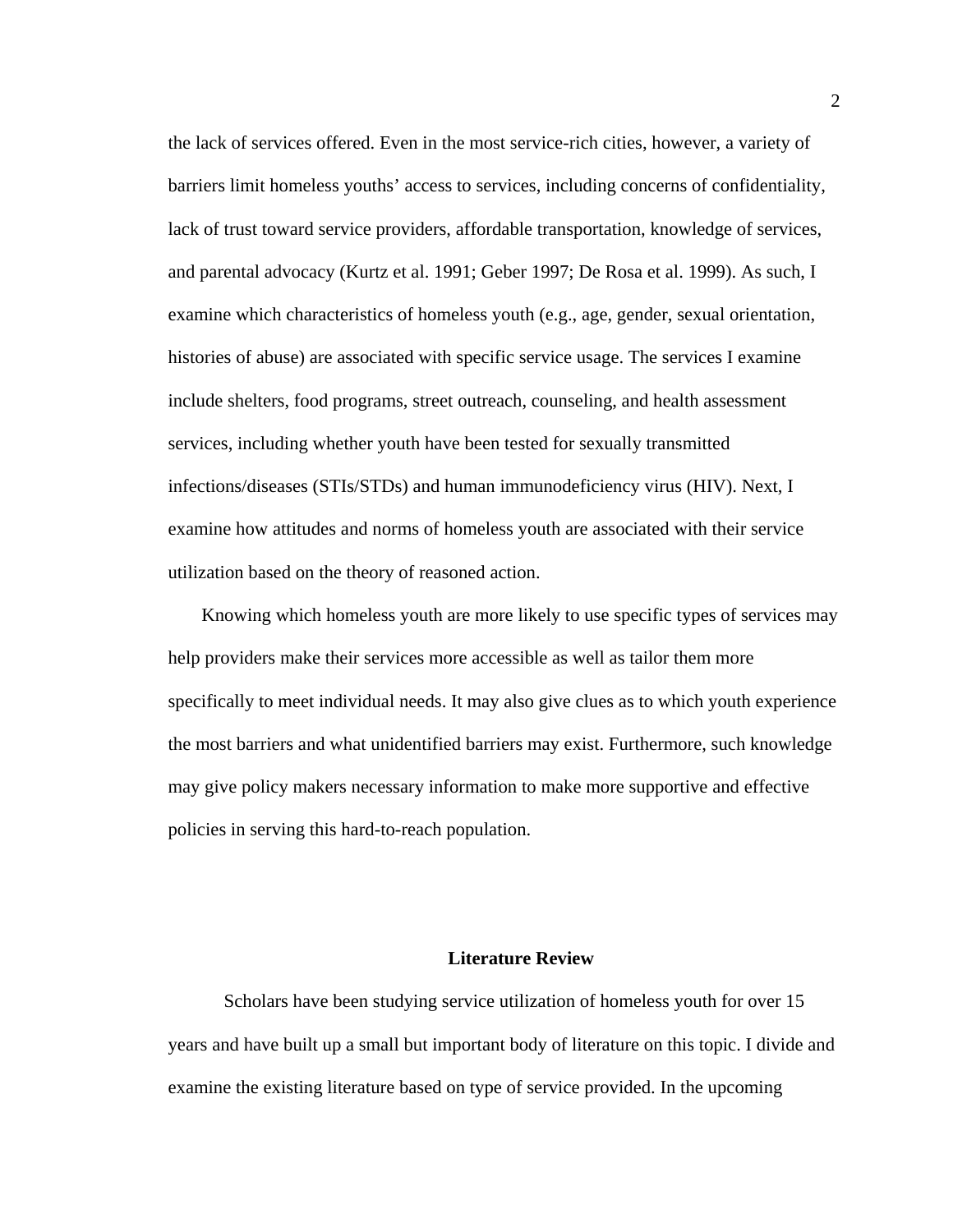section, I review those articles that have examined use of shelters, food programs, and street outreach. In the next sections, I cover usage of counseling and mental health services, followed by the use of health assessment services including testing for STIs/STDs and HIV.

#### *Shelters, food programs, and street outreach.*

Existing research reveals that homeless youth utilize a variety of services in order to meet their immediate needs. For example, a study in Duluth, Minnesota found that 32% of youth used emergency financial assistance, 24% used General Assistance, 16% used Food Stamps, and 12% used a nonprofit assistance program to help with their housing costs (van Wormer 2003). Another study in Manchester, England found that 43% of the study participants were staying in hostels, 17.5% were temporarily living with friends or extended family, and 6% were on the streets (Reid and Klee 1999). Finally, De Rosa et al. (1999) found that in Hollywood, California, 78% of homeless youth used drop-in centers and 40% used shelters. Although a few studies explore the service usage of homeless youth, there is a paucity of research on the types of characteristics that are associated with the use of shelters, food programs, and street outreach among homeless youth. The articles that do exist tend to find that the city of residence, ease of access to services, risks and perceived risks (e.g., level of confidentiality offered by a service provider), life goals, peer group, and race/ethnicity are important correlates of homeless youths' utilization of these types of services (Kurtz, Jarvis, and Kurtz 1991; De Rosa et al. 1999; Reid and Klee 1999; van Wormer 2003).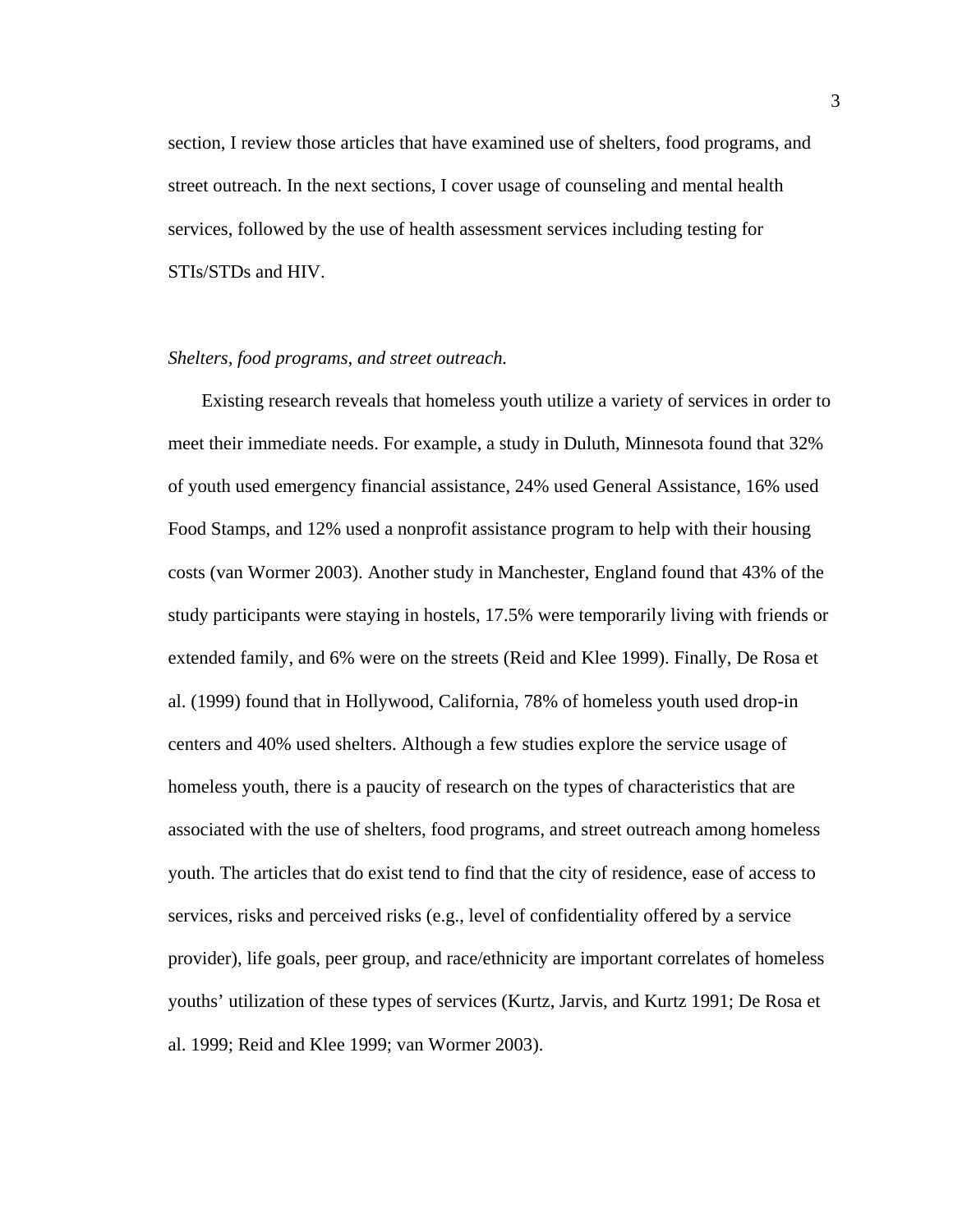Although it may seem obvious, research finds that the type of service used is dependent on what is available within a particular city. In other words, if a city does not have a youth shelter, homeless youth will have to find alternative sources of refuge such as staying in hostels. If a city offers neither shelters nor low cost hostels, youth may be more likely to engage in "couch surfing" (i.e., staying with friends even though they are not on the lease) or seek government assistance for housing. Thus, the services offered in a city ultimately determine the types of services youth will access as well as the survival tactics homeless youth will engage in. For example, the first city of residence in which a person becomes homeless correlates with use of services (De Rosa et al. 1999). Specifically, the De Rosa et al. study found that youth who identified Hollywood as their first city of residence as a homeless person were more likely to use shelters than those who reported that Hollywood was not their first residence as a homeless person (De Rosa et al. 1999). There are a variety of explanations for this including that youth from cities which offer few or no shelters will have had to find alternative protective resources in those cities. After moving to Hollywood, these youth may be more likely to continue using the strategies they had adopted in their first city, whereas youth who were first homeless in Hollywood would be more likely to already be knowledgeable about or comfortable with using the available shelters.

Level of risk or perceived risk also contributes to youths' likelihood of using shelters or drop-in centers. Qualitative data from De Rosa et al.'s study (1999) revealed that homeless youth in Hollywood preferred drop-in centers to shelters because the former allowed them to utilize services with minimal hassle (i.e., less paperwork, rules, and identification requirements). Some youth preferred not to disclose their identity for fear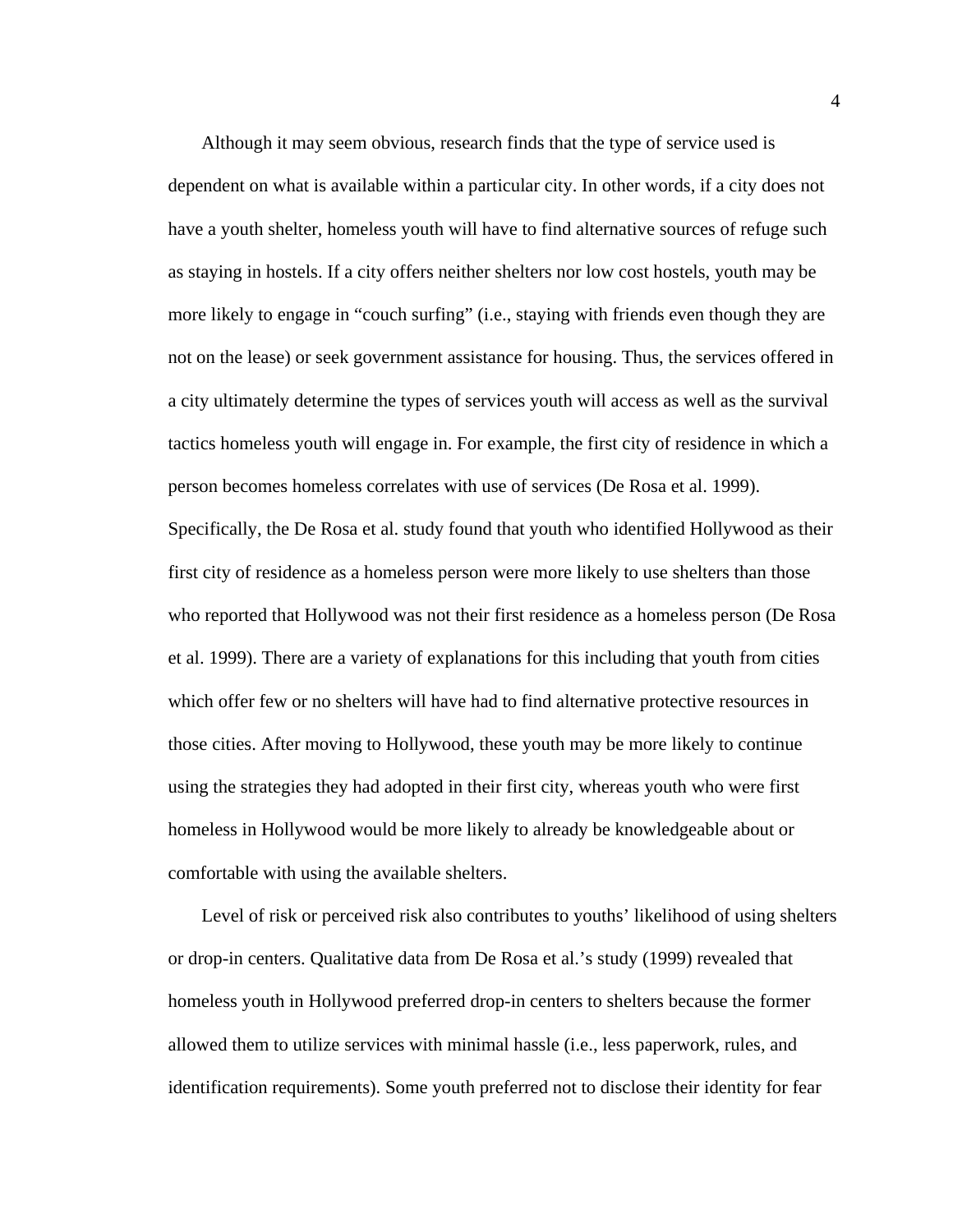of being reported to their parents or the police. As such, shelters and other services that require a formal check-in procedure may make themselves less accessible to such youth. The De Rosa et al. study (1999) also found that while youth indicated that all services were easy to access, they reported that drop-in centers had the fewest perceived risks. These findings reveal the importance of city of residence as a correlate of homeless youth's service utilization.

Life goals, peer groups, and race/ethnicity are additional correlates of service utilization. These three variables intersect with one another in interesting ways. That is, youth who associate with a certain type of group tend to use the same types of services as their peers. For example, De Rosa et al. (1999) found that former gang-affiliated youth tended to use shelters more, while "punkers" tended to use drop-in centers more. These findings were also reflective of the youths' life goals in that youth who had left home to flee from abuse or gang involvement collectively indicated that they did not want to remain on the streets whereas "punkers" actually sought out a street-oriented lifestyle, incorporating themselves into the street youth culture. Similarly, a study of homeless youth in the Southeastern U.S. found that youth who sought help at a shelter did not meet the typical criteria for a "hard core homeless street youth," such as the "punkers" from the previous study (Kurtz et al. 1991:312). Likewise, De Rosa et al. (1999) found that youth who preferred to exit street life sought services, such as homeless shelters, that would help them obtain a job and assimilate back into the larger society. Meanwhile, those who preferred to remain on the streets sought services that would meet their short term needs and relied mostly on drop-in centers. Finally, youth who identified with the "punkers" were predominantly White and typically used drop-in centers, whereas former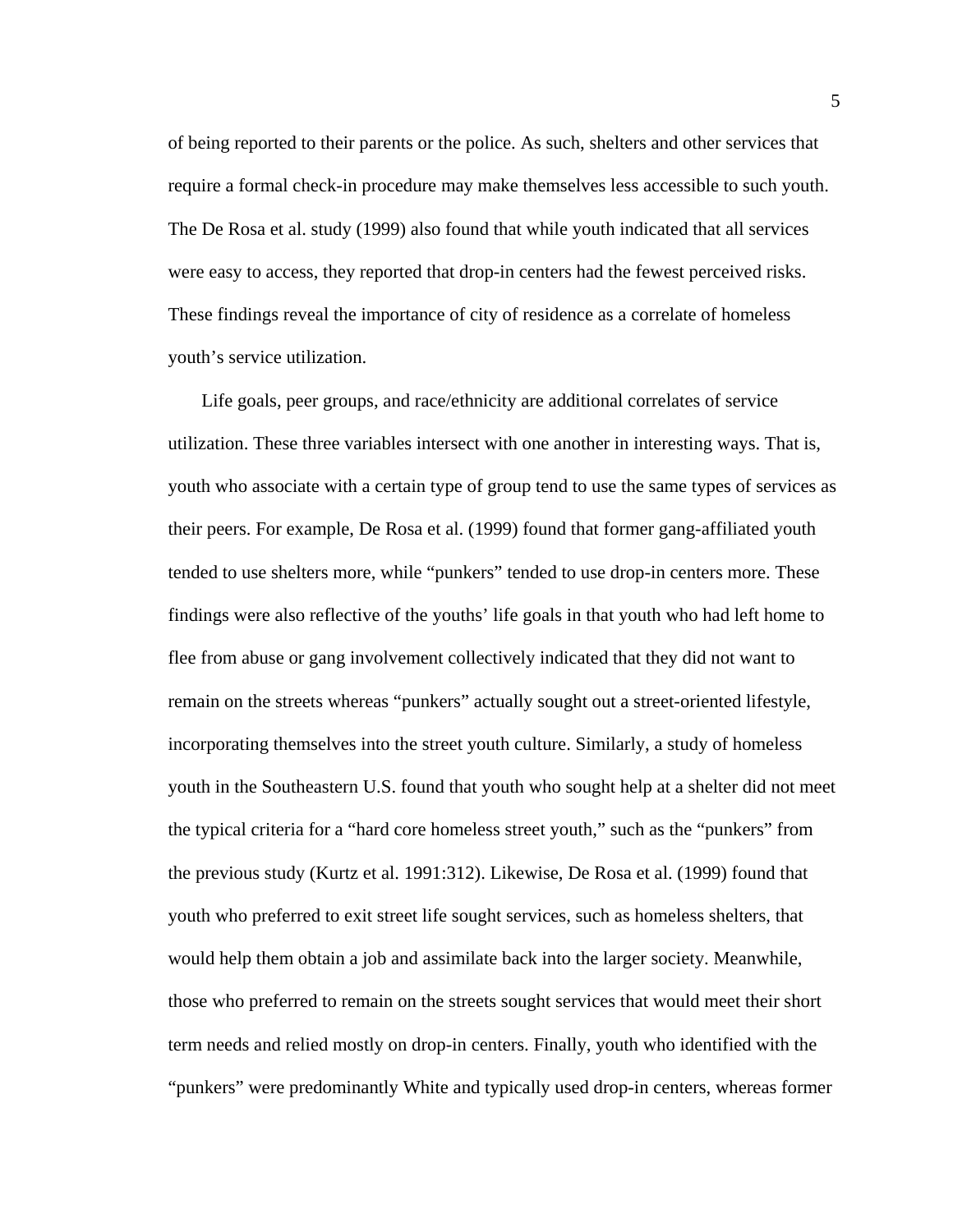gang-involved youth were predominantly minority, and tended to use shelters. This research suggests that homeless youth are more likely to utilize the services that their friends use and the services that best help them achieve their immediate and long-term goals. It is possible that life goals, peer group affiliation, and race/ethnicity all intersect when it comes to influencing one's decision about whether or not to utilize services. The following section explores research which has examined use of counseling and mental health services by homeless youth.

#### *Counseling and mental health services*

Existing research shows that while homeless youth have high needs for mental health services their service utilization is actually low, even in areas where such services are available (Reid and Klee 1999). Furthermore, a majority of youth who use mental health services receive emergency care from a crisis center, indicating that those who do use the services do so primarily when they perceive their need as an emergency or crisis situation (Solorio, Milburn, Andersen, et al. 2006).

Nonetheless, prior research does find that youth with certain characteristics are more likely to use mental health services than others. The main correlates of counseling use include demographic characteristics such as age, gender, and race, as well as the practice of holding meetings with a case worker, having stayed in a homeless shelter, or having been abused by a caretaker before leaving home (Reid and Klee 1999; Berdahl et al. 2005; Solorio, Milburn, Andersen, et al. 2006).

Some studies that focus on mental health service usage among homeless youth have found that being younger and being a White female are correlated with using such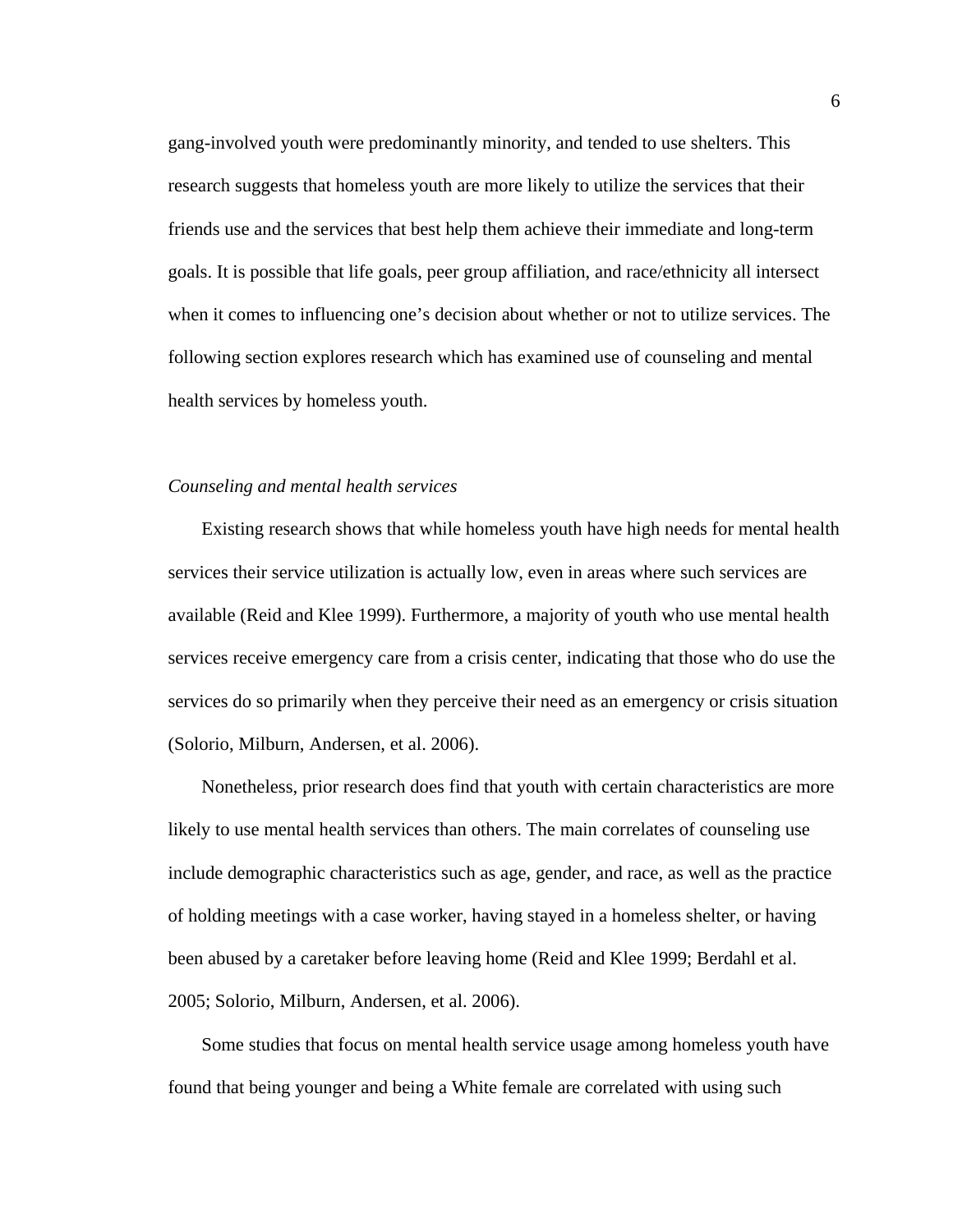services. For example, among a sample of 602 homeless youth in the Midwest, Berdahl et al. (2005) found that younger respondents were more likely to use mental health services compared to their older counterparts. It is possible that older youth may experience discouragement from their peers about using services, may be more likely to selfmedicate, or may find symptoms of poor psychological health normative, all resulting in a lower likelihood of usage. In addition, the literature indicates some gender differences; specifically, females are more likely to use mental health services than males (Reid and Klee 1999). Other researchers, however, have only found gender differences among certain racial/ethnic groups. For example, Berdahl and colleagues (2005) found that among white youth, females were more likely to utilize mental health services whereas no gender differences were found among minority respondents.

Geber (1997) suggests that general service utilization may correlate with the use of counseling services. In support, additional research finds that youth who have a case manager are more likely to have used mental health services (Solorio, Milburn, Andersen, et al. 2006), as are youth who have used a homeless shelter (Berdahl et al. 2005). This association may exist for multiple reasons. First, service providers, such as shelter staff and caseworkers, may be likely to know about accessible counseling services and thereby recommend or even go so far as scheduling appointments for the youth. Additionally, counseling services available to homeless youth in a particular city may be formally networked together with other types of services to make each service more accessible to homeless youth.

In addition to demographics and other types of service use, mental health use patterns vary by youths' family history (Berdahl et al. 2005). For example having been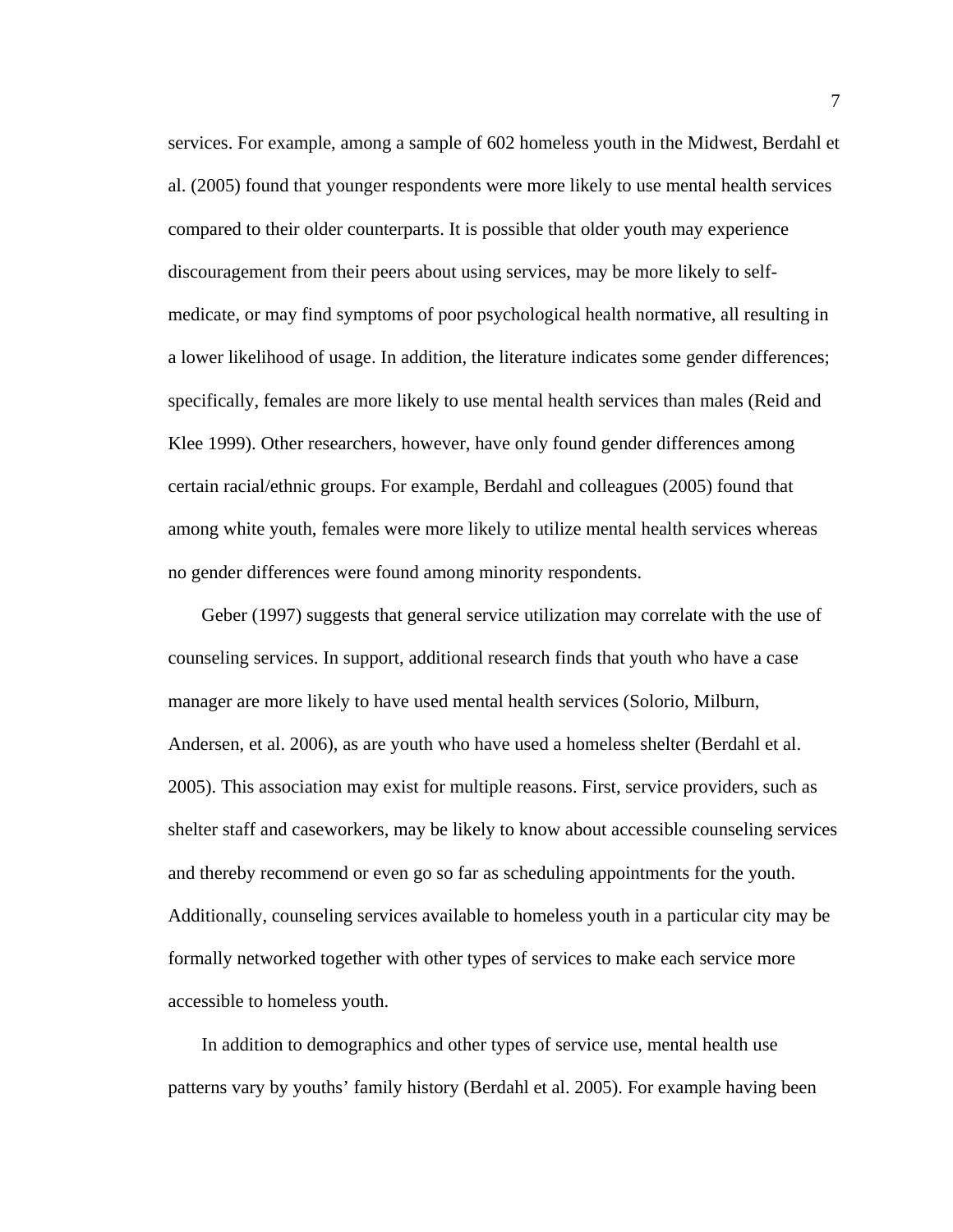abused or rejected by a caretaker (if respondents were White) and having transitioned through different caretakers or living environments were both associated with using counseling services. This is an important finding because it means that at least some of those youth who need counseling the most (i.e., those who have experienced abuse) are receiving necessary treatment.

As mentioned above, homeless youth have high needs for mental health services but low rates of utilization even when services are available. To explain this, researchers examine why such individuals do not use available assistance. For example, Reid and Klee (1999) found that while 82% of participants reported mental health problems, only 49% of that number sought professional treatment, and 72% said that they self-medicated with street drugs. From their qualitative data, Reid and Klee found that those who did not use mental health services thought that their problems were not severe enough to do so or did not know where to find such services.

Although needs for mental health services are high, levels of usage are often low. Nonetheless, some demographic, service use, and family background factors have been found to correlate with use of mental health services by homeless youth. The section ahead explores homeless youths' utilization of health assessment services such as STD/STI and HIV testing.

#### *Use of STD/STI and HIV Testing.*

Homeless youth have repeatedly been found to have high levels of risky sexual behavior, such as having ever engaged in survival sex or non-condom use (Rotheram-Borus et al. 1992, Goodman and Berecochea 1994, Kipke et al. 1998, Tyler et al. 2000,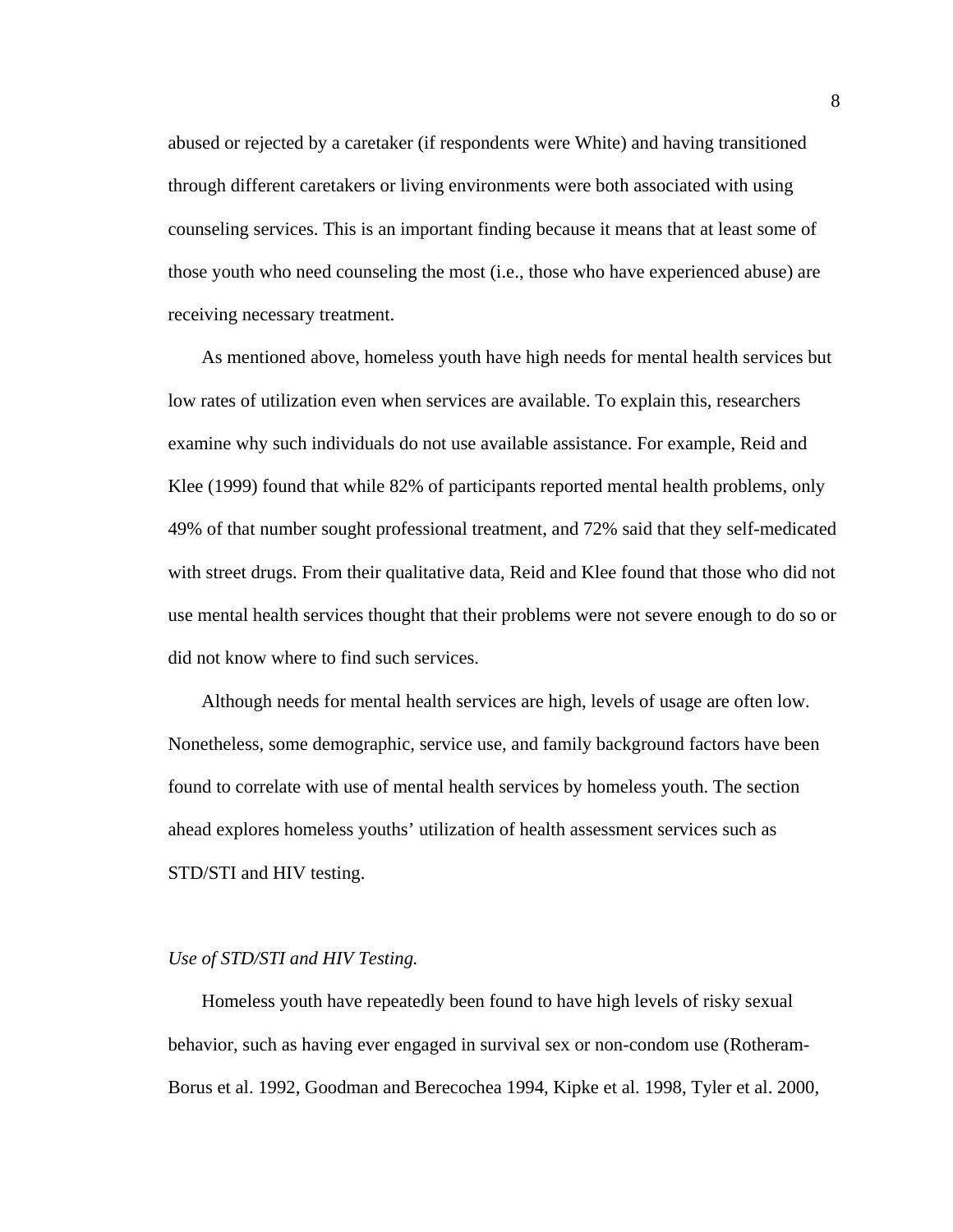Solorio et al. 2006) which increases their risk for STD/STIs and HIV. De Rosa et al. (2001) compared risk behavior and HIV testing between homeless youth in Los Angeles and San Diego and found that those with the highest number of risks were the most likely to be tested for HIV. Comparisons across cities show that geographic location makes a difference in the percentage of and types of youth that are more frequently tested. For example, De Rosa et al. (2001) found that youth in Los Angeles were more likely to be tested than youth in San Diego, which may be due to the fact that more youth in Los Angeles engaged in high risk behaviors compared to those in San Diego. Because the literature indicates that more engagement in high risk activity is associated with a greater likelihood of being tested, it is sensible to conclude that differences in levels of sexual risk behaviors account for the difference between cities, however, De Rosa et al. (2001) reported that this explanation alone does not account for the higher rate of testing in Los Angeles More likely explanations include youths' race, length of time homeless, and acceptance of testing.

Qualitative data from the De Rosa et al. (2001) study suggested that youth in Los Angeles have incorporated being tested into their range of socially acceptable (perhaps even encouraged) behaviors. Furthermore, in both cities, youth who were White or Black were more likely to be tested than Latino youth. Finally, the length of time youth were homeless correlated with the likelihood of being tested: those who had been homeless for at least one year were the most likely to have been tested. Additional explanatory factors included contact with outreach workers, knowing someone with HIV/AIDS, having more sexual partners in the last 30 days, engagement in higher risk sex (i.e. anal, male-male, or survival sex), history of STD, or ever injecting drugs (De Rosa et al. 2001).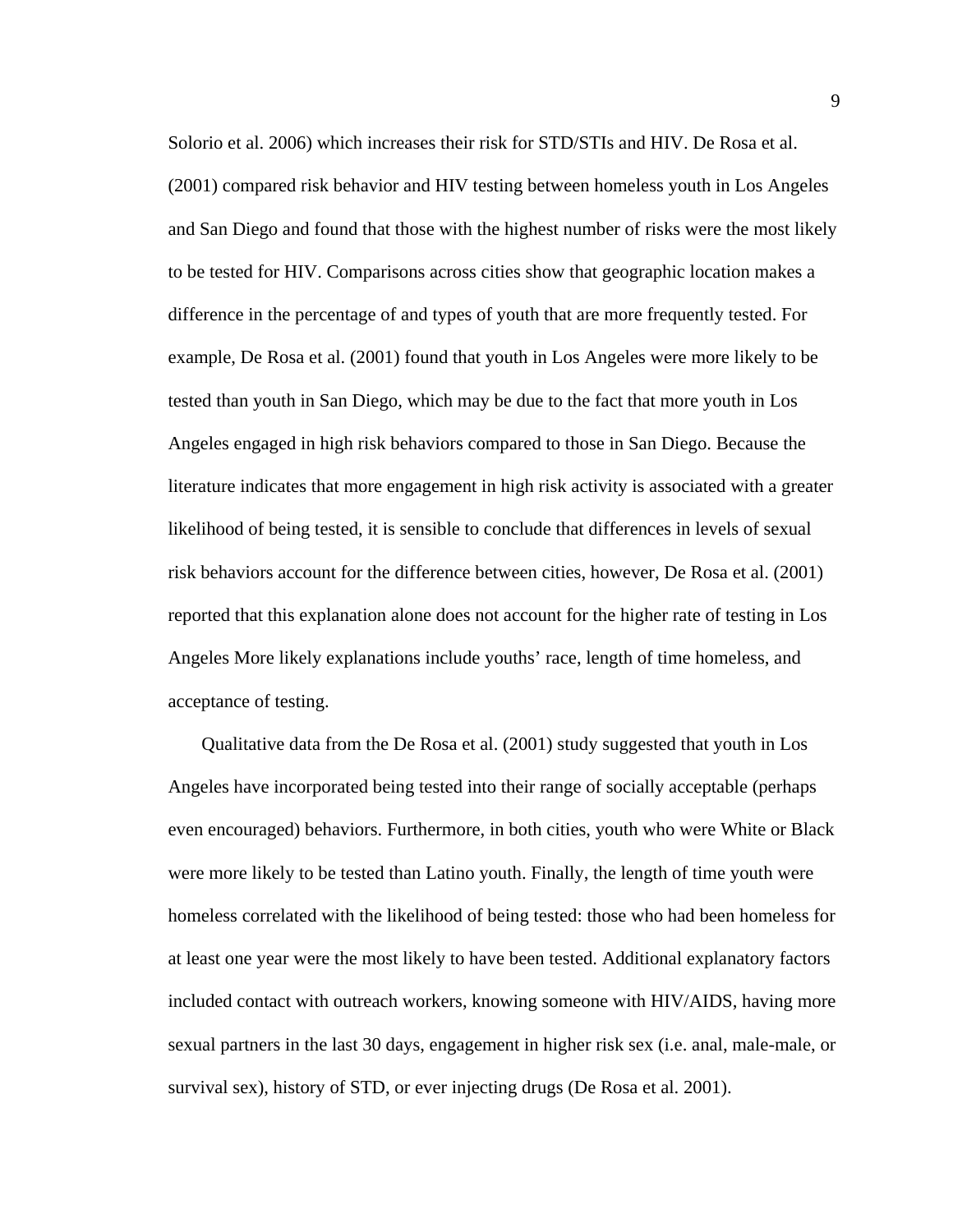Another study of homeless youth in San Francisco assessed the demographics of runaway and homeless youth who utilized HIV testing services and explored whether those youth who were at higher risk for HIV were being tested (Goodman and Berecochea 1994). Their results revealed that 74% of their high risk participants had been tested, while 54% of their total sample had been tested. As with the previous study, these findings indicate that youth with higher risk behaviors *are* typically more likely to be tested. Factors that predicted testing included history of STD, five or more years of sexual activity, intravenous drug use (IDU), and older age. Interestingly, they also found that 25% of participants did not know that anonymous testing was available to youth (Goodman and Berecochea 1994). Woods et al. (2000) examined STI and HIV testing through the Boston HAPPENS program, a formal network of service agencies (including 3 hospitals, 2 outreach centers, and 3 community health centers) that was created to better meet the needs of the Boston population of youth who are HIV-positive, homeless, or atrisk. Woods et al. found that HIV-positive respondents (both male and female) were more likely to use STI testing than any other type of respondent.

Two studies assessed the correlation between youths' characteristics and the type of facility used for testing. Goodman and Berecochea (1994) found that type of testing facility used varied by age and race/ethnicity. They found that older youth (16-18) were less likely to use a private hospital or doctor's office than younger youth, and minority adolescents were three times more likely to use a county clinic or hospital than white youth.

In another study using the Boston HAPPENS program, Woods et al. (2002) reported that homeless youth who were older, male, White (non-Hispanic), and gay/bisexual were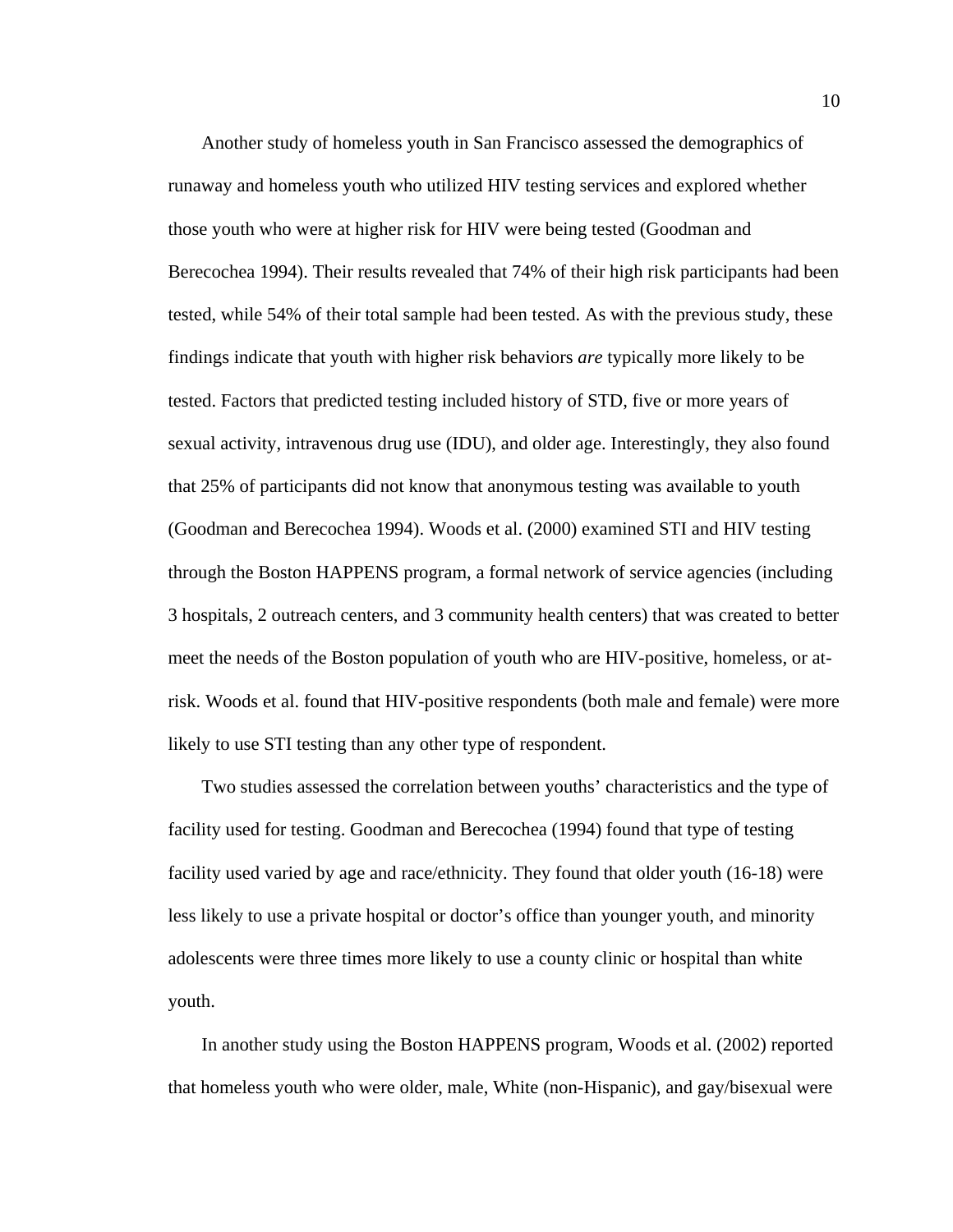more likely to be tested at outreach agencies. Those youth who reported having previously had an STD were more likely to be female and to have used a hospital or community health center for testing. Youth with the highest rates of sexual risk behavior were more likely to use testing services at a hospital or outreach site than at a community health center. Finally, the youth who reported using a testing service for the first time were more likely to use an outreach center than another type of testing center (Woods et al. 2002).

The collective findings from these studies suggest that youth with higher levels of risk behavior, and therefore higher needs for testing, are the most likely to be tested. Six additional variables (geographic location, peer acceptance, race, length of time homeless, contact with staff of outreach center, and knowing someone with HIV/AIDS) were also found to correlate with being tested, and eight variables (age, race, history of STD/STI, length of time sexually active, gender, sexual orientation, rate of sexual risk behaviors, and being tested for the first time) were found to co-vary with the type of facility used for testing.

In the preceding pages, I have examined the literature on homeless youths' use of shelters, food programs and street outreach, followed by use of counseling and mental health services, and finally use of STD/STI and HIV testing. The findings from these studies provide a context and a foundation for grounded theorizing and hypothesizing in the following pages. In the section ahead, I will present the theory that frames my hypotheses.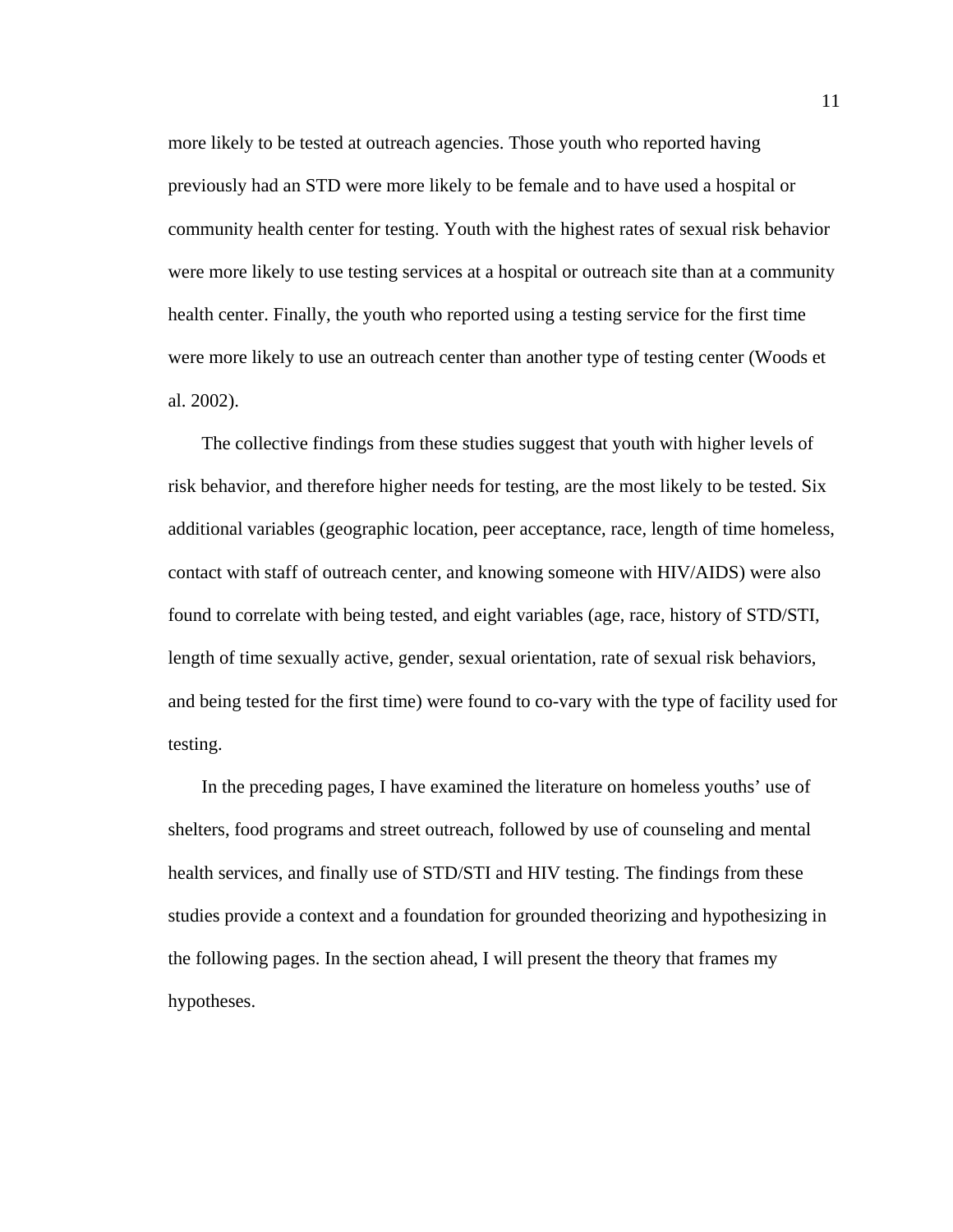#### **Theoretical Background**

The Theory of Reasoned Action (TRA), developed by Fishbein and Ajzen (1975), is used as the theoretical backdrop for this study to explain how the attitudes and norms of homeless youth and their peers may be associated with different types of behaviors such as being tested for HIV. Specifically, TRA attempts to predict behavioral intention through examining an individual's attitudes in conjunction with their subjective norms. Attitudes refer to the individual's beliefs and preferences toward a behavior (e.g., seeking services), while subjective norms refer to the beliefs toward the same behavior that are held by people in the individual's social community or communities (i.e., homeless youths' peer groups, family members or authoritative figures). The formula or model for this theory, in its simplest form, states that behavioral intention (BI) equals the individual's attitudes (A) or beliefs and preferences about an action plus the subjective norms (SN) or beliefs belonging to the people who socially influence the individual. That is, behavioral intention equals attitudes plus subjective norms, or BI=A+SN.

In varying circumstances, the amount of weight held by attitudes or by subjective norms varies. Additionally, other elements must be introduced to the model in order to account for outside influences. For example, an individual may perceive a certain behavior as favorable (e.g., STI testing) and their social communities may agree, but a physical barrier (e.g., lack of resources) may prevent him or her from actually carrying out the action. As it applies here, we may find that homeless youth want to access a mental health professional, but may not be able to afford the cost, know where to locate one, or have available transportation to and from appointments.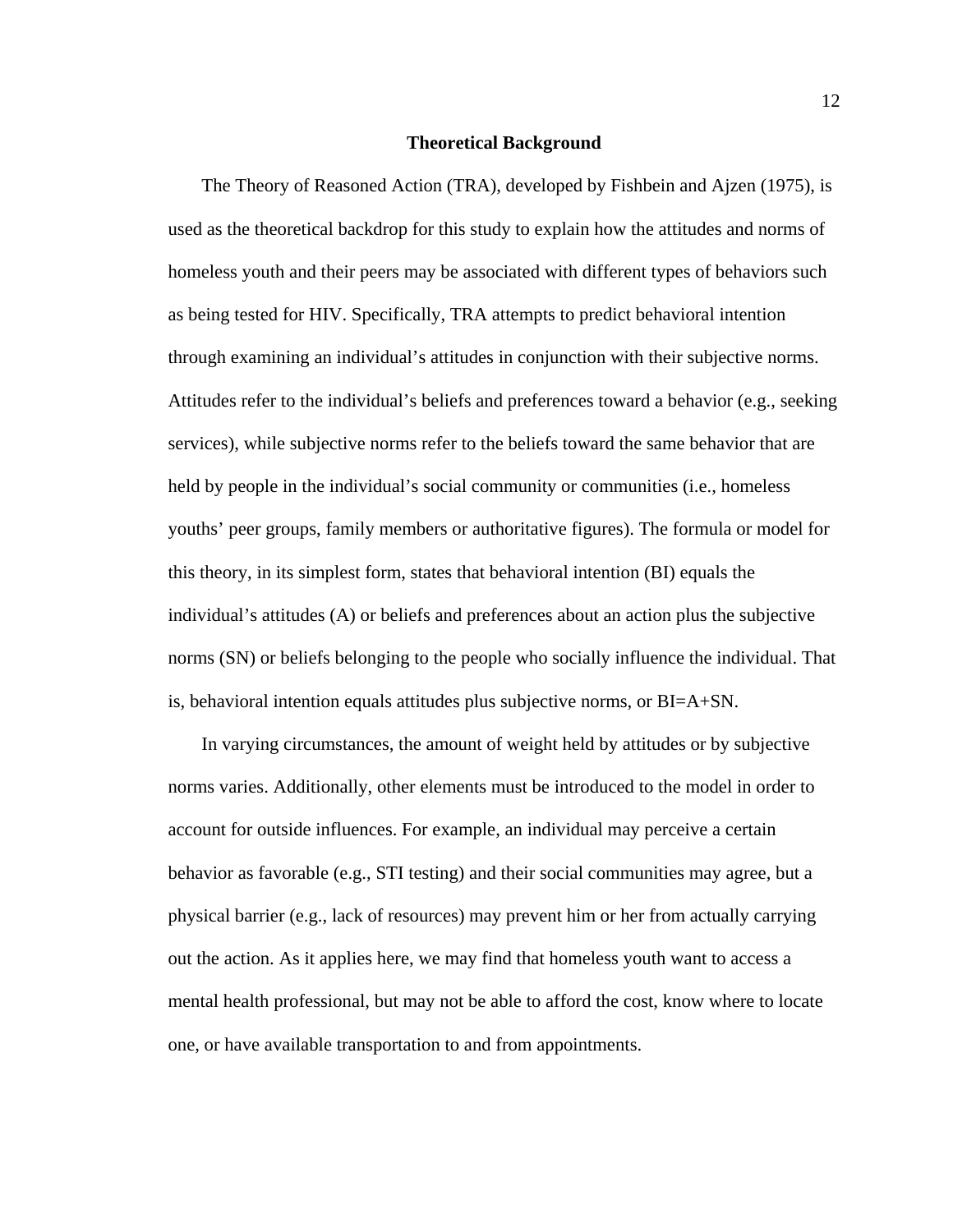TRA has largely been applied in studies involving heath care and health assessment. Studies cover a range of topics including prediction of individuals' likelihood to exercise (Hunt and Gross 2009), use screening programs (Cooke and French 2008), and consent to organ donation (Weber, Martin and Corrigan 2007). TRA has additionally been applied within areas more specifically applicable to the topic of this paper, such as teen sexual behavior (Gillmore et al. 2002) and condom use (Albarracín et al. 2001; Muñoz-Silva et al. 2007). Researchers have yet to apply this theory within the field of homelessness; therefore, this paper adds to the existing literature by using TRA as a framework for understanding homeless youths' utilization of services.

As applied to the current study, attitudes regarding the subjective norms of peers should reflect homeless youth's behavioral intent. For example, the subjective norms regarding safe sex practices should be negatively associated with STD/STI and HIV testing (a proxy for risky sexual behavior) by homeless youth. That is, assuming youths' attitudes tend to mirror those of their friends, youth whose friends believe more strongly in using safer sex practices should have lower levels of risky sexual behavior (e.g. fewer sexual partners in one's social network) and subsequently, be less likely to be tested for STIs or HIV.

The concept of barriers within the TRA model could also contribute to the theoretical framework of this study. For example, if non-White youth desire to use services, but racial prejudice by service providers (or a fear of such discrimination) prevents them from using services, then we may find that race does indeed serve as a barrier to service utilization among non-White homeless youth. This kind of thinking heavily influences the hypotheses that follow.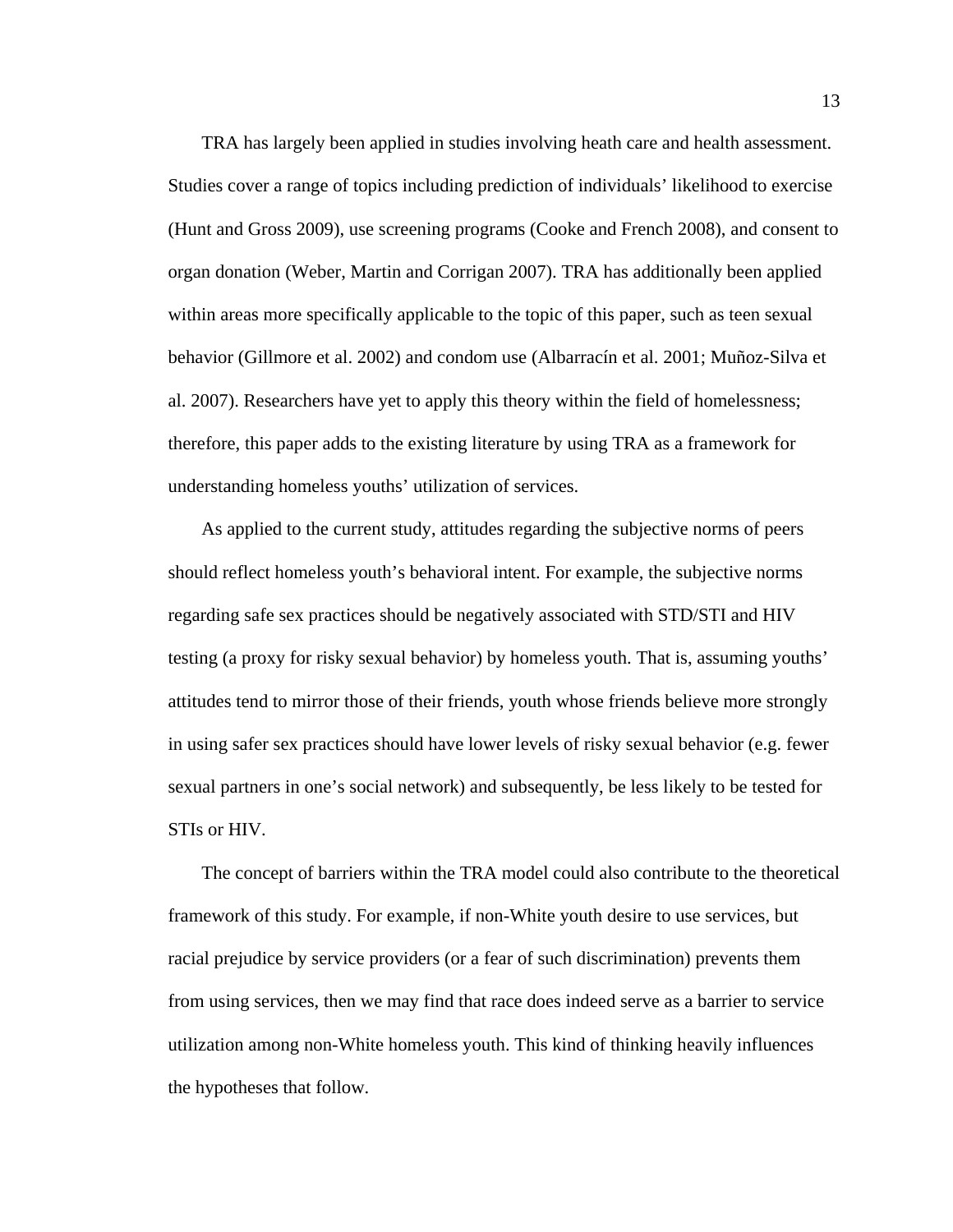As stated above, I use TRA as a framework for my hypotheses. Additionally, I have found that themes of risk/need and previous exposure to service use have emerged from the existing literature. The theme of risk/need suggests that youth who have a higher level of risk are also at a higher level of need and are therefore more likely to use corresponding services. Along a similar thread, the theme of previous exposure to service use suggests that youth who have seen others use a service or who have themselves used a similar service will be more likely to use associated services. Consequently, I have drawn from the explicit findings of previous literature (Hypotheses 1-7), the Theory of Reasoned Action (especially in Hypothesis 19), and the themes of risk/need (Hypotheses 6, 7, 9, 12-14, and 18) and previous exposure (Hypotheses 8, 10, 11, and 15-17) to shape my hypotheses.

#### **Hypotheses**

Based on the literature review and theoretical framework described above, I propose the following hypotheses about homeless youths' use of services:

Hypothesis #1: Female youth will be more likely to use counseling services than male youth.

Hypothesis #2: Female youth will be more likely to use STD/STI and HIV testing services than male youth.

Hypothesis #3: Non-White youth will be more likely to use shelter than White youth.

Hypothesis #4: White youth will be more likely to use counseling than non-White youth.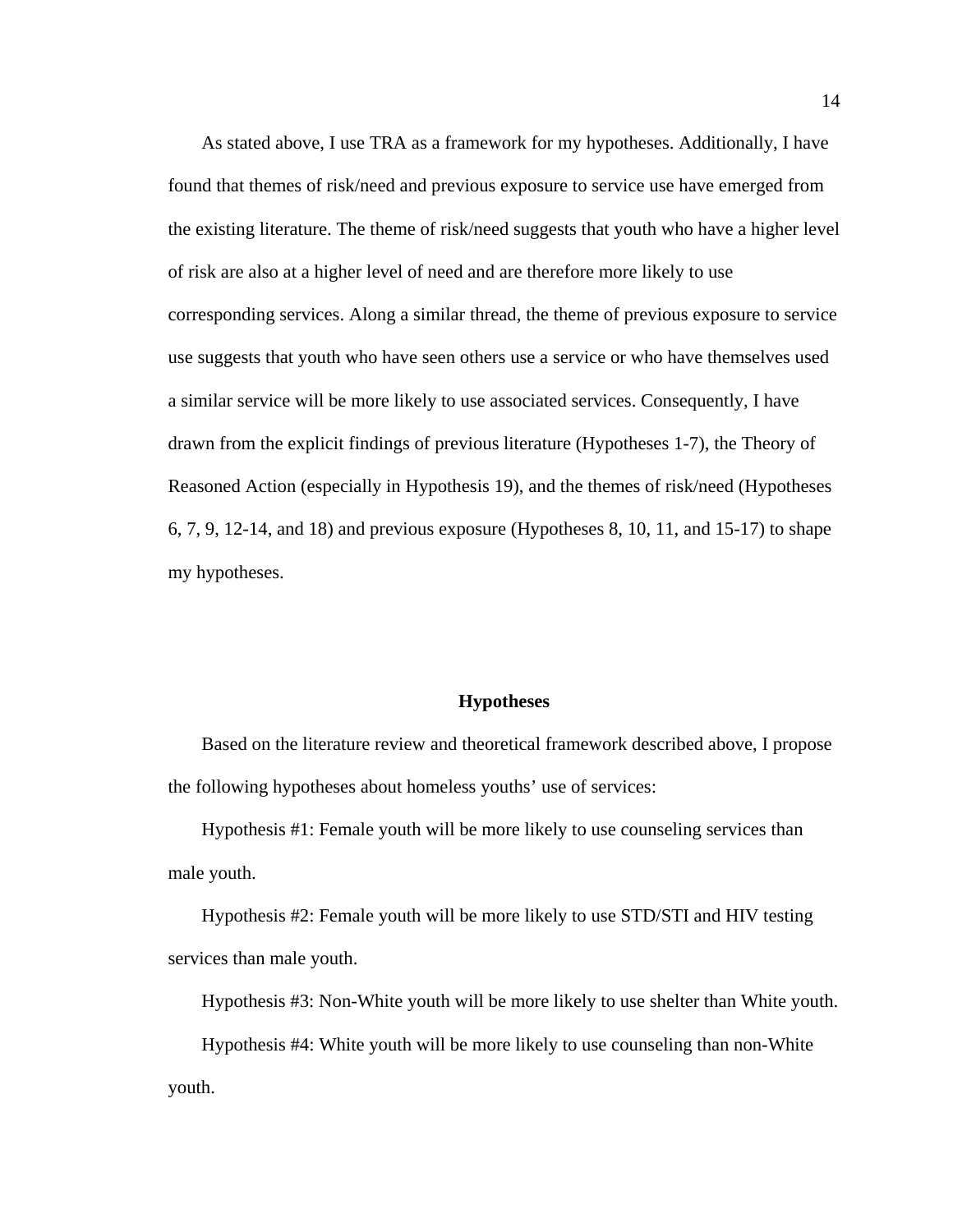Hypothesis #5: Non-White youth will be more likely to use STD/STI and HIV testing services than White youth.

Hypothesis #6: Gay, lesbian, bisexual, or transgender (GLBT) youth will be more likely to have been tested for STD/STI and HIV than heterosexual youth.

Hypothesis #7: GLBT youth will be more likely to use counseling services compared to heterosexual youth.

Hypothesis #8: Older homeless youth will be more likely to use all services compared to younger homeless youth.

Hypothesis #9: Homeless youth who have higher levels of education and who have held a job in the last six months will be more likely to use all services than those who have lower levels of education or who have not held a job in the past six months.

Hypothesis #10: Youth who ran at a younger age and youth who have spent longer periods of time away from home will be more likely to use all services compared to those who have been homeless for a shorter length of time.

Hypothesis #11: Youth who have run away more frequently will be more likely to have used all services.

Hypothesis #12: Youth who spend more nights on the street will be more likely to use food pantries and outreach services.

Hypothesis #13: Youth who have ever been kicked out by a caretaker will be more likely to use counseling services.

Hypothesis #14: Youth who have been physically or sexually abused will be more likely to use counseling services compared to those who have not been abused.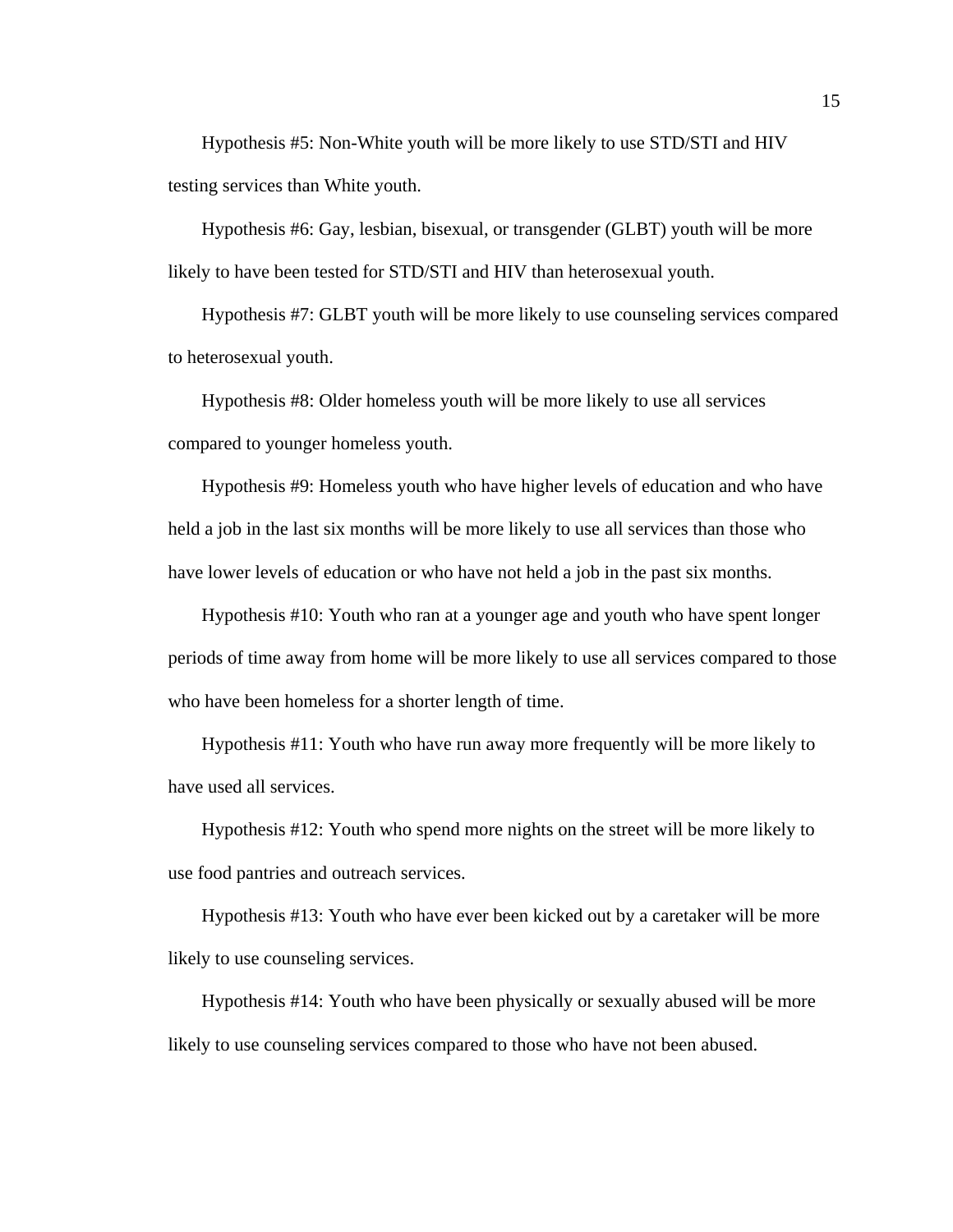Hypothesis #15: Youth who have had more exposure to service agencies growing up (e.g., public assistance and public housing) will be likely to use more services than youth who did not have this service agency exposure.

Hypothesis #16: Youth who have lived in a group home or in foster care will be more likely to use more services than youth who have not lived in such settings.

Hypothesis #17: Youth with a larger social network will learn about more services through their network; therefore, the more network members, the more likely a youth will be to use all services.

Hypothesis #18: Youth who have had more sexual partners in their social network in the past 6 months will be more likely to use STD/STI and HIV testing services.

Hypothesis #19: Youth whose friends and partners believe more strongly in using preventative HIV behavior (such as using condoms) will be less likely to use STD/STI and HIV testing services than those who report that their friends believe less in engaging in preventative HIV behavior.

# **Methods**

#### *Sampling Procedures and Data Collection*

Data are from the Social Network and Homeless Youth Project (SNHYP), a study designed to examine the effect of social networks characteristics on homeless youths' HIV risk behaviors. A total of 249 homeless youth (137 females and 112 males) were interviewed in shelters and on the streets from January 2008 to March 2009 in three Midwestern cities in the United States. Participants were selected for this study based on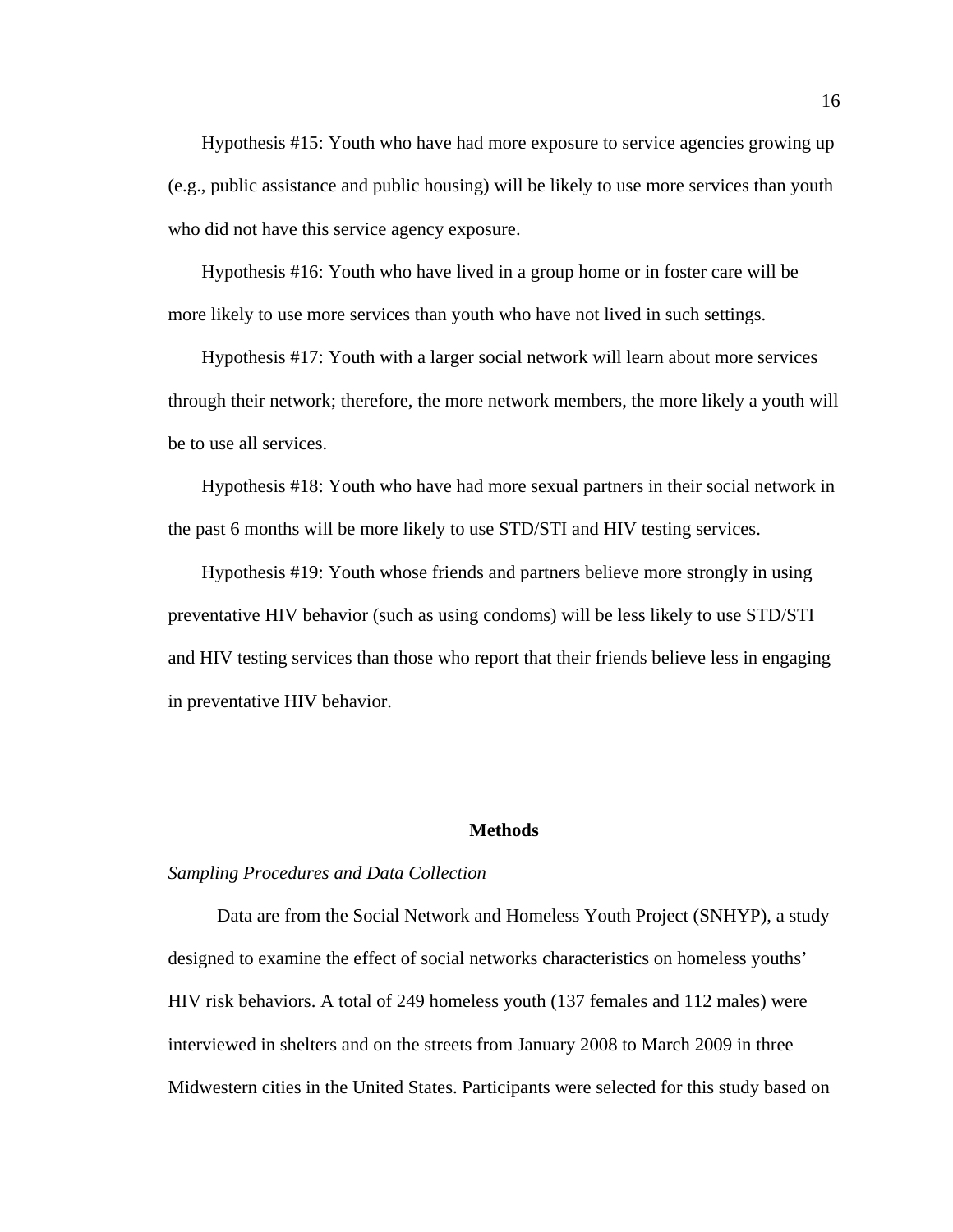the requirements that they meet the definition of runaway or homeless and be between the ages of 14 and 21. Runaway refers to youth under age 18 who have spent the previous night away from home without the permission of parents or guardians. Homeless included those who have spent the previous night with a stranger, in a shelter or public place, on the street, in a hotel room, staying with friends (e.g., couch surfing), or other places that do not qualify as their long term home.

All surveys were administered by trained interviewers. Due to the nature of working with a "hidden" population, non-probability sampling procedures (a combination of snowball and convenience sampling) were used. Interviewers approached shelter residents and located other eligible respondents in areas of the cities where homeless youth gather. They varied the times of the day on both weekdays and weekends that they went to these locations. This sampling protocol was conducted repeatedly over the course of 15 months. Prior to participation in the study, interviewers obtained informed consent from respondents and told youth that their responses would remain confidential and that their participation was voluntary. The interviews were typically conducted in shelter conference rooms or quiet corners of fast food restaurants if taking the youth back to the shelter was not feasible because of distance or safety concerns. The interview lasted approximately 45 minutes and all participants received \$25 for their involvement and \$5 for a meal. Referrals for shelter, counseling services, and food services were offered to youth at the time of the interview. The response rate was 97%. The Institutional Review Board at the University of Nebraska-Lincoln approved this study.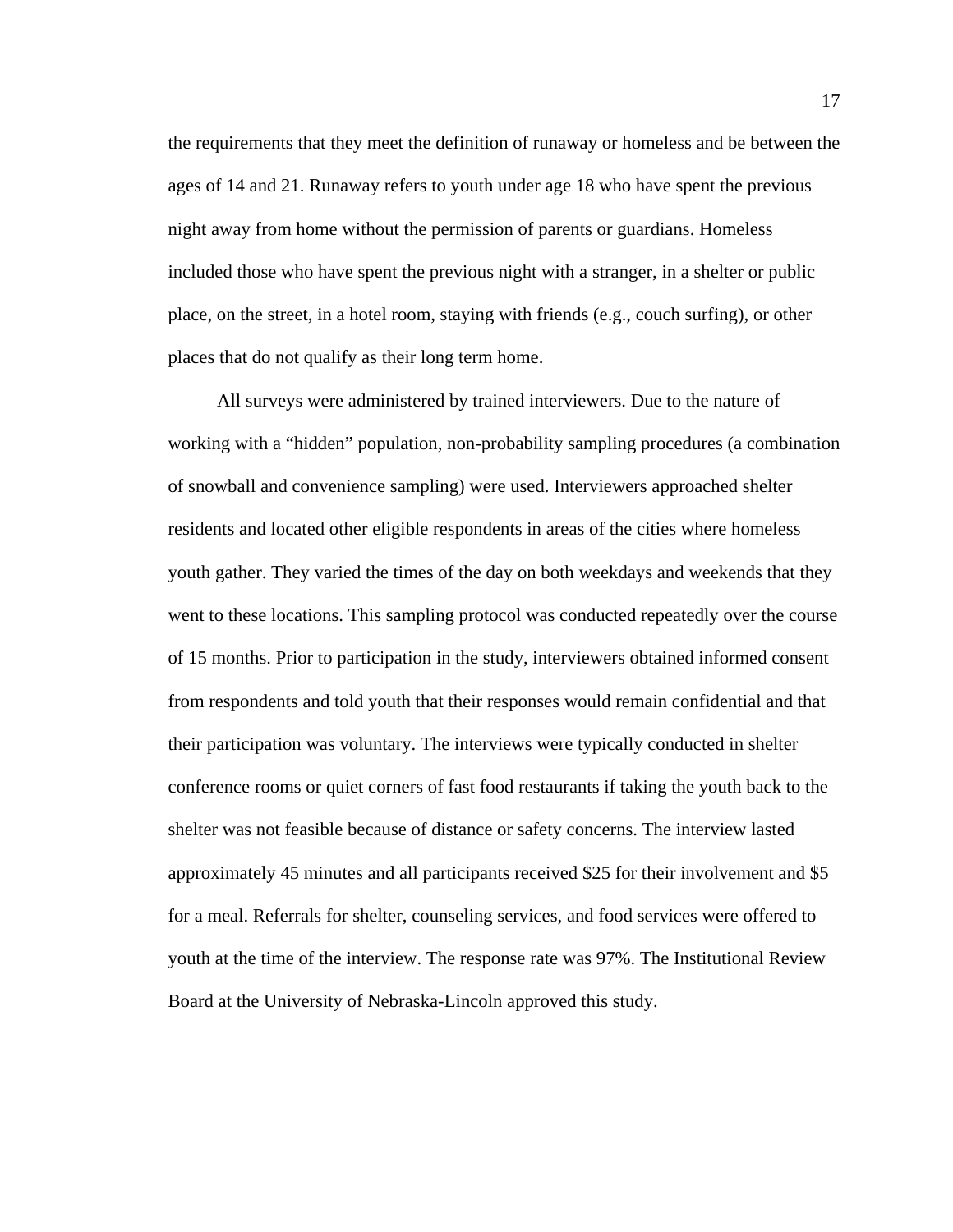### *Measures*

Six service utilization variables were used for the current study: *shelter use*, *pantry use, outreach use, counseling use, STD testing and HIV testing.* Respondents were asked, how often, on average, they used each of the services listed above. Response categories for each of these questions ranged from  $0 =$  never to  $5 =$  every day. Due to skewness, each service variable was dichotomized such that  $1 =$  used the service at least once and 0 = never used that particular service.

#### *Dichotomous Variables*

*Gender* was coded 0 = male and 1 = female. *Race* was measured by asking respondents to tell which of the following ethnic origin they consider themselves to be: White, Black, Hispanic, American Indian, or Alaska native, Asian, biracial, or multiracial: *Race* was then coded  $0 =$  non-White and  $1 =$  White given the smaller numbers within some of the groups. To measure *sexual orientation*, youth were asked "How would you describe your sexual orientation?" and given the response choices  $1 =$ straight or heterosexual,  $2 = \text{gay}$ ,  $3 = \text{lesbian}$ ,  $4 = \text{bisexual}$ ,  $5 = \text{transgender}$ , and  $6 =$ confused/unsure. Responses were then recoded so that  $0 = \text{GLBT}$  and  $1 = \text{heterosexual}$ .

# *Non-demographic Dichotomous Variables*

The variable *held job in past 6 months* was measured by asking youth, "In the past six months, have you had a job?" The variable *ever kicked out* was a single item question which asked youth "Did your caretaker/parent(s) ever kick you out?" Prior to measuring any questions about the respondents' caretakers, interviewers asked "Now I would like you to think about the person who helped raise you and the person that took care of you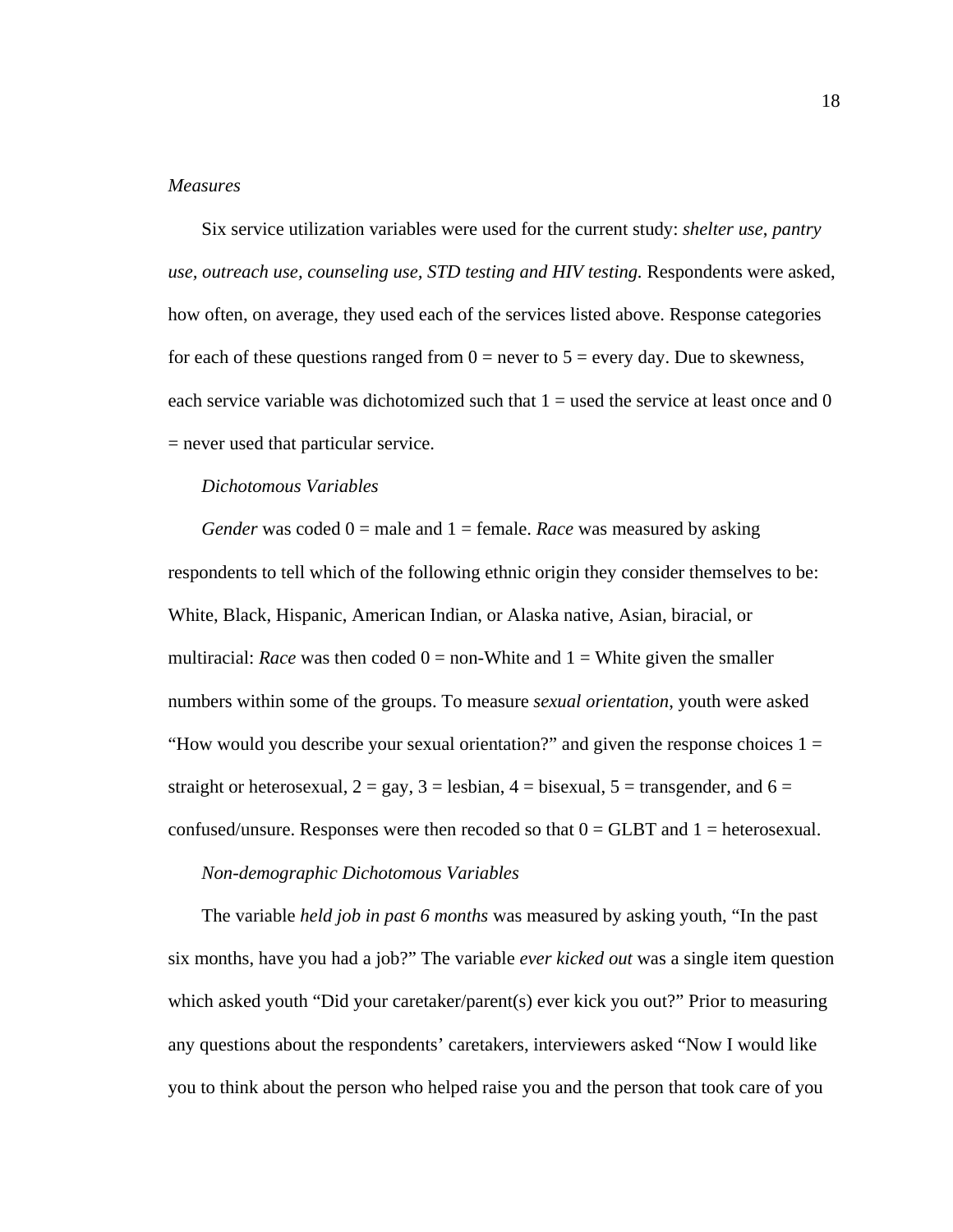and whom you spent the most time with. What is his/her relationship to you?"

Respondents were only permitted to choose one person, and responses were open ended yielding such answers as mom, dad, uncle, etc. *Caretaker ever received public assistance* and *caretaker ever used public housing* were measured by asking "Has (insert the caregiver listed) ever received any public assistance, such as welfare, Aid to Families with Dependent Children (AFDC), or food stamps when you last lived with them?" and "Has (insert the caregiver listed) ever lived in public housing or a housing project when you last lived with them?" respectively. *Group home* and *foster care* were measured by asking respondents "Have you ever lived in a group home?" and "Have you ever lived in foster care?" respectively. *Physical abuse* and *sexual abuse* were measured by asking respondents, "Were you ever physically abused as a child (under age 18)?" and "Were you ever sexually abused as a child (under age 18)?" Response categories for all of these questions were  $0 =$  no and  $1 =$  yes.

#### *Continuous Variables*

To measure respondents' *age*, interviewers asked "How old are you?" Answers were open ended and ranged from 14 to 21. *Highest level of education* was measured by asking respondents "What is the last grade you completed in school? Was it…", and response choices were 1 = less than 6<sup>th</sup> grade, 2 = 6<sup>th</sup> grade 3 = 7<sup>th</sup> grade, 4 = 8<sup>th</sup> grade, 5 = 9<sup>th</sup> grade,  $6 = 10^{th}$  grade,  $7 = 11^{th}$  grade,  $8 = 12^{th}$  grade,  $9 = \text{GED}$ ,  $10 = \text{Associates degree}$ , 11 = Some college, and 12 = Have college degree. *Age when first ran* was an open-ended question that asked "How old were you when you first ran away or left home?"Answers were recorded in years. After asking a series of questions about the first time youth left home, interviews measured *number of times ran* by asking the open ended question: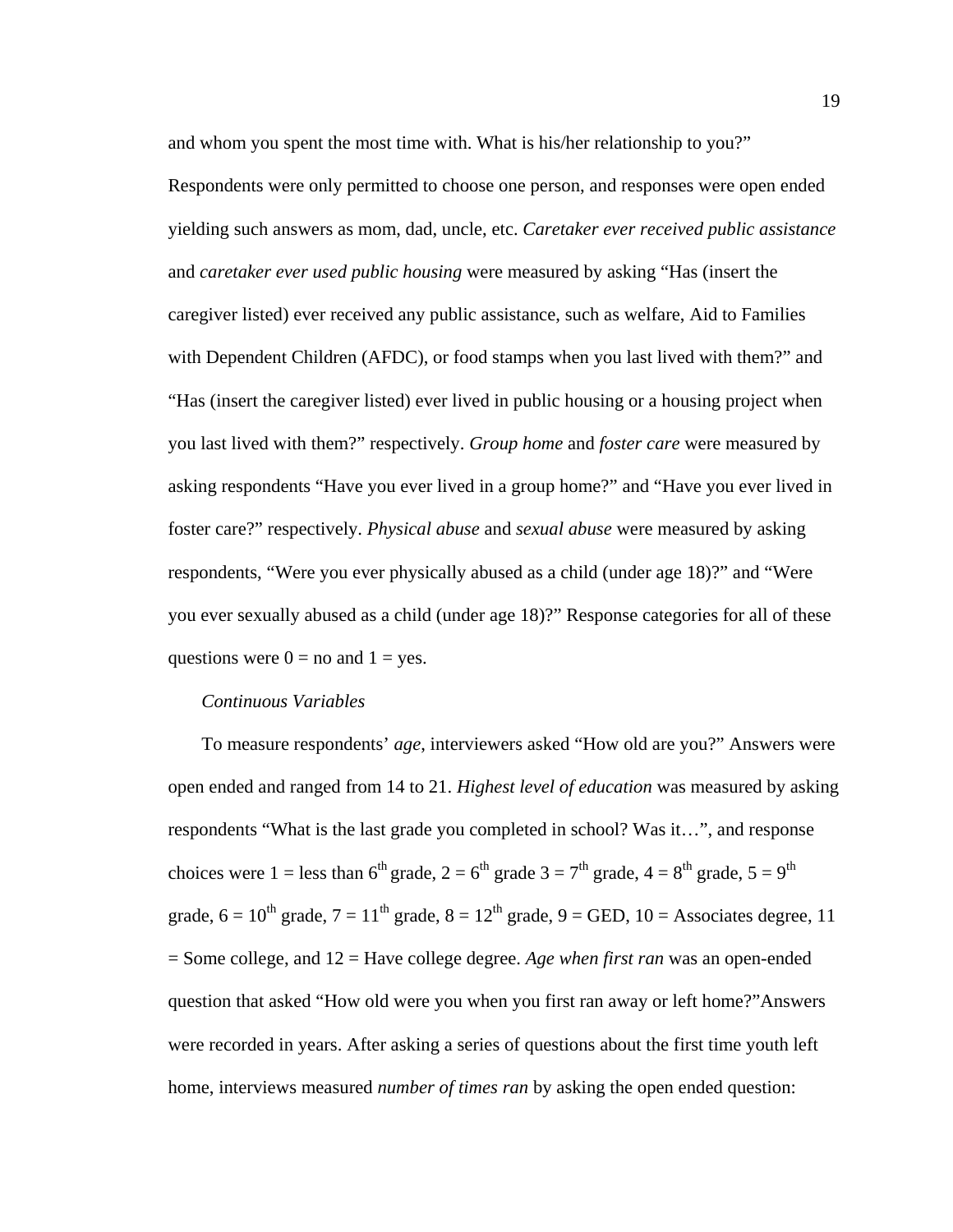"How many other times did you run away (not counting the first time)?" Responses were then added to 1 (to account for the initial time ran) and categorized as  $1 = 1$  time,  $2 = 2$ times,  $3 = 3$  times,  $4 = 4-5$  times,  $5 = 6-10$  times,  $6 = 11-20$  times, and  $7 = 21$  or more times. *Longest time away from home* was also an open-ended question measured by a single item asking "What was the longest time period that you spent away from home?" *Number of nights on the street* was measured by asking "On average, how many nights a week do you spend on the street?" Responses were open ended and were categorized as 0  $= 0$  nights,  $1 = 1$  night,  $2 = 2$  nights,  $3 = 3$  nights,  $4 = 4$  or more nights.

The number of network members was measured by asking youth to list the initials of up to five people they spend the majority of their time with now as well as up to three people they have had sex with in the past six months. Thus, their total network size could potentially range from 0 to 8 members. If individuals were listed as both a network member and sexual partner, they would only be counted once.

*Subjective norms* was a scale that was measured by asking respondents "Below is a list of statements dealing with your general feelings about safe sex practices. How true are the following statements for you?" The statements listed for this scale were: (a) My partners believe I should always use condoms. (b) My friends believe I should always use condoms. (c) My partners believe I should refuse to have sex without a condom. (d) My friends believe I should refuse to have sex without a condom. (e) My friends believe I should try to persuade my partners to practice safer sex. Response choices ranged from 1  $=$  very true,  $3 =$  neither true or untrue, and  $5 =$  very untrue. This was a summed scale and was coded such that a higher score indicated greater sexual risk. This scale had an alpha of 0.85 indicating a high level of reliability across each item in the scale.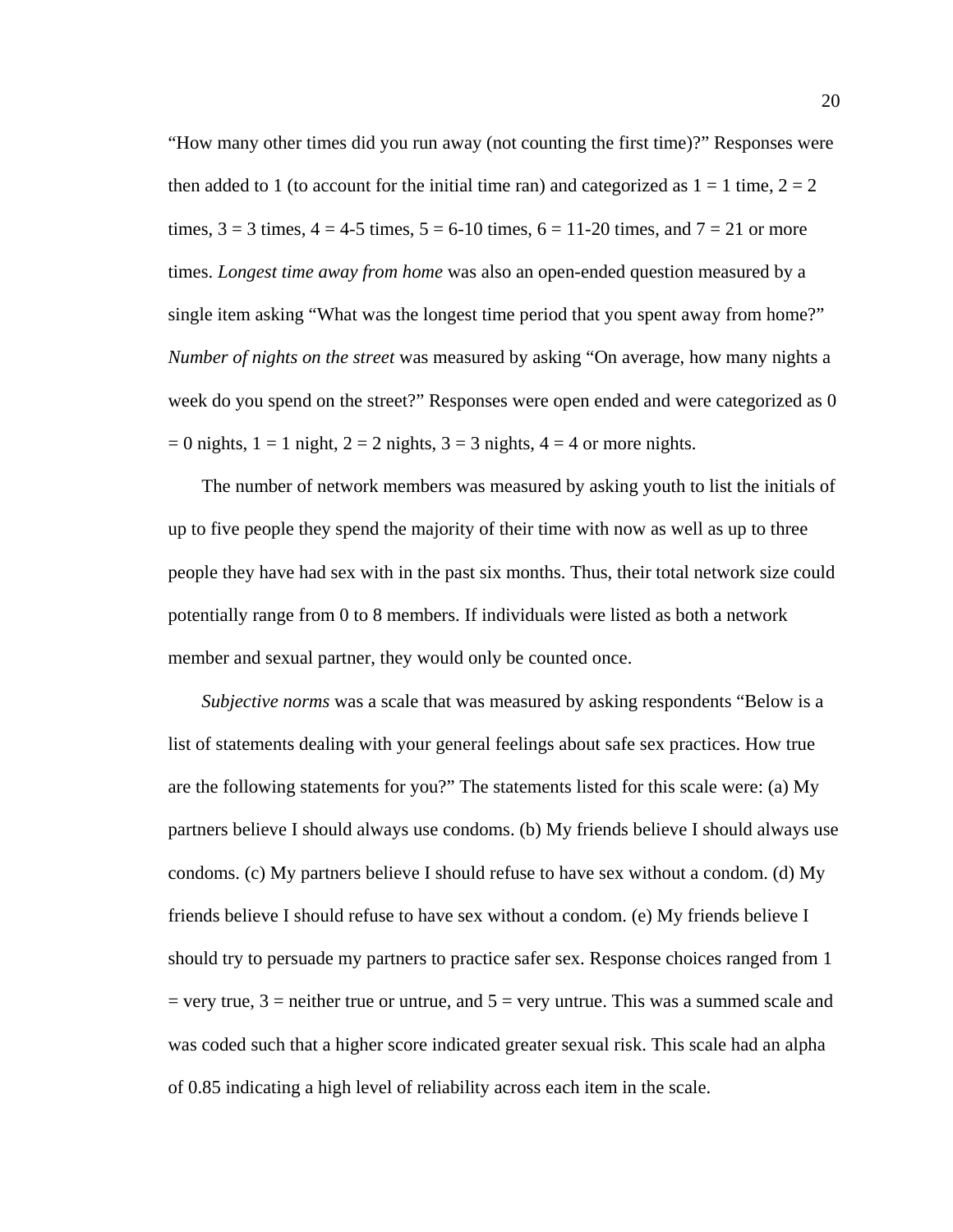#### **Results**

#### *Sample Characteristics*

As shown in Table 1, the sample for this study was comprised of 137 females (55%) and 112 males (45%). Ages ranged from 14 to 21 years with a mean of 18.5 years. Of the 249 respondents, 44 (17.7%) identified as GLBT. The majority of the sample was White (49.4%), with the remaining respondents self-identifying as Black (23.7%), Hispanic (8%), American Indian or Alaskan native (4.8%), Asian (1.2%), biracial (8.8%), and multiracial (4%). Nearly 40% of the sample had completed  $12<sup>th</sup>$  grade or earned a GED, and within that group 6.8% had attended at least some college.

#### -- Table 1 about here –

The average age at which youth first ran was 14 years. A few respondents reported having first run from home as early as age 2 and 3, which are likely cases where they were removed from their home by child services or may have run away with an older sibling. Youth reported running an average of 3 times; however, 14.8% of the sample had run 11 times or more. Nearly 40% of the sample reported that the longest time they had been away from home was one month or less, however, nearly a quarter had been away from home for 20 months or longer. Sixteen percent of the sample spent an average of 2 to 4 nights per week on the street, and 6.8% reported spending an average of 7 nights per week on the street. When given the option to list a maximum of 5 network members, youth listed an average of 4 people, and when given the option to list a maximum of 3 sex partners in the past 6 months, youth listed an average of 1 person.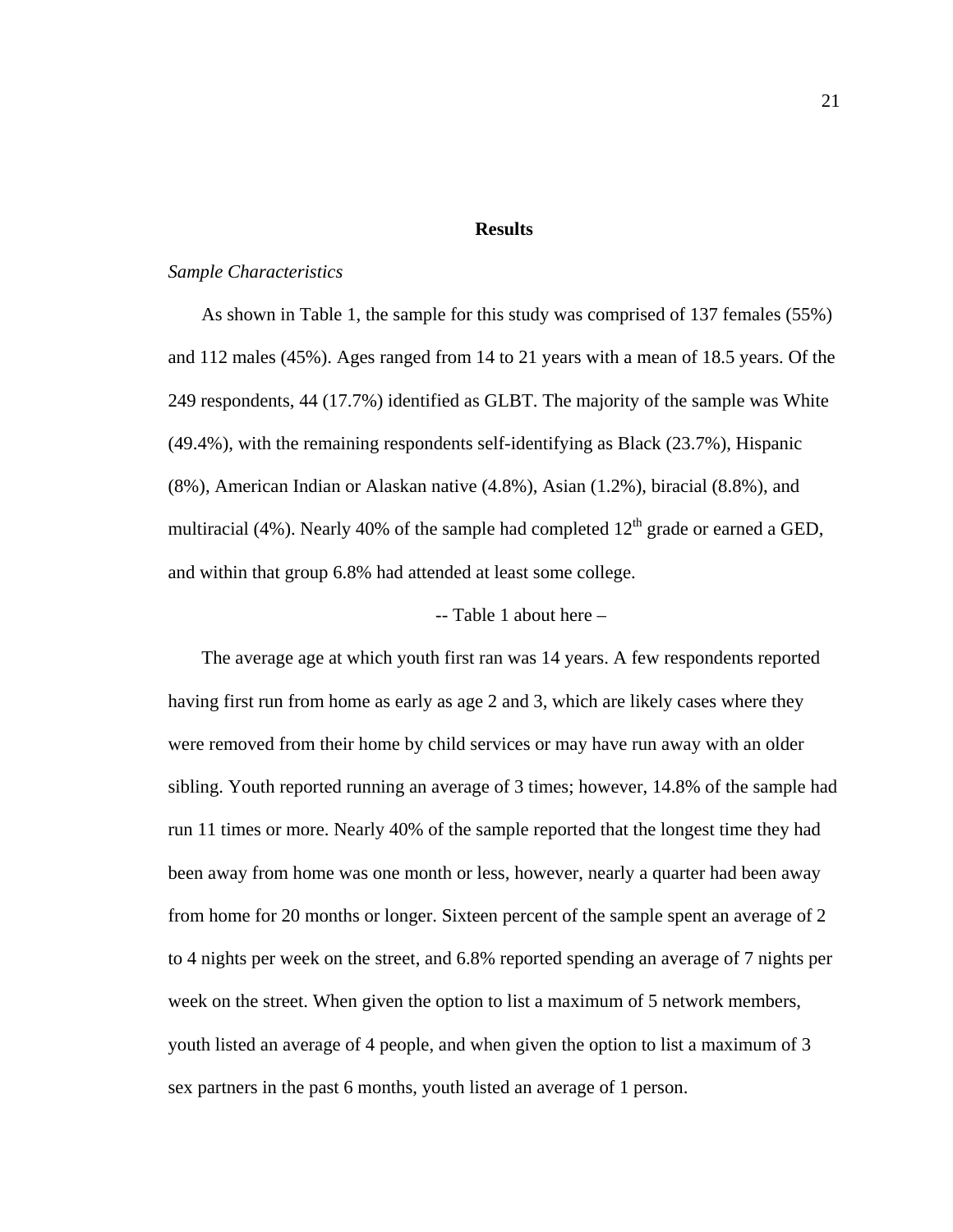Twenty-four percent of participants reported that their caretaker had ever lived in public housing, and 48.2% reported that their caretaker had ever received public assistance. Most youth (58.2%) had held a job during the last 6 months. One-hundredfourteen respondents (45.8%) reported having ever been kicked out of their home by a caregiver. One-hundred-twenty of the youth, nearly half of the sample, had ever lived in group homes before, and 93 (37.3%) had ever lived in foster care. A majority of youth (55.4%) had been physically abused at least once and almost one-third (32.9%) reported that they had been a victim of sexual abuse.

#### *Service Utilization Frequencies*

Table 2 shows the number and percent of youth using each type of service. The results indicate that in terms of total usage, the percent tends to be consistent across each type of service. Of all services examined, food pantry was the most frequently used by homeless youth (73.9%) followed by both counseling (71.9%) and STD/STI testing (71.9%). The lowest percent was for HIV testing (66.7%). Only 5 youth out of 249 reported never having used any of the services assessed in this study. Conversely, 24 respondents had used every service at least once. We know, therefore, that although the frequencies of use are similar across services, the same youth are not being represented in each group.

#### -- Table 2 about here --

The sample characteristics for the dichotomous demographic variables (i.e., gender, race, and sexual orientation) for each type of service can also be seen in Table 2. A majority of youth who use outreach, counseling, STD/STI and HIV testing are female,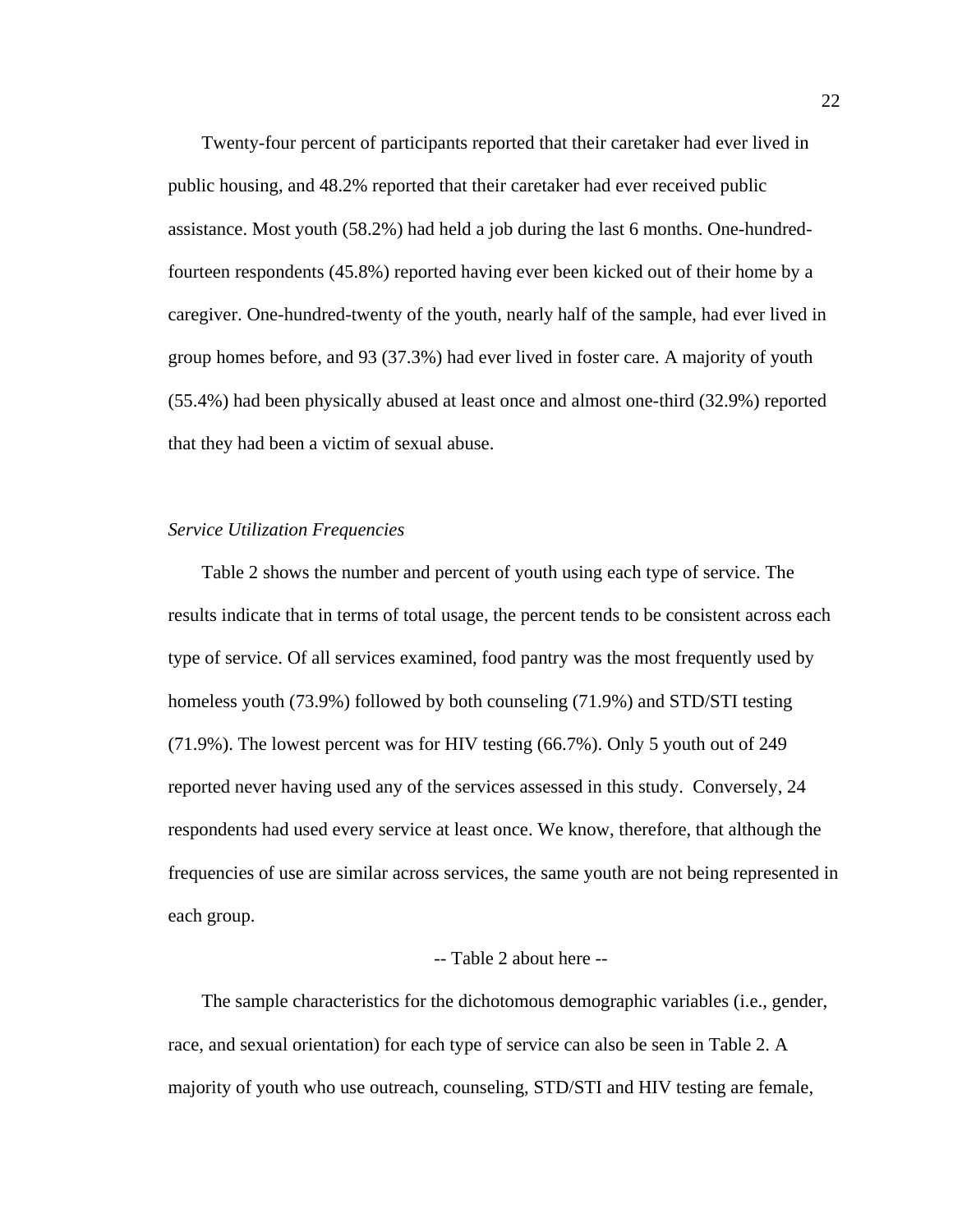White, and heterosexual. A similar pattern exists for the remaining service types, except that White and non-White youth used food pantries with equal frequency, and more shelter users are non-White than White.

Among the non-demographic dichotomous variables, such as *ever kicked out by a caretaker* and *ever lived in foster care*, similar trends appeared among users of shelter, counseling, and HIV testing. That is, more than half of youth who had used any of these three services (i.e., shelter, counseling, and HIV testing) also had a caretaker who had ever received public assistance, had held a job in the past 6 months, ever lived in a group home, and had experienced physical abuse. Conversely, more than half of youth who reported using any of the remaining service categories, (i.e. pantry, outreach, and STD/STI testing) reported having a caretaker that used public assistance, had held a job in the past 6 months, and had ever been physically abused.

Looking at service use across the specific variables revealed common trends as well. Youth whose caretaker had ever received public assistance comprised more than half of youth in every service category (see Table 2). In contrast, only 25-31% of youth in each service category reported that their caretaker had ever used public housing. Again, the majority of service users in every category had held a job in the past 6 months. Approximately one-half (44 to 52%) of service users in each category had ever been kicked out by a caretaker. Similarly, 45 to 57% of youth who used any of the listed services had ever lived in a group home while 39 to 44% had lived in foster care. Finally, over one-half of the youth who used any type of service had been physically abused (56 to 64%) and more than one-third experienced sexual abuse (35 to 41%).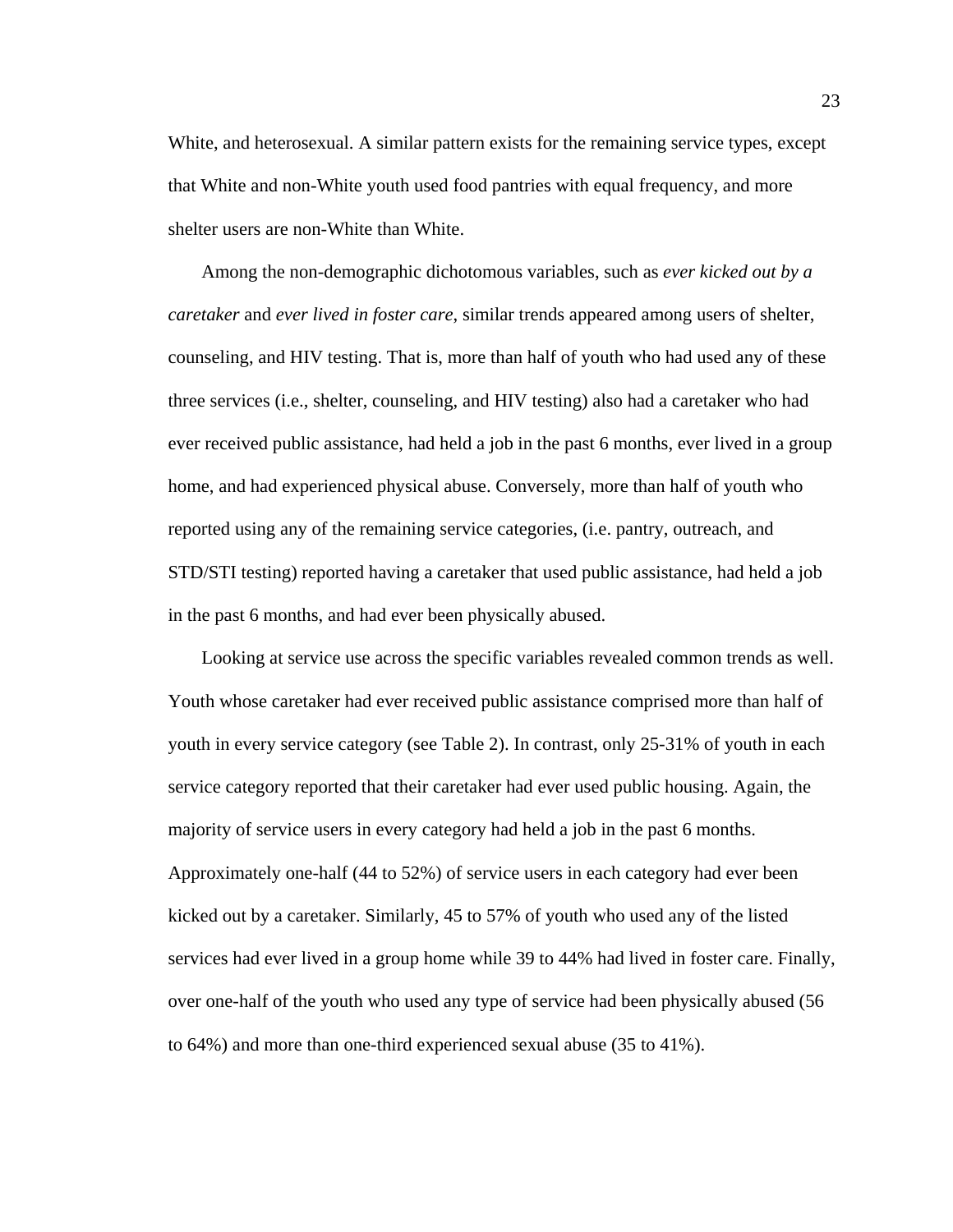### *Chi square Comparisons*

In order to examine whether each of the 6 services significantly differed by youth characteristics, I used chi square comparisons. Table 3 reports the number and percent of respondents who have used and not used the particular service followed by the chi square and *p*-value. Significant findings are defined as those with a *p*-value of less than 0.05. I do, however, report a *p*-value of less than 0.10 if the finding is supportive of the hypothesized direction.

*Shelter*. Results in Table 3 for shelter usage revealed that 67.9% of females and 75.7% of males have used shelter at least once; this difference was not statistically significant. Youth who had ever been kicked out of their home by a caretaker were significantly more likely to have used shelter than those who had never been kicked out  $(x^2=9.224; p=0.002)$ . Similarly, youth who had ever lived in a group home were more likely to have utilized shelter than those who had not previously been in a group home facility  $(x^2=8.247; p=0.004)$ . Lastly, youth who had ever experienced physical abuse were more likely to have used shelter than those who had not been physically abused  $(x^2=10.589; p=0.001)$ .

*Food pantry*. In terms of food pantry services, GLBT youth were more likely than heterosexual youth  $(x^2=8.020; p=0.005)$  to have used pantry services at least once. Youth whose caretaker ever received public assistance  $(x^2=6.433; p=0.011)$  or ever lived in public housing  $(x^2=3.104; p=0.078)$  were more likely to use pantry than those whose caretakers did not receive state assistance. Homeless youth who had held a job in the past six months were more likely to use food pantries than those who were not employed  $(x^2=6.706; p=0.010)$ .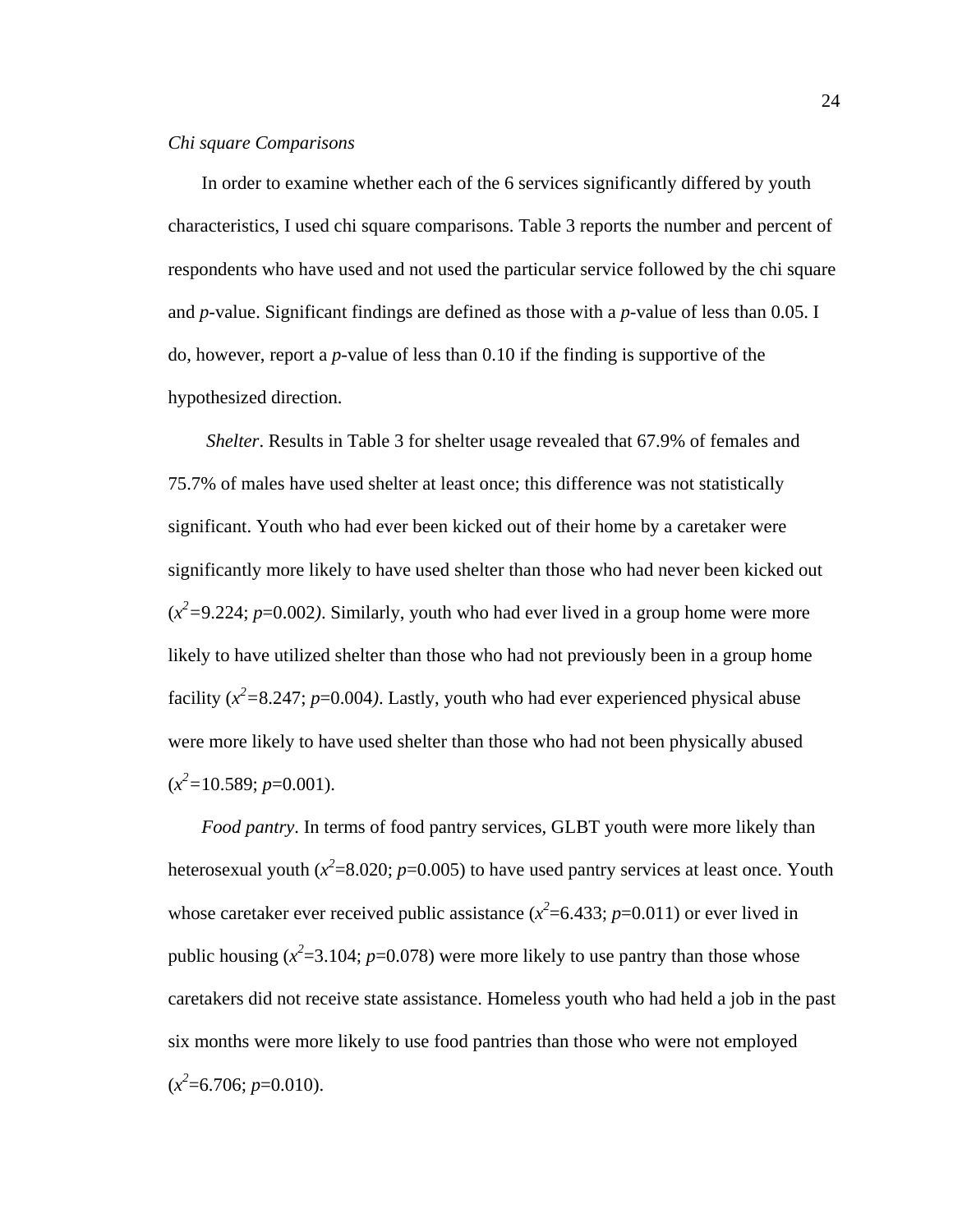-- Table 3 about here --

*Outreach services*. GBLT youth were significantly more likely than heterosexual youth to use outreach services ( $x^2$ =5.640;  $p$ =0.018). Also, youth whose caretaker ever lived in public housing were significantly more likely to use outreach than those whose caretaker did not live in public housing  $(x^2=6.345; p=0.012)$ . Youth who had held a job in the past six months were more likely to use outreach than those who did not hold a job  $(x^2=9.082; p=0.003)$ . Lastly, those who had ever been physically  $(x^2=4.482; p=0.034)$  or sexually  $(x^2=7.616; p=0.006)$  abused were significantly more likely to use outreach than those who had not been abused.

*Counseling*. In terms of counseling, GLBT youth were significantly more likely to use counseling services than heterosexual youth  $(x^2=3.938; p=0.047)$ . Similarly, youth whose caretaker had ever received public assistance ( $x^2$  = 4.885; p=0.027) or who had ever been kicked out of their home by a caretaker  $(x^2=5.359; p=0.021)$  were more likely to use counseling than those who did not report these experiences. Respondents who had ever lived in a group home ( $x^2$ =17.625; p<0.001) or in foster care ( $x^2$ =10.548; p=0.001) were more likely to use counseling than those who had not lived in a group home or in foster care. Finally, youth who had ever been physically  $(x^2=17.607; p<0.001)$  or sexually  $(x^2=15.540; p<0.001)$  abused were more likely to have used counseling than those who had not been abused.

*STD/STI testing*. Examining STD/STI testing revealed that females and GLBT youth were more likely to have been tested than males ( $x^2$ =8.877; p=0.003) and heterosexual youth  $(x^2=5.542; p=0.019)$ . Participants who reported that their caretaker had ever received public assistance were more likely to have been tested than those whose did not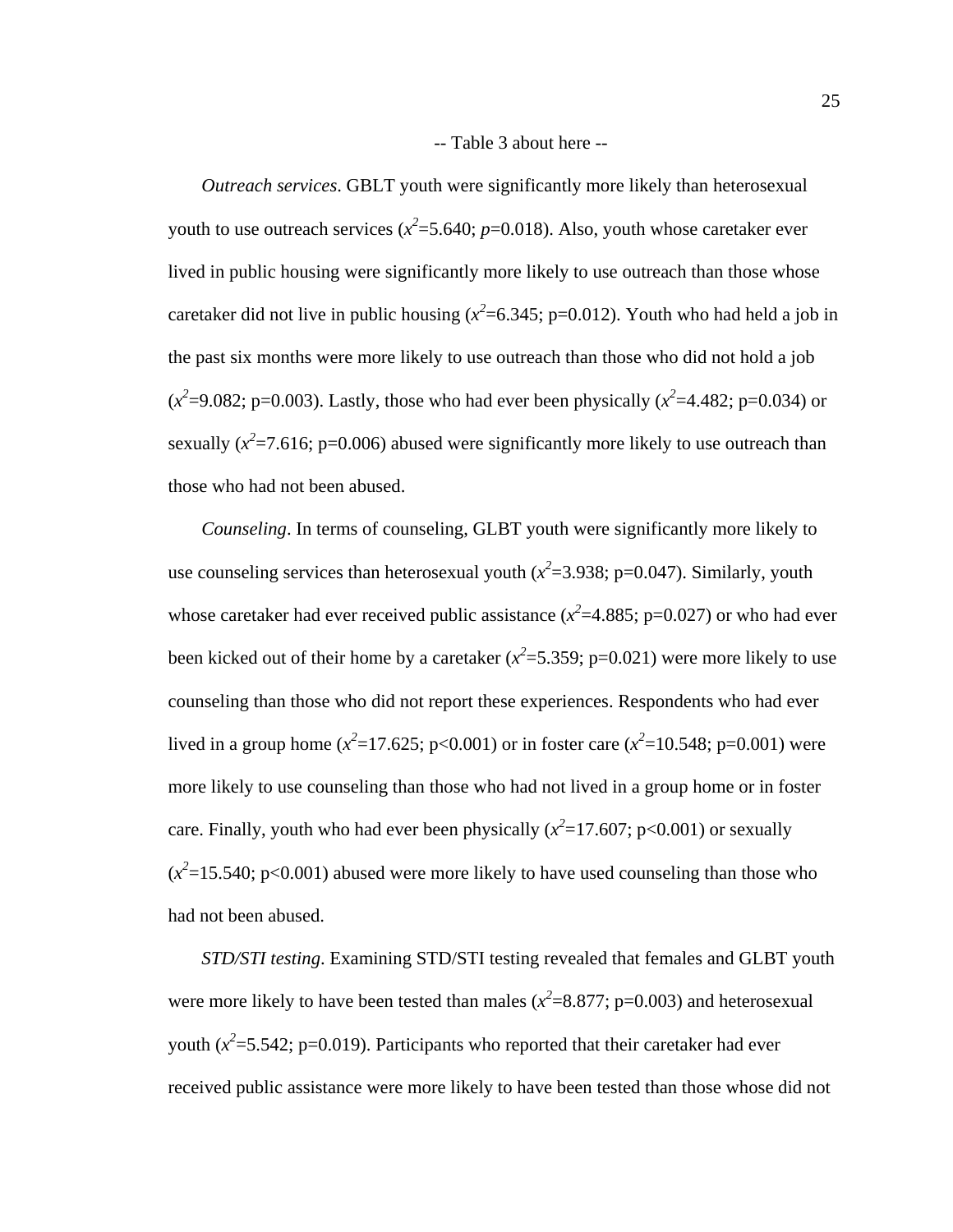report that their caretaker had ever received public assistance  $(x^2=2.745; p=0.098)$ . Youth who had held a job in the past six months were more likely to have been tested than those who had not held a job in this time frame  $(x^2=6.274; p=0.012)$ . Ever having lived in a group home ( $x^2$ =9.419; p=0.002) or foster care ( $x^2$ =4.335; p=0.037) was significantly associated with being tested for STD/STIs and. Finally, youth who had ever been sexually abused were significantly more likely to have been tested for STD/STIs than those who reported not experiencing such abuse  $(x^2=12.664; p<0.001)$ .

*HIV testing*. HIV testing was the final service assessed. Results indicated that GLBT youth were more likely to have used HIV testing than heterosexual youth  $(x^2=3.989;$ p=0.046). Youth whose caretaker had ever received public assistance were more likely to be tested than those whose caretaker had not received such assistance  $(x^2=4.207;$ p=0.040). Respondents who had held a job in the past six months  $(x^2=12.210; p<0.001)$ or who had ever been kicked out by a caretaker  $(x^2=4.342; p=0.037)$  were more likely to have been tested for HIV than youth who had not indicated these experiences. Youth who ever lived in a group home or foster care were more likely to have been tested than those who had not lived in either of these arrangements ( $x^2$ =9.033; p=0.003 and  $x^2$ =3.784; p=0.052 , respectively). Finally, those who reported having been sexually abused were significantly more likely to have been tested for HIV than those who reported no sexual abuse  $(x^2=14.788; p<0.001)$ .

#### *T-test Comparisons*

Table 4 below shows the *t*-test comparisons for the continuous independent variables with each service. These comparisons show the difference between the means for those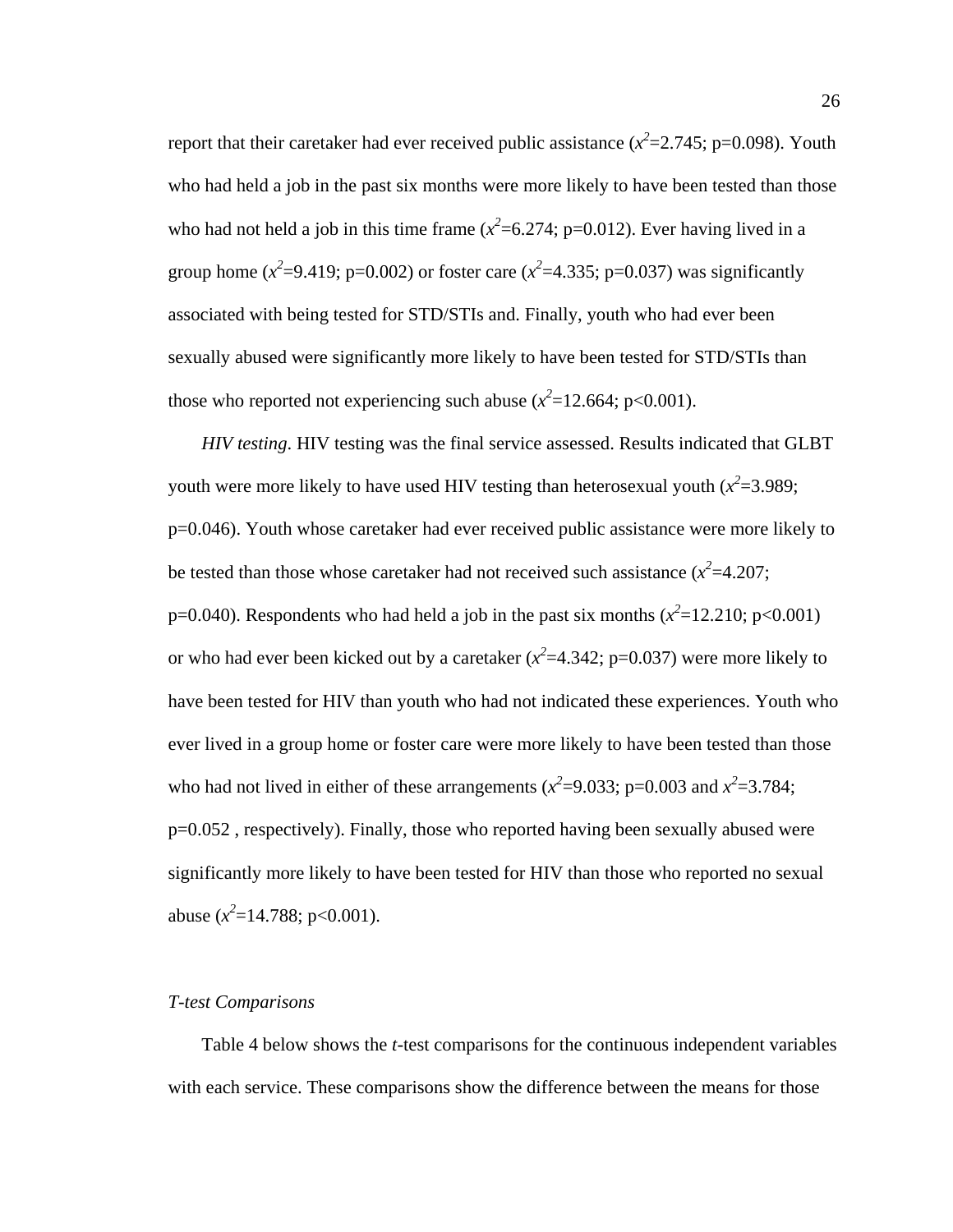who used a service versus those who did not use a service for each of the variables examined. For example, the average age of shelter users is 18.53, while the average age of non-shelter users is 18.55, but this difference was not statistically significant. As with earlier analyses, significant findings are defined as those with a *p*-value of less than 0.05. I do, however, report a *p*-value of less than 0.10 if the finding is in the hypothesized direction.

*Shelter.* Youth who used shelter were significantly more likely to have run away at a younger age (mean=13.55 compared to 14.27 years old) and to have run more often (mean=3.35 compared to 2.79 times) than youth who did not use shelter. Additionally, youth who used shelter had a significantly smaller number of network members than those who did not use shelter (mean=3.77 compared to 4.15 members).

*Food pantry.* Youth who used pantry services were significantly more likely to be older (mean=18.82 compared to 17.74 years). Those who used food pantries were also more likely to have spent more nights on the street than those who did not use pantries (mean=1.23 compared to 0.30 nights).

#### -- Table 4 about here --

*Outreach.* Youth who used outreach services were significantly more likely to be older (mean=18.85 compared to 17.82 years), to have had more education (mean=7.23 compared to 6.61 measurement units), and to spend more nights on the street per week (mean=1.20 compared to 0.53 nights) than youth who did not use outreach.

*Counseling*. The age at which respondents first ran was lower for those who used counseling than for those who did not use counseling (mean=13.47 compared to 14.51 years). Youth who used counseling were significantly more likely to have run more often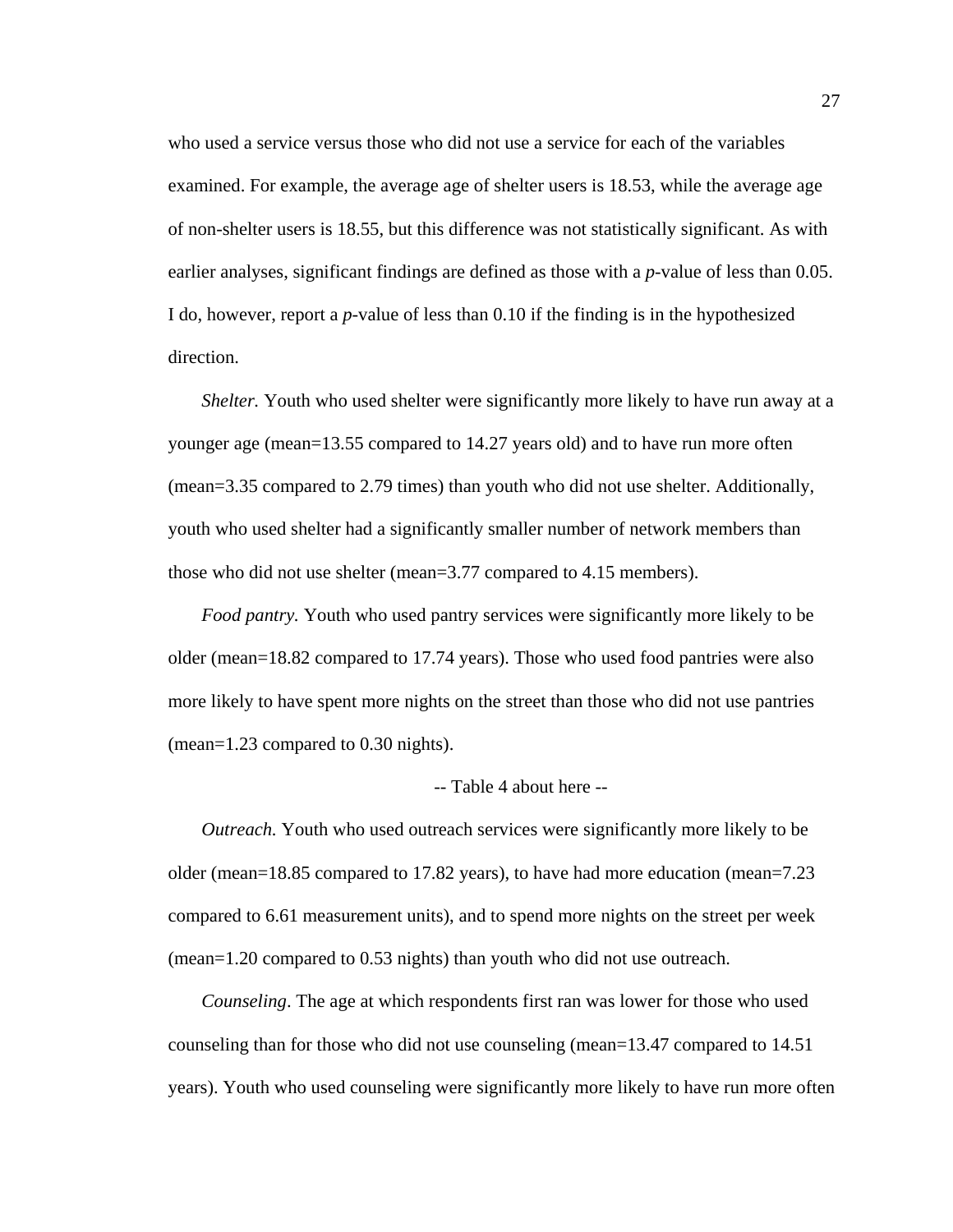than those who did not use counseling (mean=3.48 compared to 2.41 times). Additionally, the duration of time spent away from home was shorter for youth who used counseling services than for those who did not (mean=2.63 compared to 3.07 measurement units).

*STD/STI and HIV testing.* The findings for STD/STI and HIV testing were very similar and thus both are presented together. Youth who were tested were significantly older than those who weren't tested (mean=18.88 compared to 17.66 years for STD/STI testing, and 18.90 compared to 17.81 years for HIV testing). Level of education was higher for youth who had been tested than those who had not (mean=7.21 compared to 6.60 measurement units for STD/STI testing, and 7.28 compared to 6.54 measurement units for HIV testing). Youth who had been tested also ran a greater number of times than those who had never been tested (mean=3.31 compared to 2.86 times for STD/STI testing, and 3.43 compared to 2.69 times for HIV testing). The number of sex partners youth reported having in their social network in the past 6 months was significantly higher for those who had been tested than those who had not been tested (mean=1.17 compared to 0.63 sex partners for STD/STI testing, and 1.16 compared to 0.72 sex partners for HIV testing). Lastly, the subjective norms of youths' peers (regarding safe sexual practices) did not significantly differ between those who have been tested and those who have not been tested (mean=12.76 compared to 12.73 for STD/STI testing and 12.74 compared to 12.74 for HIV testing). In other words, even if their peers are supportive of safe sex practices, it does not result in these homeless youth being more likely to be tested for STIs or HIV.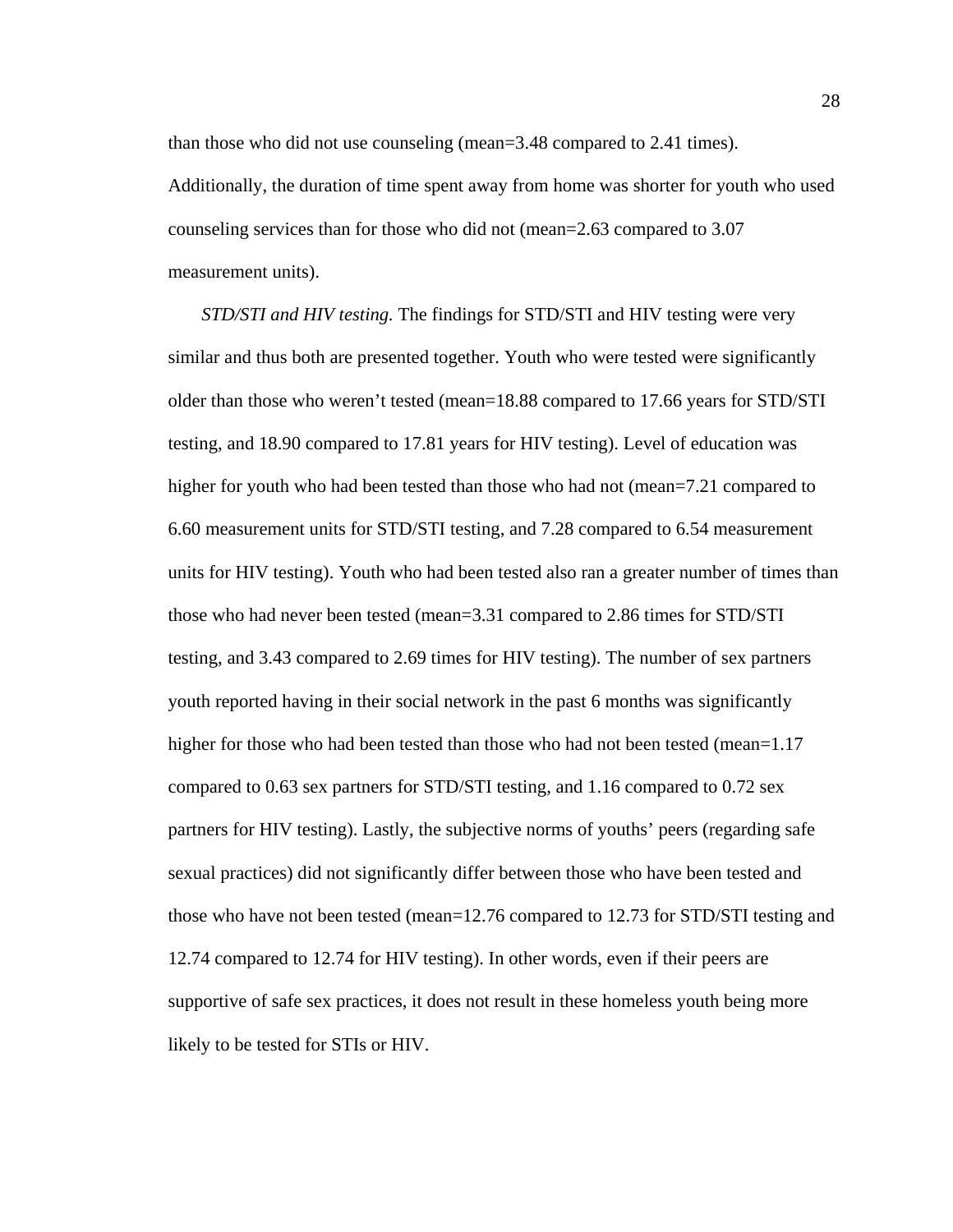#### **Discussion**

Understanding the types of services that are most likely to be used by homeless youth can create opportunities to improve services available to them. The goal of this study, therefore, has been to assess the patterns of service usage across a diverse group of Midwestern homeless youth. Specifically, I have sought to uncover what characteristics of homeless youth, such as age, job history, and highest level of education, correlate with use of services, including shelters, food pantries, street outreach programs, counseling, STD/STI testing, and HIV testing. As an additional component, I have explored the connection between how homeless youth think their peers view condom use and the youth's likelihood of being tested for STD/STI's and/or HIV. In the section above I have reported the statistically significant findings from this study. Here, I will discuss both those that were and were not found to be statistically significant. Furthermore, I will describe the implications of these findings for theoretical development, for future research, and for social policy directed toward homeless youth.

## *Key Findings*

*Gender.* To begin with, females were significantly more likely to be tested for STD/STI's compared to males. This finding is consistent with the literature (Tyler and Melander, forthcoming) and with my hypothesis (#2). In support, it has been established that females are more likely to attend a yearly physical exam than males (Alt 2002). Also, many physicians make a standard practice of educating adolescent patients about STD/STI's and of offering testing services (Torkko et al. 2000). Considering these two points together, the gender difference for STD/STI testing may be attributable to the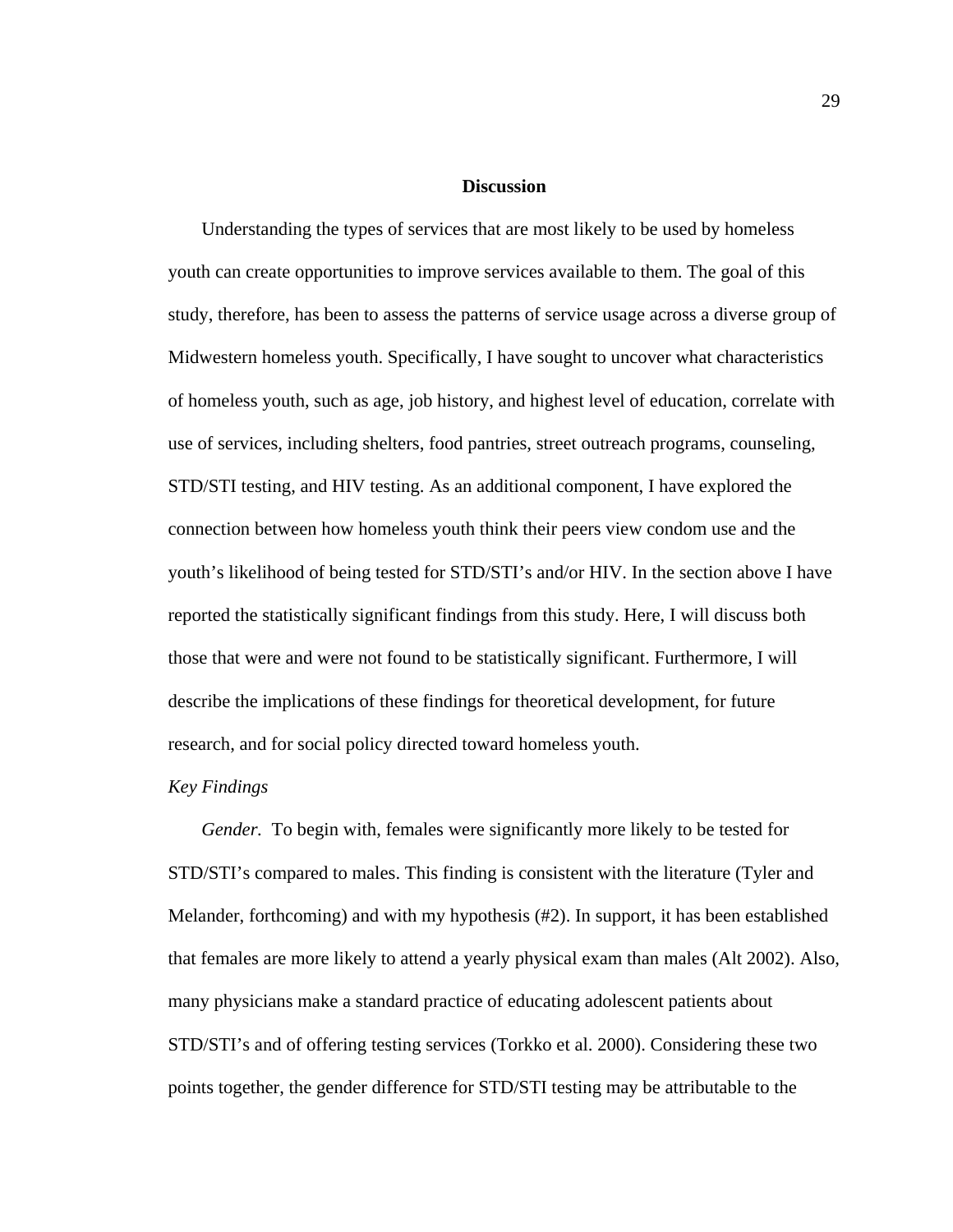possibility that females are more likely to have the opportunity (and/or be encouraged) to be tested compared to males. Additionally, female youth engage in higher levels of risk behavior (e.g., inconsistent condom use and trading sex) (Solorio, Milburn, Andersen, et al. 2006). Perhaps the higher level of risk equates to a higher level of perceived need for testing and thus a greater likelihood of actually being tested among females.

Contrary to my hypothesis (#2) and to prior research (Goodman and Bereocochea 1994; De Rosa et al. 2001), I found no statistical significance for females' greater likelihood to be tested for HIV compared to males. It may be that the stigma associated with being tested for HIV deters this group of homeless females from being tested at the same frequency as those in other studies. Or it may be that fewer testing sites are available or financially accessible in the Midwest. Additionally, in cases where females are being tested for STD/STI's but not HIV, it may be that the "it can't happen to me" mindset prevents some females from wanting to be tested for HIV. It may also be that they are actually seeking care as a result of visible or physical symptoms which are clearly attributable to certain STD/STI's, and are consequently unconcerned with HIV testing.

*Race.* Previous research shows that race is an important variable that correlates strongly with different kinds of service use. For example, White youth are more likely than non-White youth to use counseling (Berdahl et al. 2005), and non-White youth are more likely to use shelter (De Rosa et al. 1999) and STD/STI testing than White youth (Solorio, Milburn, Wiess, et al. 2006). Diverging from these findings, I found no statistically significant associations between race and service use. De Rosa et al. (1999) explain that among their sample of homeless youth on the West Coast, those who are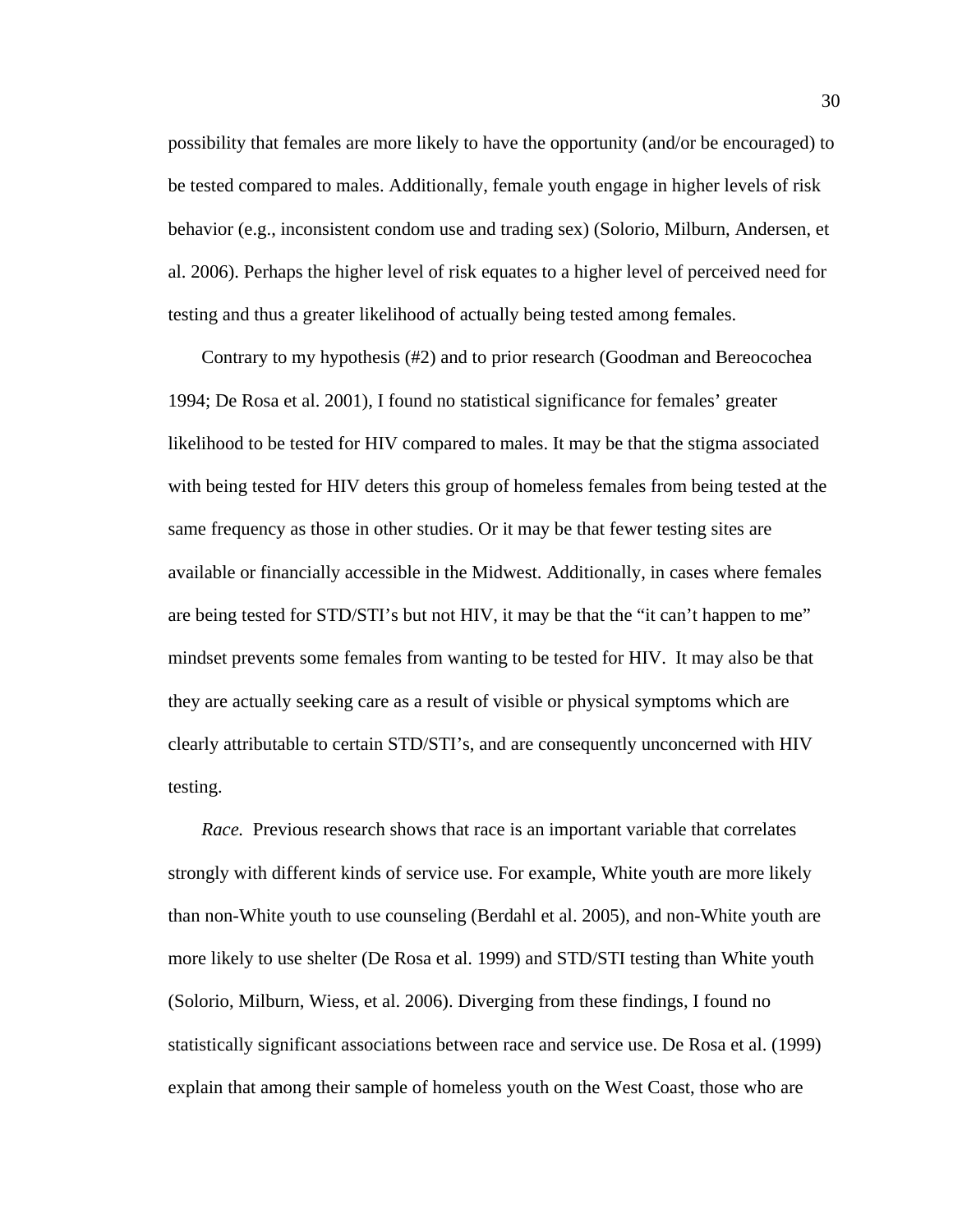non-White are more likely to be attempting to exit gang life, whereas their White counterparts are more likely to be engaged in a culture that emphasizes street life. Because former gang-members seek reintegration into society, they may be more likely to use services which assist with this transition, such as a shelter, where they can sleep and shower and prepare themselves for a job search. The lack of a statistically significant finding in this study may reflect that gang involvement and/or street culture either hold less relevance among the Midwestern homeless youth in this sample, or that such factors are less likely to be associated with race.

*Sexual Orientation.* Although a handful of studies have assessed the role of sexual orientation in service use, only one found statistically significant variance across service use by sexual orientation. De Rosa et al. (2001) found that GLB youth were more likely to have been tested for HIV than heterosexual youth. In congruence with the De Rosa study and with my hypothesis (#6), I found that GLBT youth were significantly more likely to be tested for HIV and for STD/STI's. This finding reflects the idea that higher levels of need precede use. Because GLBT youth are known to engage in high-risk sexual behaviors (Blake et al. 2001; Cochran et al. 2002), the need for testing should also be higher.

GLBT youth were not only more likely to use STD/STI and HIV testing services, but were significantly more likely to use every kind of service examined, except for shelter use. Considering the limited empirical information on this topic, this finding begs to be further explored. As previously mentioned, the finding spans across the majority of services examined in this study, it may therefore be reasonable to suggest that Midwestern GLBT youth have developed a general acceptance of (or perhaps an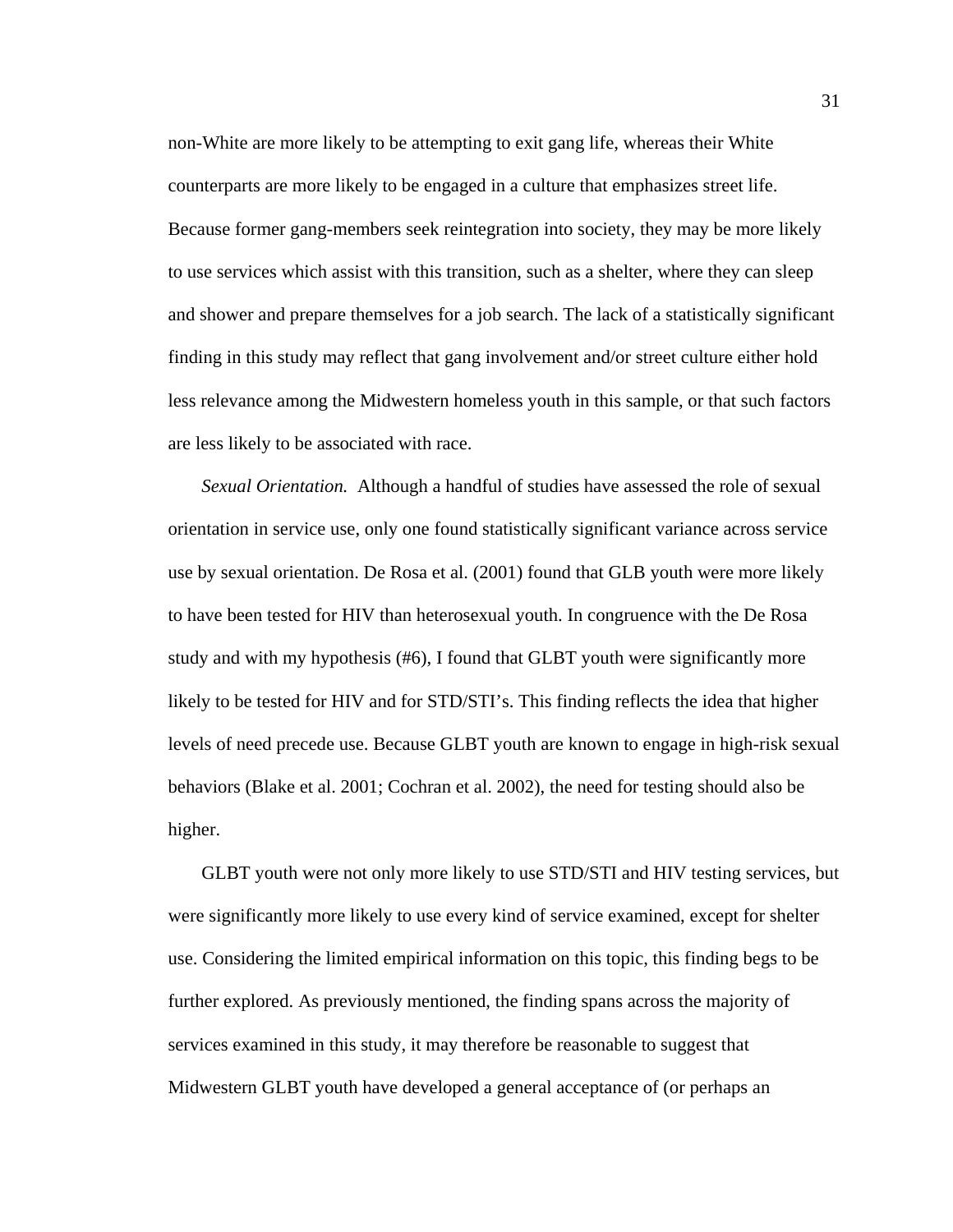encouragement toward) service use. It is also possible that the GLBT community tends to make greater use of their social network than do heterosexual youth. Especially considering the level of discrimination GLBT youth face (Berrill 1992; Blake et al. 2001; Cochran et al. 2002), the use of a social network could be infinitely important for learning about gay/straight allies among service providers.

Given the finding that GLBT youth were more likely to access all other services, the absence of a statistically significant finding for shelter use seems exceptional, especially if GLBT youth encourage one another towards all service use. Shelters, however, are often religiously-affiliated and correspondingly more likely to disapprove of homosexual lifestyles, either explicitly or implicitly. It may be that GLBT youth therefore find less acceptance at such facilities. For instance, assuming that service providers accept anyone who abides by their rules and guidelines, a gay or lesbian couple seeking a meal or some groceries are not likely to face barriers to service. In a shelter, however, a gay or lesbian couple automatically violates the rules and guidelines that many faith-based shelters set for sexual intimacy, such that heterosexual married couples may room together but homosexual couples may not (for example, visit<http://www.trmonline.org/policies.php>to see the policies for the Topeka Rescue Mission). Food pantries, and sometimes outreach programs, are also more likely to be faith-based, however, the nature of these services do not preclude GLBT youth from use because a GLBT orientation is less of an issue or can remain hidden.

On the other hand, it is possible that each service has a particular draw to these youth. For instance, due to the psychological struggles that many GLBT individuals have while trying to flesh out their own sexual orientation and identity (Faulkner and Cranston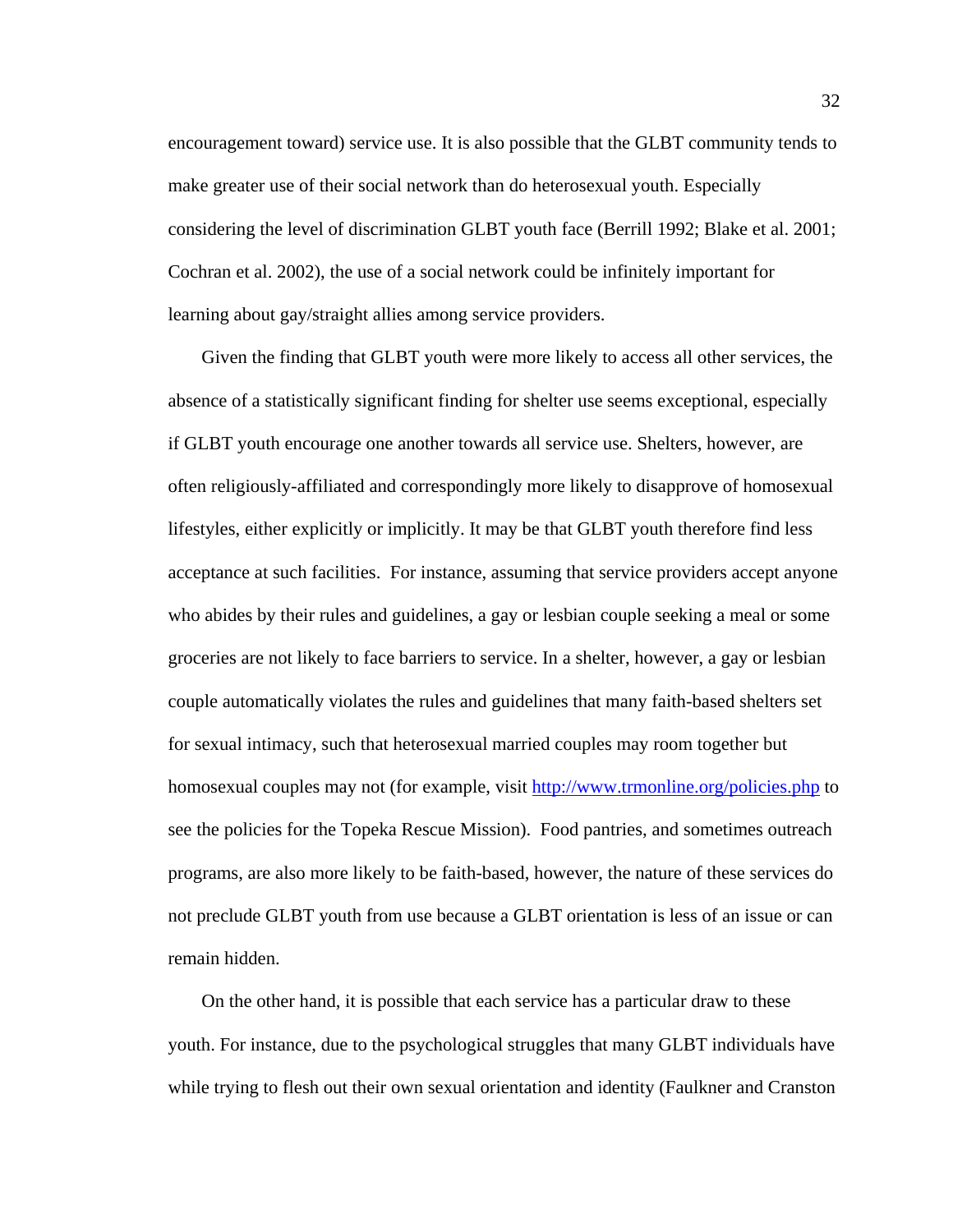1998; Blake et al. 2001), the harassment and persecution that GLBT youth are likely to experience (Berrill 1992; Blake et al. 2001; Cochran et al. 2002), and the difficulties of homelessness, these youth may find within themselves a compounded need for counseling and mental health services. The potential draw to use food pantries and outreach services may stem from the influence of the GLBT community towards service use, as mentioned above, or from another variable not explored here.

*Age.* Previous research studies have found that older youth are more likely than younger youth to use counseling and mental health services (Berdahl et al. 2005), STD/STI testing (Solorio, Milburn, Andersen, et al. 2006; Solorio, Milburn, Rotheram-Borus, et al. 2006), and HIV testing (Goodman and Berecochea 1994; De Rosa et al. 2001). Here, I have found that youth who had used food pantries, outreach services, STD/STI and HIV testing were consistently older. At least four explanations can account for this finding. First, homeless youth include children who are minors. As a result, accessing services can be an issue because many agencies require identification that younger youth may not possess (Geber 1997). Second, since underage homeless youth cannot legally account for themselves, disclosing their age could lead to notification of parents/guardians, or of the state, which youth may be trying to avoid (Geber 1997; Solorio, Milburn, Andersen, et al. 2006). Third, older youth may be likely to have more experience or have more friends that know about and inform them of available services. Fourth and finally, for testing services, risky sexual behaviors are more likely to increase than decrease with age, suggesting that older youth may have more need for the use of STD/STI and HIV testing (U.S. Department of Health and Human Services 2009).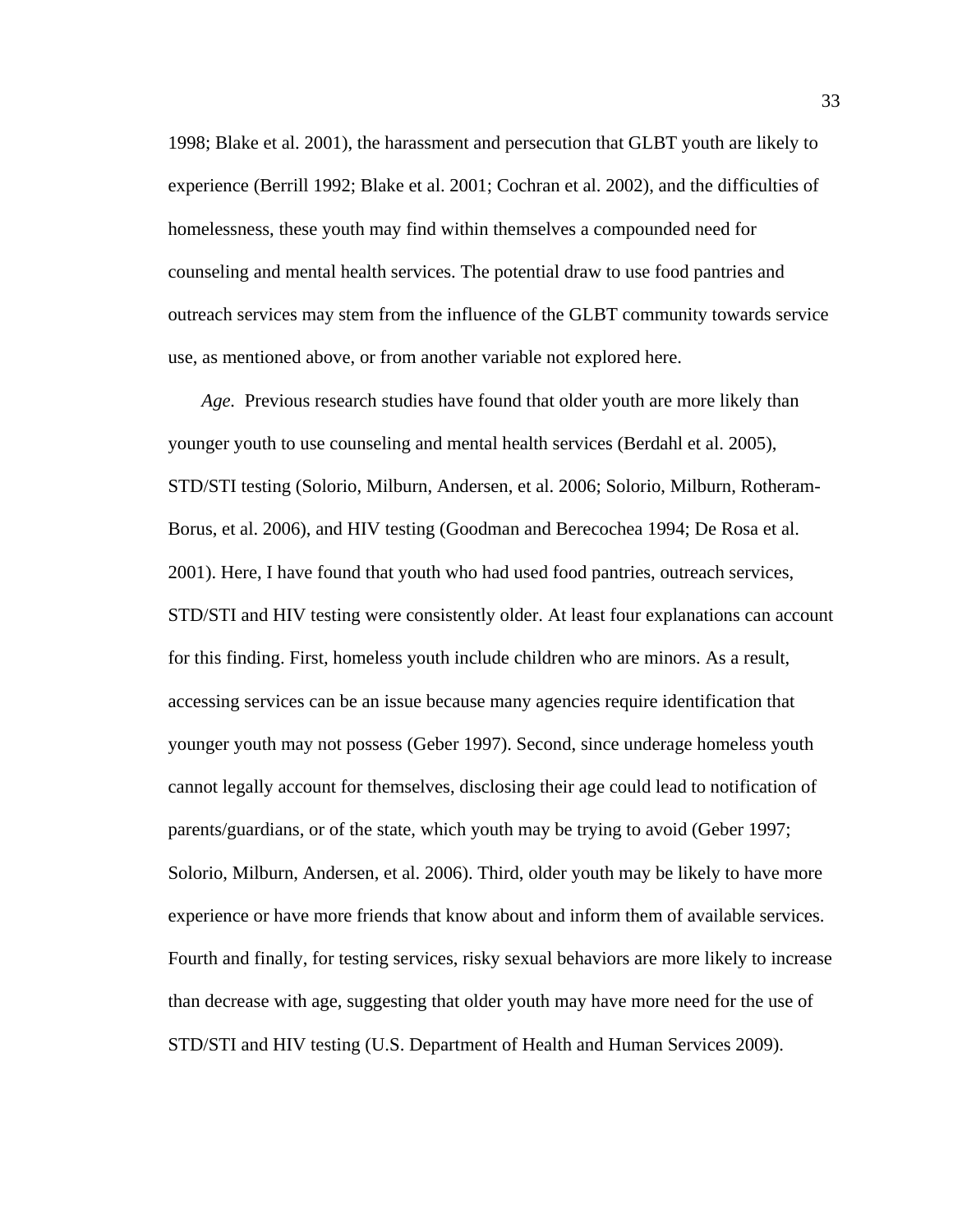*Length of time homeless.* In their study, De Rosa et al. (2001) found that youth that have been homeless longer are more likely to be tested for HIV. Because it may be difficult for many youth to accurately assess the amount of time they have been homeless over the years, I used two measures including age at first run and number of times ran, which are often used in the literature as better indicators of time spent away from home. Presumably, youth who have been homeless longer are also more familiar with available services, and are therefore better equipped to overcome the barrier of insufficient knowledge of services. I hypothesized (#10), therefore, that youth who first ran at a younger age and youth who had run more frequently would be more likely to use all services.

Consistent with my hypothesis (#10), I found that youth who first ran at a younger age were more likely to use counseling services than youth who first ran when they were older. These youth are likely to have been homeless longer than other youth, which means they have had more time to learn about the services available to them. In this instance, however, youth who were younger when they first ran from home are only more likely to use counseling. This part of the finding was inconsistent with my hypothesis (#10), since there were no statistically significant findings for any of the other services. Having been homeless for a longer period of time, therefore, may not be leading these youth to counseling services. Instead, the events leading up to the younger youth's departure from home may have been more traumatic than for those youth who left at older ages. The assumed traumatic event(s) may have led the youth to leave home at a younger age and resulted in a greater level of need for counseling.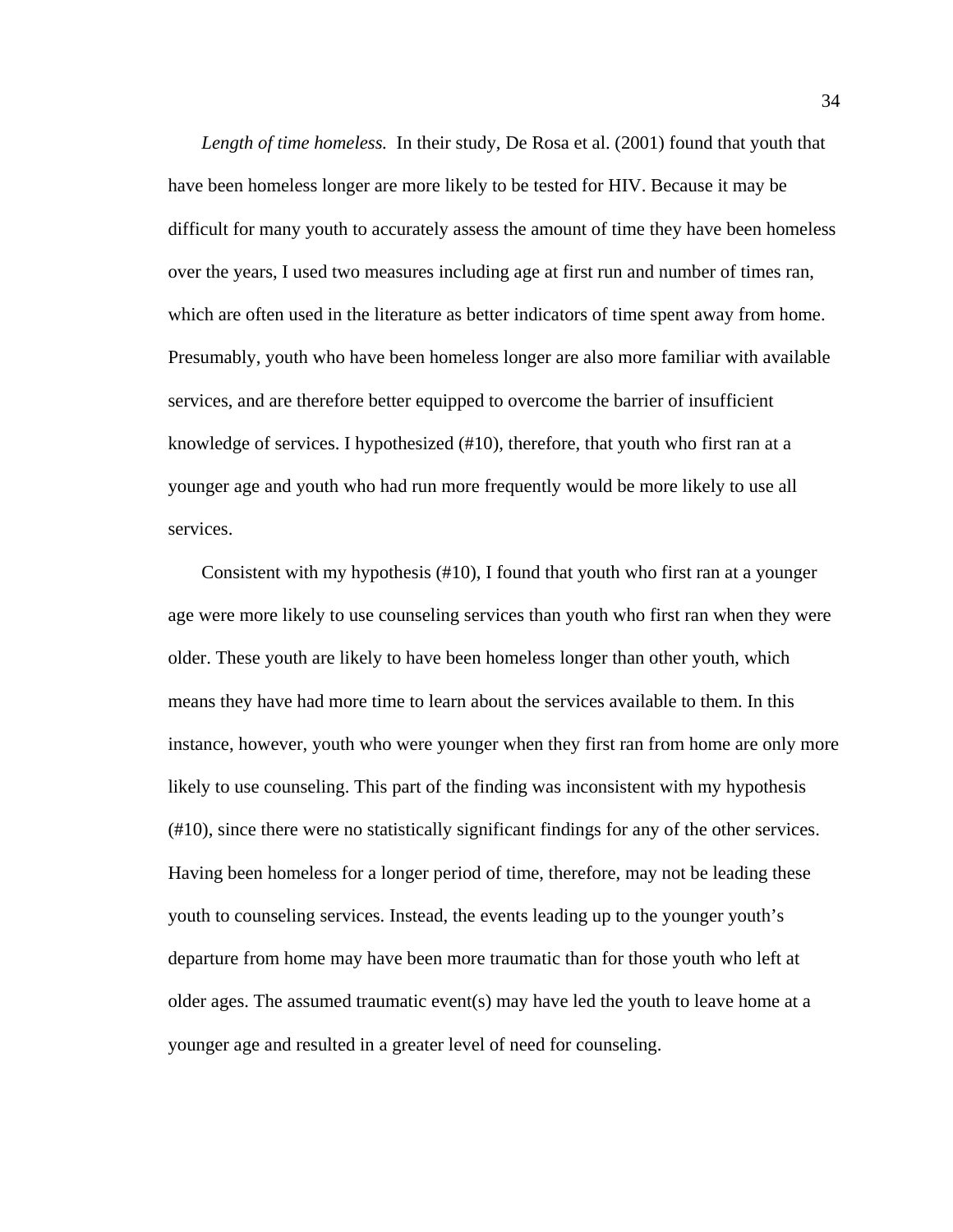In partial support of my hypothesis (#11), youth in this study who had run from home more times were significantly more likely to use shelter, counseling, STD/STI testing, and HIV testing than those who ran less often. Similar to the explanations above, it seems sensible to think that youth who have ran from home a greater number of times are likely to have had greater exposure to services like shelters, food pantries, and outreach centers. Considering that there is no statistical significance regarding food pantries and outreach services, however, the exposure hypothesis does not hold for this finding. Instead, it is likely that youth who run more often have a greater need for these resources. For example, youth who are running for the first time may be able to stay with a friend until they are able to smooth things over at home, but youth who are running for the fourth or fifth time may have exhausted their resources, leaving them to rely on shelters. Additionally, youth who find it necessary to leave their home multiple times may be experiencing multiple negative or even traumatic events, resulting in a greater need for counseling. Finally, homeless youth are known to participate in higher levels of risky sexual behavior such as trading sex (Tyler 2008), leaving them more vulnerable to STD/STI's and HIV. It may be, therefore, that youth who run more often have more opportunities, or perhaps more reasons, to participate in risky sexual behavior, resulting in a higher level of need for such testing services.

*Amount of time on the streets*. Youth who spent more nights on the street were significantly more likely to use food pantries and outreach centers than those who spent fewer nights on the streets. This finding directly supports my hypothesis (#12). The fact that shelter use was not significant is intuitive. Because these youth are not using shelters (or perhaps not using them as frequently), they have an increased need for services (such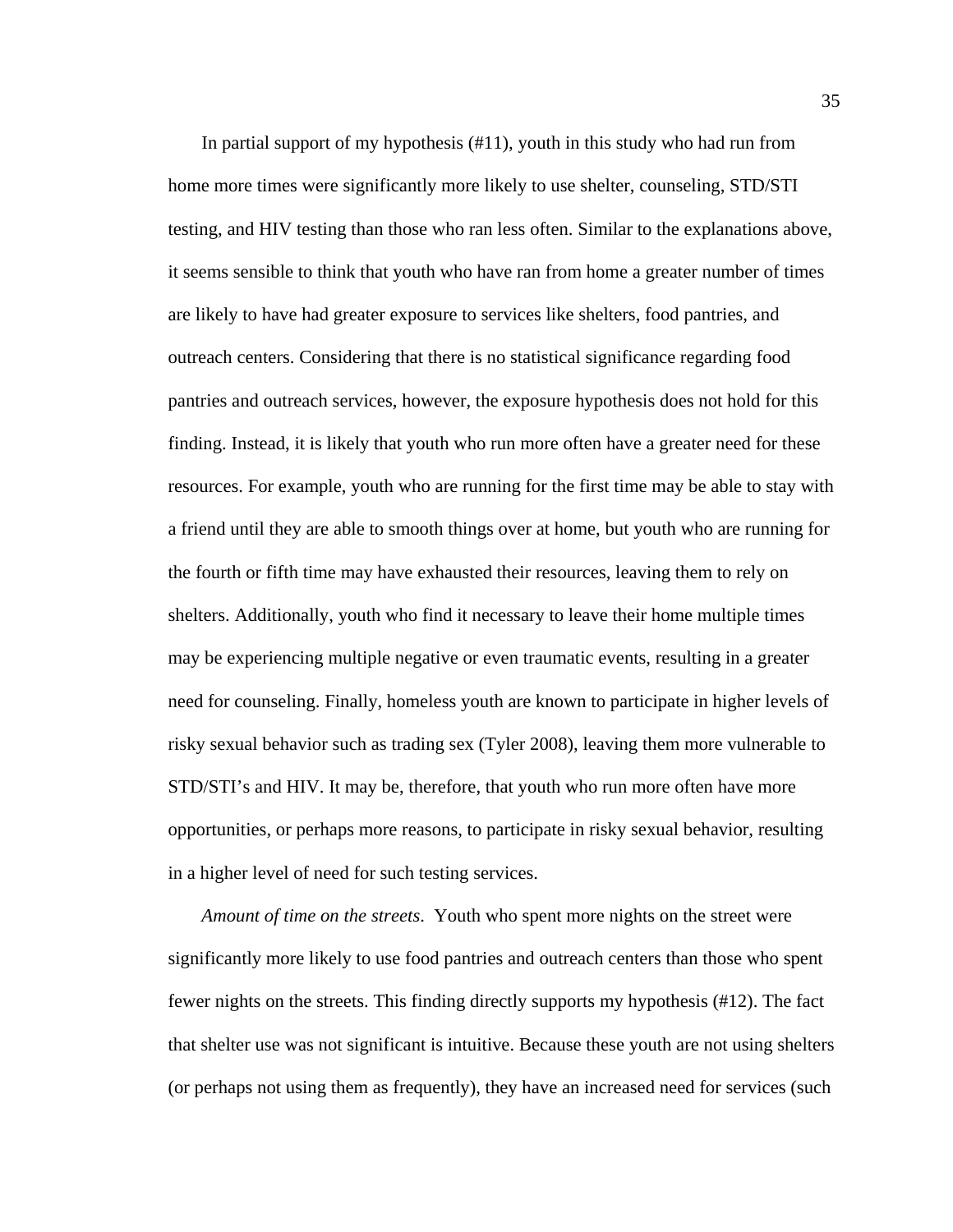as food provision and use of showering facilities) which would otherwise be likely to be met by a shelter. Youth who alternate between staying with friends and staying on the streets may also use food pantries and outreach services in order to obtain items (e.g. canned food, coats, hygiene supplies, meal coupons) they can use to "repay" their occasional hosts.

*Social and sexual network size.* Social networks play a critical role in spreading knowledge about available services to homeless youth (Berdahl et al. 2005). The larger one's social network, the more awareness of services one should be expected to have. Berdahl et al. (2005) found that having a larger network size, indeed, correlates with the use of mental health services.

Contrary to my hypothesis (#17), however, youth with larger social networks were less likely to use most services. This finding was statistically significant for shelter users only. Those who used shelter had an average network size of 3.77 while those who did not use shelter had an average network size of 4.15. In theory, youth with more friends should have more knowledge of, more access to, and therefore more use of services, this finding shows the opposite. Perhaps, instead, youth with larger social networks have friends who are both homeless and non-homeless. Assuming one's non-homeless friends are able to provide assistance when needed, youth with large networks may, in fact, rely more on their friends for shelter and other services than on actual service providers.

In terms of sexual networks, having more sexual partners is considered being at a higher level of risk for STD/STI and HIV infection, and therefore having a larger sexual network should result in higher use of STD/STI and HIV testing. Goodman and Berecochea (1994) assessed this hypothesis for HIV testing, but found no significant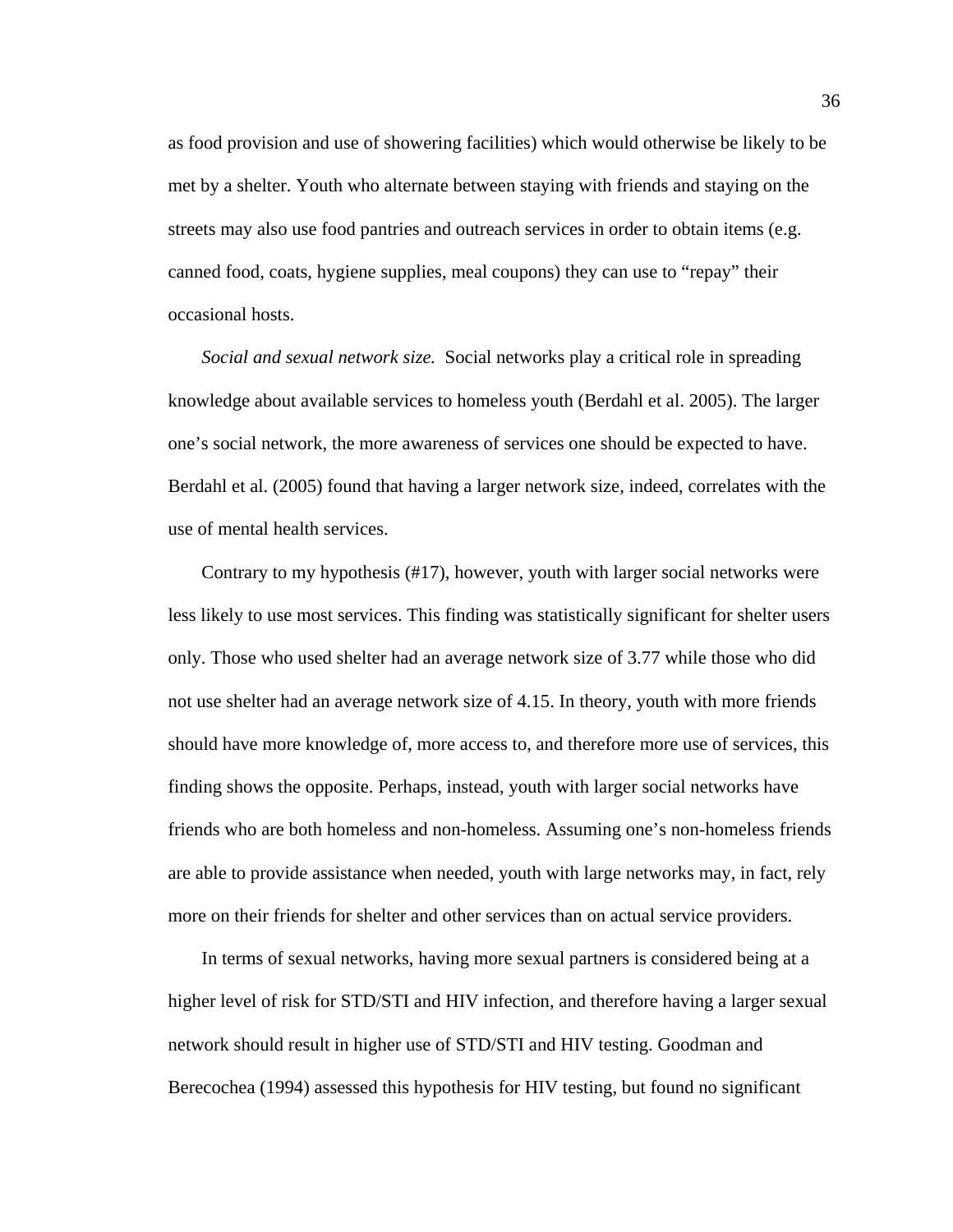results. Solorio, Milburn, Rotheram-Borus, et al. (2006) did so for STI testing, and found that having more than 3 sex partners was correlated with having been tested for STI's in the past 3 months. In the current study, youth who reported having had more sex partners in the past 6 months were significantly more likely to use both STD/STI and HIV testing services.

*Education and employment*. The influence of highest level of education on service use by homeless youth has been assessed for mental health services (Solorio, Milburn, Andersen, et al. 2006) as well as for HIV testing (Goodman and Berecochea 1994), but previous research found no statistically significant differences. While a few homeless youth adapt to street culture and purposefully maintain a homeless lifestyle, others work towards reintegration into society (De Rosa 2001). In theory, homeless youth who have higher levels of education and who have held a job in the past 6 months should be more likely to be striving to regain a stable lifestyle and to re-integrate into society. Because these are typically practices individuals partake in to achieve greater wealth, status and stability in society, it can be concluded that homeless youth might use work and education for the same reason.

Because the use of available services also presumably helps homeless youth reintegrate, I hypothesized that youth with higher levels of education and who had held a job in the past 6 months would be more likely to use all services (Hypothesis #9) compared to those who had lower levels of education or who had not held a job in the past 6 months. The findings in this study were mostly consistent with my hypothesis and with the previous literature. On average, youth with more education and youth who had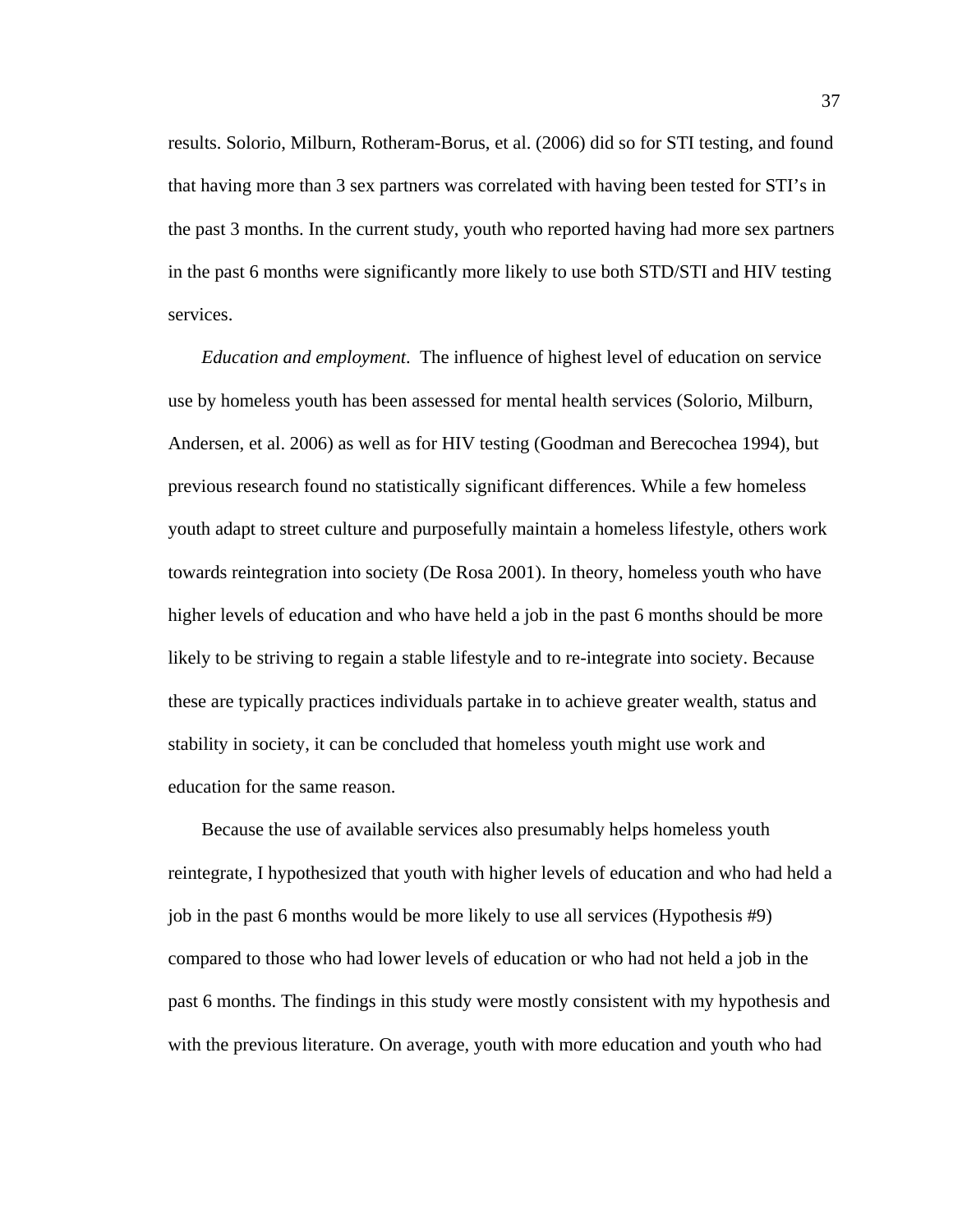recently held a job were more likely to use food pantries, outreach services, STD/STI and HIV testing.

*Ever kicked out*. Previous literature finds that youth who have been kicked out by a caretaker are slightly more likely to have used counseling services before leaving home (Berdahl et al. 2005), indicating initial problems and a need for mental health services. If these youth tend to need assistance before being kicked out, it logically follows that they would have a need for services after being kicked out. In this study, I found that youth who had ever been kicked out by a caretaker were more likely to use counseling services than those who had not been kicked out. Additionally, youth who had ever been kicked out by a caretaker were more likely to use shelter and HIV testing services than those who had not been kicked out.

*Exposure to services*. The likelihood that a homeless youth will use a service hinges on several factors, but first among those factors is knowledge. In other words, if a youth is unaware that the service exists, he or she will not use it. On the other hand, even when youth know about a service, a high level of discomfort may preclude use. Reid and Klee (1999) suggest that some homeless youth in the United Kingdom opt not to use services because of the stigma associated with use (i.e. the homeless label is solidified by using services designed for homeless youth).

Theoretically, individuals gain knowledge and grow in their level of comfort with a service when they are repeatedly exposed to it. Youth who remember living in public housing with their caretaker(s), or who remember their caretaker(s) receiving public assistance should, therefore, have more knowledge of and more comfort with using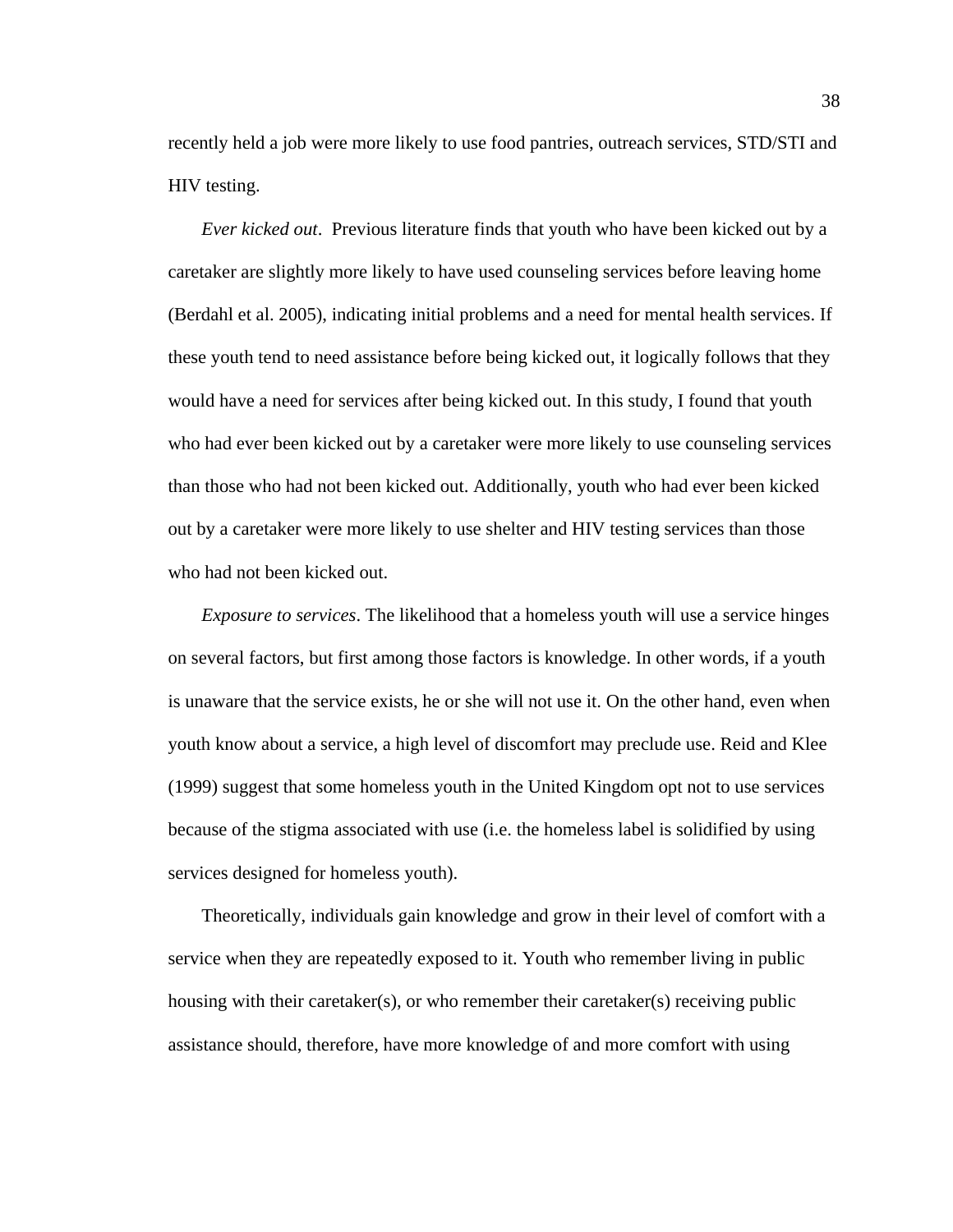available services. Along that same line of reason, youth who have lived in foster care or group homes should have similar knowledge.

 In the current study, youth whose caretakers had ever received public assistance were significantly more likely to have used food pantries, counseling, STD/STI testing, and HIV testing than those who did not report that their caretakers had received public assistance. Participants whose caretakers ever lived in public housing were also significantly more likely than those whose caretakers did not live in public housing to use pantry and outreach services. Youth who had ever lived in a group home or in foster care were significantly more likely to have ever used counseling, STD/STI testing, and HIV testing than those who had never lived in such arrangements. Additionally, youth who had ever lived in foster care were significantly more likely to have used shelter, and those who had ever lived in a group home, to use pantry services. The variance across service categories between these two groups provides little comparability.

*Abuse histories*. Homeless youth are often victims of physical and sexual abuse (Tyler and Cauce 2002). In fact, in the current study, 55.4% of respondents reported having ever been physically abused and 32.9% reported having ever been sexually abused. Because of the traumatic nature of both physical and sexual abuse, there is presumably an increased need for counseling among this group of homeless youth. In support of this idea, Berdahl et al. (2005) found that youth who have been physically abused were more likely to use counseling services. Consistent with this hypothesis (#14) and with the previous literature, I found that participants who had ever been physically abused were significantly more likely to have used counseling. Unexpectedly, these youth were also significantly more likely to use shelter, pantry services, and outreach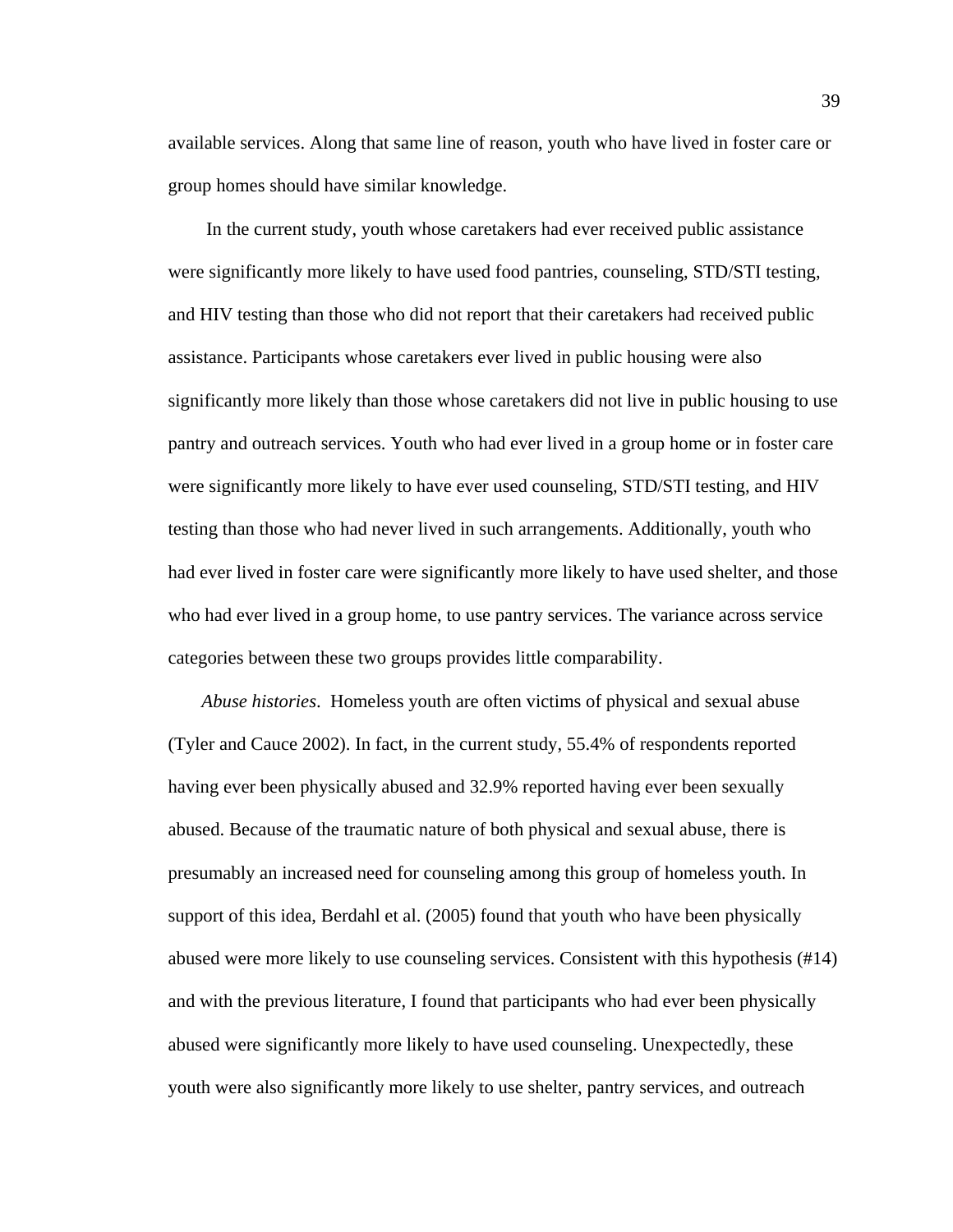services compared with youth who had never been physically abused. Similarly, youth who reported having ever been sexually abused were more likely to have used pantry services, outreach, counseling, STD/STI testing, and HIV testing than those who reported never having experienced sexual abuse.

*Subjective norms of peers*. Homeless youth have repeatedly been found to have high levels of risky sexual behavior (such as ever having engaged in survival sex and noncondom use) (Rotheram-Borus et al. 1992, Goodman and Berecochea 1994, Kipke et al. 1998, Tyler et al. 2000, Solorio et al. 2006) which increases their risk for STIs/STDs and HIV. Many of these researchers assert that high levels of risk equate to high levels of need. In conjunction, they assert that one's level of need predicts the likelihood of being tested. In support of this hypothesis, De Rosa et al. (2001) examined risk behavior and HIV testing of homeless youth in Los Angeles and San Diego and found that homeless youth with the highest number of risks were the most likely to be tested for HIV. Another study of homeless youth in San Francisco (Goodman and Berecochea 1994) found that 74% of their high risk participants had been tested, while 54% of their total sample had been tested. As with the previous studies, my findings indicate that youth with higher risk behaviors are typically more likely to be tested.

While I do not include risk measures in this paper, I do look at the perceived subjective norms about risky sexual behavior. The 'risk theory', then, informs my hypothesis. This hypothesis rests on a key assumption: that youth who perceived their peers use safe sex practices are themselves more likely to participate in safe sex practices. The resulting logic, then, is that youth who participate in safer sex practices will have a lower level of risk, and consequently lower levels of need for being tested, ultimately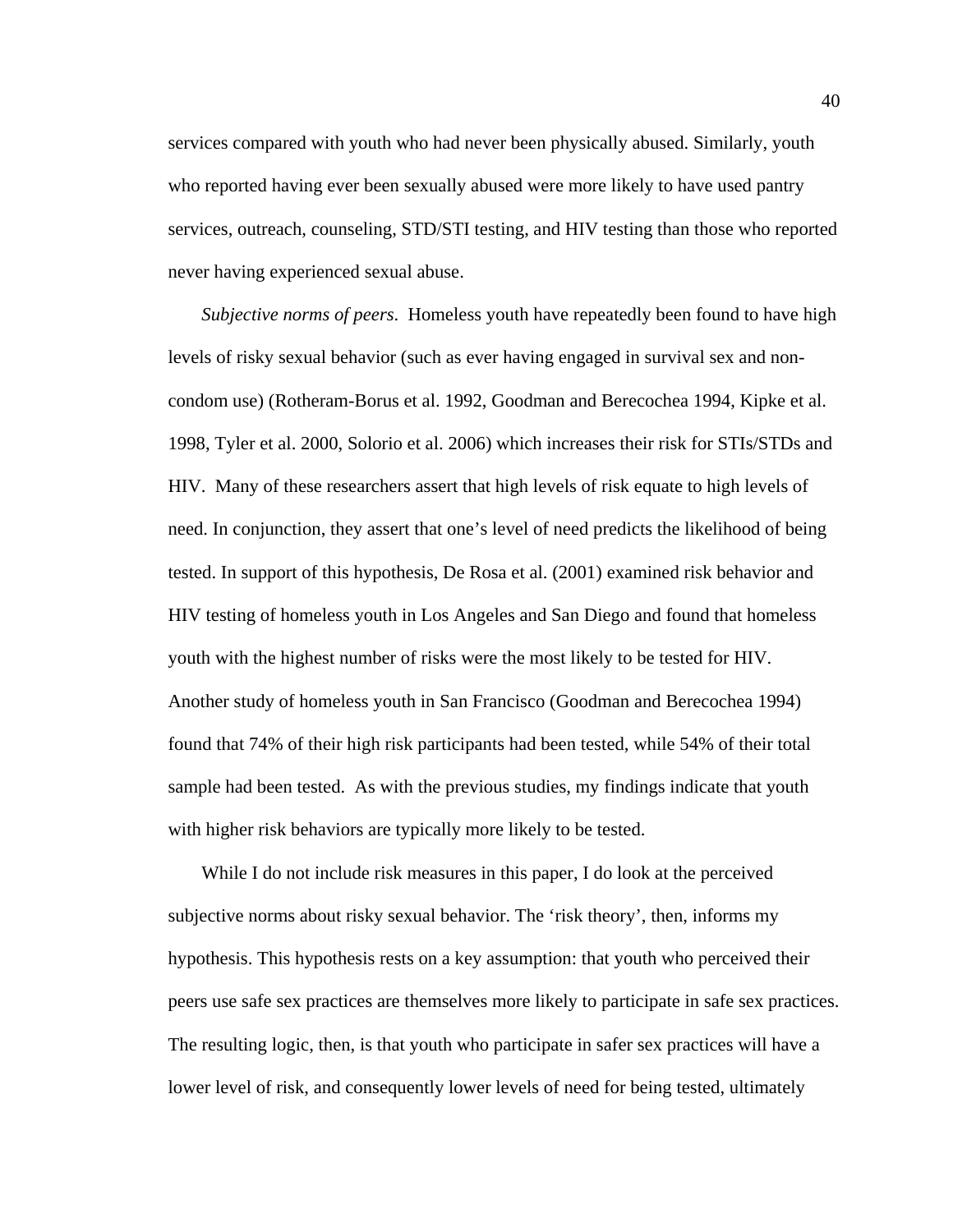resulting in not being tested. When tested, the perceived subjective norms of youths' peers (regarding safe sexual practices) did not differ significantly between those who have been tested and those who have not been tested for STD/STI's or for HIV. It appears that the perceived subjective norms of youths' peers toward condom use have no impact on the likelihood of being tested.

#### *Theory*

Because the study of homeless youth is such a specific and applied field, general theories are seldom used. Few of the existing studies involving homeless youth and service usage employ theory to inform their work. I have selected the Theory of Reasoned Action (TRA) to use as a theoretical backdrop for my hypotheses. In cases where TRA provides little insight, I have used previous literature to shape my hypotheses.

As described earlier, TRA purports that behavioral intent should be predicted by the combination of an individual's attitude toward a behavior, the subjective norms of the individual's peers toward the behavior, and the barriers to enacting the behavior. Because the theory seeks to discover how others' perceptions impact the behavior of an individual, the actuality of what others think is less important than what the individual perceives that others think. For instance, if one's friends do not think condom use is important, but the individual perceives that his or her friends find it important, then the effect on the individual's condom use will stem from what the individual perceives, rather than what the friends actually believe.

Consequently, I hypothesized (#19) that youth who thought their friends and partners believed more strongly in using condoms would be less likely to have used STD/STI and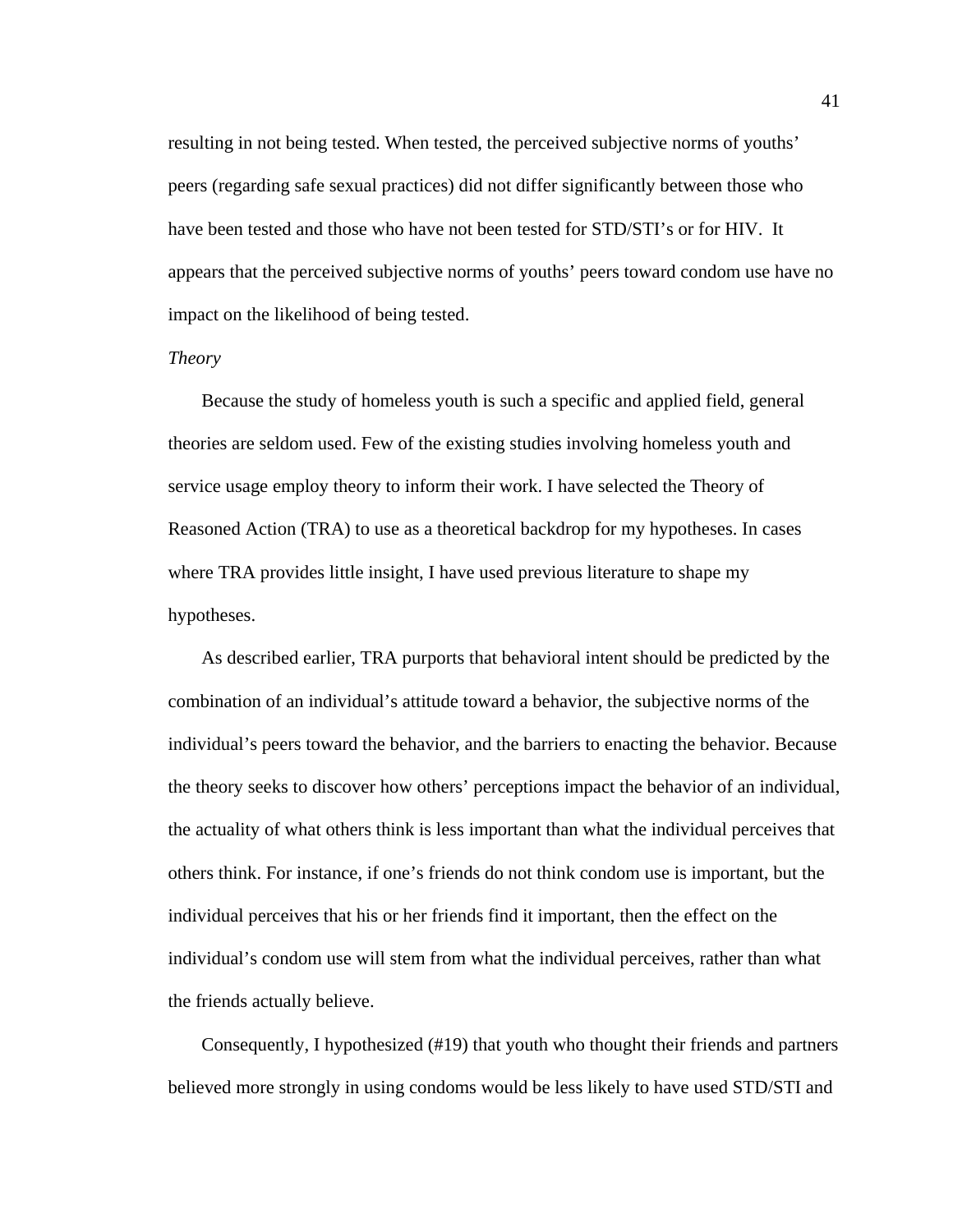HIV testing services than those who reported that their friends believed less in engaging in preventative HIV behavior. This particular hypothesis equates the idea of personal risk perceptions with behavioral intent. In other words, I posited that youth with higher levels of risk behavior would want to be tested. I used the idea of perceived risk to correspond with individual attitude, and combined it with perceived subjective norms in order to assess likelihood of service use. In this instance, there was no variance across perceived subjective norms. It appears then, that perceived subjective norms have no impact on the likelihood of using STD/STI or HIV testing. In this case, my modification of TRA did not account for likelihood of service use.

Because of the perceived subjective norms measure, TRA applied most directly to Hypothesis 19. I continued, however, to use it as a way to think about and form hypotheses around the remaining variables in this study. The other hypotheses were all additionally grounded in one or more of the following areas: findings from previous research (Hypotheses 1-7), the rationale that youth who have been exposed to services use will be more likely to use services (Hypotheses 8, 10, 11, and 15-17), or the idea that youth who have a greater level of need will be more likely to use services which meet their needs (Hypotheses 6, 7, 9, 12-14, and 18). Ultimately I found that the need-centered hypotheses were more likely to be supported than the exposure-centered hypotheses. In fact, two of the exposure-centered hypotheses (#10 and 11) were supported in a way that would logically refute my exposure hypotheses and support a more need-based hypothesis.

In Hypothesis 10, I asserted that youth who first ran at a younger age and youth who had spent longer periods of time away from home would be more likely to use all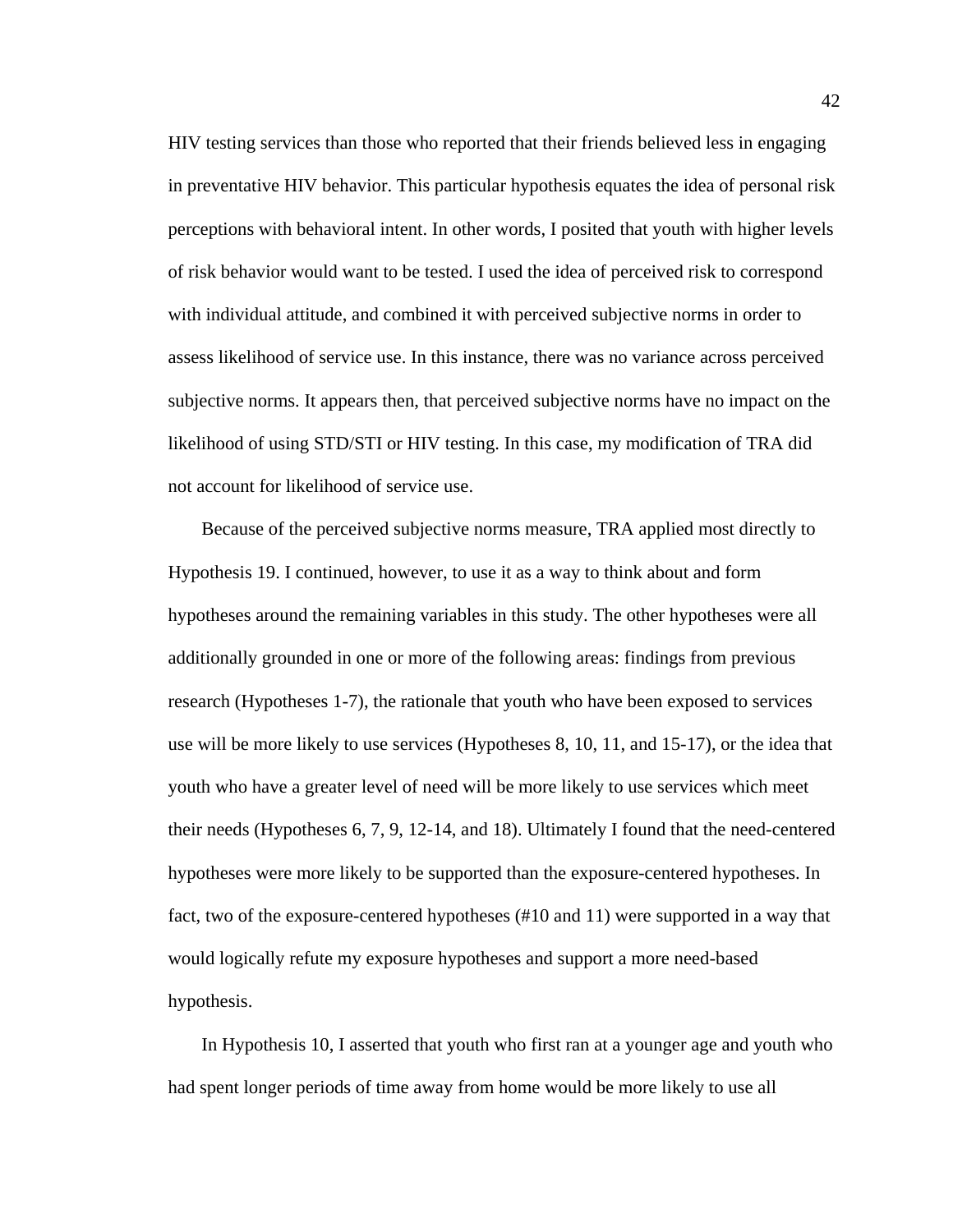services compared to those who had been homeless for a shorter length of time.

Similarly, I used Hypothesis 11 to suggest that youth who had run away more frequently would be more likely to have used all services. Both of these hypotheses were grounded in the idea that because these youth were likely to have been homeless longer than other youth, they would have had more exposure to services and would therefore use more services. Instead, I found that these youth were more likely to use a few very specific services. In the case of Hypothesis 10, youth who first ran at a younger age were more likely to use counseling services only.

For Hypothesis 11, youth who had run more often were more likely to use shelter, counseling, STD/STI testing, and HIV testing than those who ran less often; findings for pantry and outreach were not significant. The types of services being used in each case are services that are more likely to be used based on need. In other words, a person who does not perceive a personal need for counseling or STD testing is unlikely to use either of those services, whereas anyone can benefit from using pantry or outreach centers regardless of their level of need. The exclusion of food pantries and outreach centers from these findings seems to indicate that although my hypotheses were partially supported, the evidence points towards an unmeasured need-based causal factor. As a result of both this and the greater overall support for need-centered hypotheses it seems that TRA may fit best for predicting the use of services by homeless youth when associating measures of behavioral intent with the concept of perceived risk and needs. In other words, if youth perceive themselves as at-risk, then they may also perceive themselves as in-need. If the combination of these two factors correlate with attitudes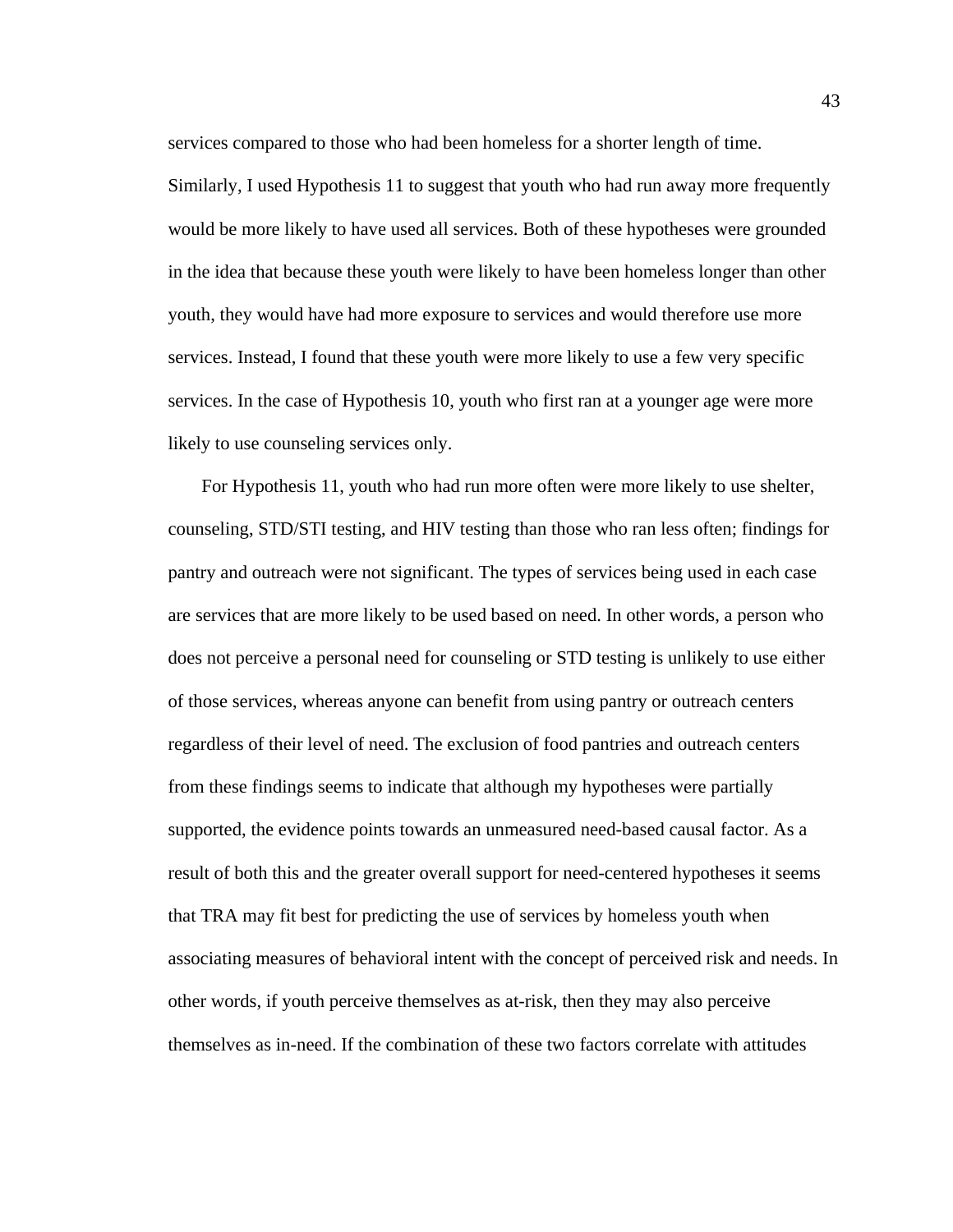toward service, then measures of these concepts could account for the attitudes component of TRA.

As described above, I have employed the use of certain themes that have emerged from the existing literature without being formally stated as theory. For example, perceptions of risk associated with behavior and service utilization, as well as level of exposure to services, appear to influence differences in actual service utilization. Additionally, the importance of social network for homeless youth has become apparent in some subgroups of homeless youth (i.e. GLBT). Although they have yet to be employed specifically as theories in the field of homeless youth, these themes exist as theoretical frameworks in other areas of study. Two of these theories include Perceived Risk Theory and Social Learning Theory.

Perceived Risk Theory has been applied to consumer behavior to try to predict purchasing patterns related to perceived risk. For example, one study explores the impact of food scares and product recalls on purchasing behavior (Mitchell 1992). In a similar fashion, the theory could be used to try and predict service use patterns as related to perceived risk for negative outcomes. For example, by measuring perceived exposure to risk among homeless youth in conjunction with actual service use, a study could determine how closely tied these two phenomena are (e.g. What are the chances that you will go without food today? Have you used a food pantry in the last month?).

As implied by its name, Social Learning Theory (Akers et al. 1979) assesses behavioral outcomes by looking at the ways or processes by which individuals learn certain behaviors. The main mechanism that accounts for behavior is "operant conditioning;" in other words, the decision of whether to behave a certain way in the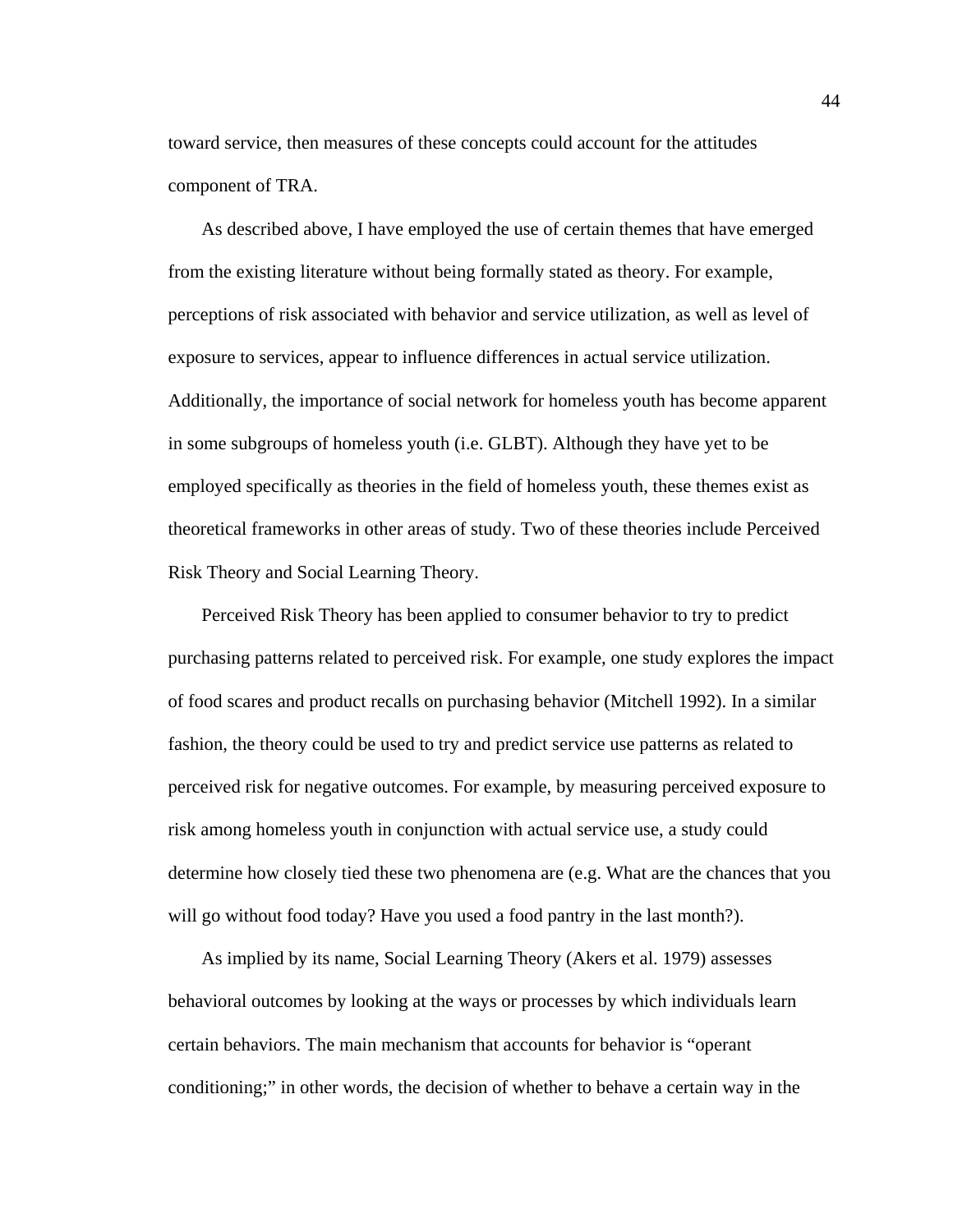future is based on the past outcome (punishment or reward) of the action (Akers et al. 1979). Other mechanisms include exposure (witnessing other practicing the behavior) and association (with others who practice the behavior). Akers et al. (1979) use the Social Learning Theory to explain the deviant behaviors of adolescents, specifically drug and alcohol use. Through testing this theory, they found significant support for its use in the context of social deviance. In a similar trend, this theory could be modified to explore the ways in which homeless youth learn behaviors associated with service use.

A third theme that has emerged from the literature and in this study is that of social networks. Examining social network structure can uncover interesting dynamics between individuals and can reveal the impact of influential members of the network. Ennett and Bauman (1993) used social network theory and analysis to determine whether adolescent social network structure and individual roles within those networks are associated with cigarette use and found that social isolates were more likely to smoke than individuals who were integrated with a social network.

In a similar way, the use of social network analysis could also shed some light on homeless youths' service use patterns. For example, social network analysis could be used to map the interconnectedness of a given city's homeless youth population. The association between service usage and youths' number of network members could then be more accurately assessed, and the influence of individual members on others' service use patterns could also be seen. This would allow the exploration of service utilization patterns of social isolates compared to more connected youth.

In summary, for this study, I have employed the use of the Theory of Reasoned Action in conjunction with several need- and exposure-based hypotheses derived from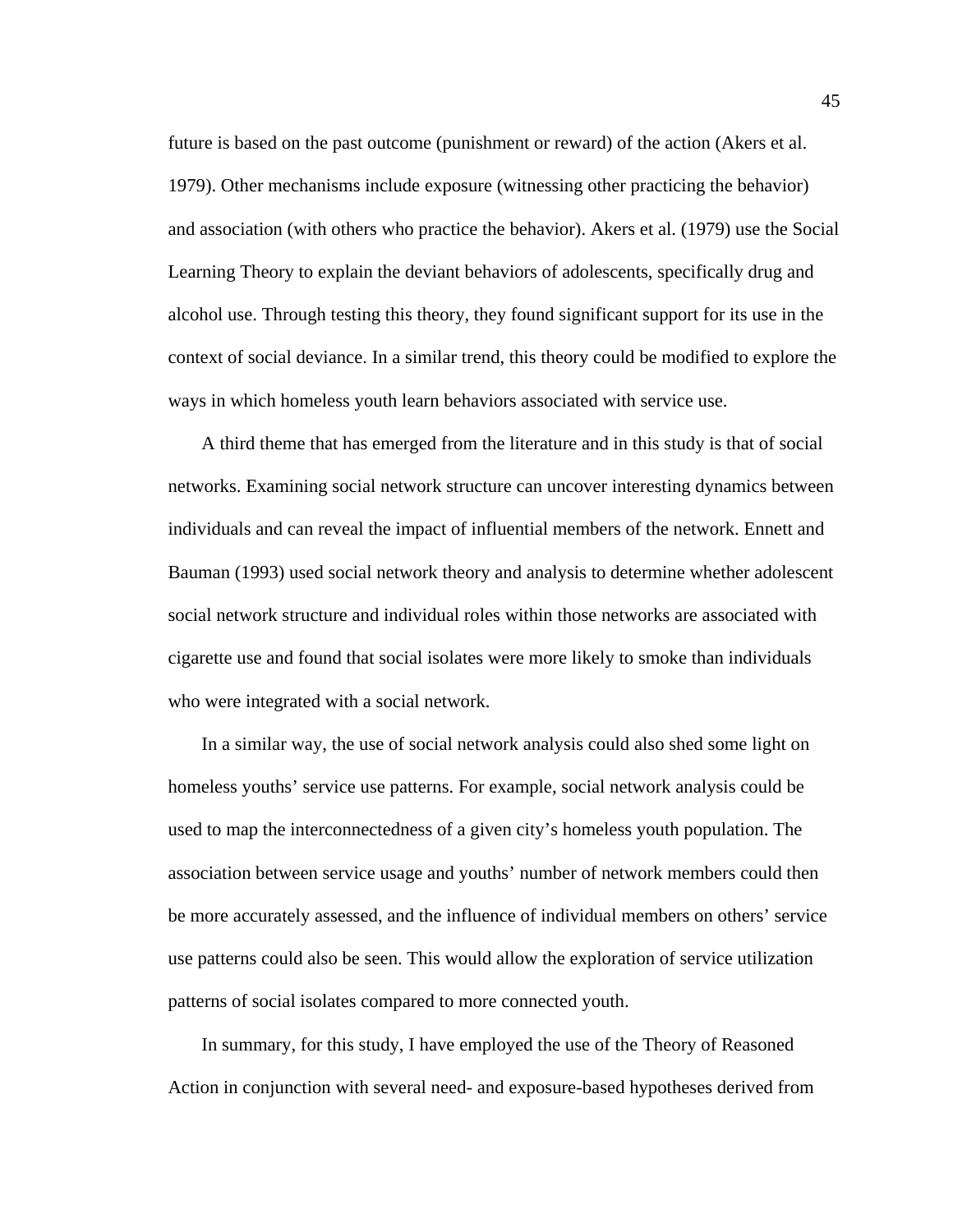the literature on homeless youth. The results of this study indicate that the use of the Theory of Reasoned Action in conjunction with elements from other theories may yield a more accurate understanding of service utilization patterns of homeless youth. Below, I describe how tailoring these theories to apply more directly to homeless youth and service use patterns may be useful for further exploration of this topic.

#### *Limitations*

Because these data were collected using non-probability sampling techniques, the findings are not generalizable to the larger population of homeless and runaway youth in the Midwest. Findings here only accurately reflect this particular sample. Although the characteristics of the youth not included in the study are unknown, the sampling methods attempted to capture a diverse array of runaway and homeless youth within each city. Consequently, there is reason to believe that this sample is generalizable to a portion of homeless and runaway youth in the Midwest. As is standard practice in the field of homeless research, this study reports the findings that are statistically significant, and readers should bear in mind that generalizability is limited.

Given the instability associated with homelessness, the use of cross-sectional data is a limitation in fully understanding how patterns in homelessness and risk behavior lead to service utilization. This study does, however, provide an excellent starting point for future longitudinal studies by revealing which measures will be important to a study across a range of years. In relation, the statistical techniques used in this study revealed patterns of service utilization across several characteristics, filling a gap in the literature. Without the use of any advanced statistics or complex conceptual mapping, testing causal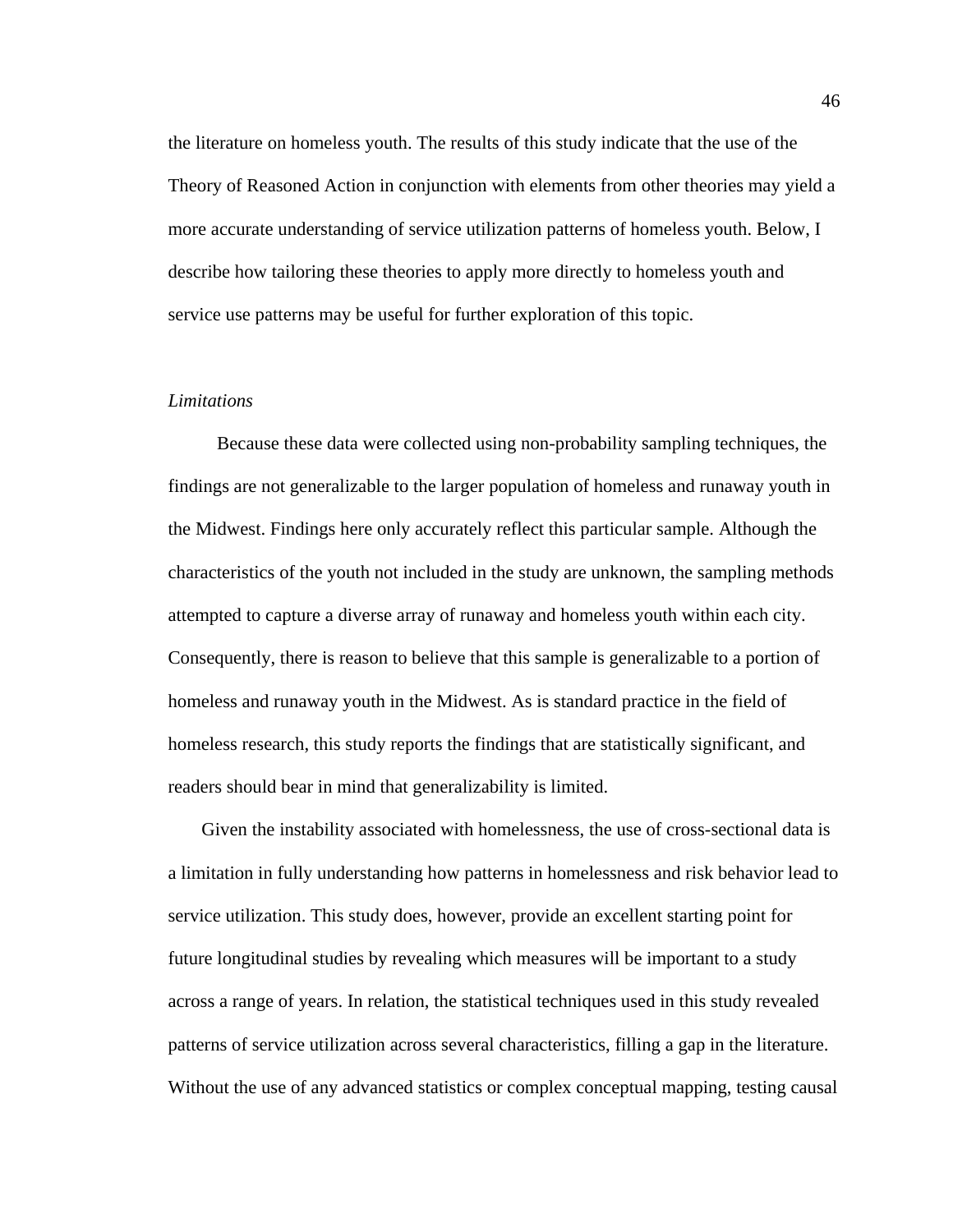relationships was not possible. The limitation is that there is much more to uncover. This study opens the door for future research.

There were also limitations due to a lack of measures. I was not able to straightforwardly test the Theory of Reasoned Action because of missing measures for individual attitudes toward service use and for subjective norms across most service use categories. Additionally, more direct measures of perceived risk and previous exposure to services could have helped gain more clarity on their impact to service use. Despite a lack of measures, I did gain insight to the application of TRA as well as exposure-based and need-based hypotheses as they inform service use behaviors of homeless youth.

## *Future Research*

By expanding on previous research, assessing unexplored relationships between homeless youth and service use, and introducing new theories to this field, this study has successfully laid a foundation for future research to build upon. I have only, in fact, touched on the many factors that are associated with service utilization by homeless youth. The theoretical concepts examined in this study should be further explored, as should additional substantive concepts not addressed here.

*Theoretically-based implications for future research.* A clearer theoretical understanding of why homeless youth do or do not use different services could inform future research, as well as service providers, policy makers, and educational programs. For example, future studies should include specific measures to test the Theory of Reasoned Action. As mentioned in my limitations section, measures of individual attitudes, subjective norms, and barriers to service will be necessary for such a study. The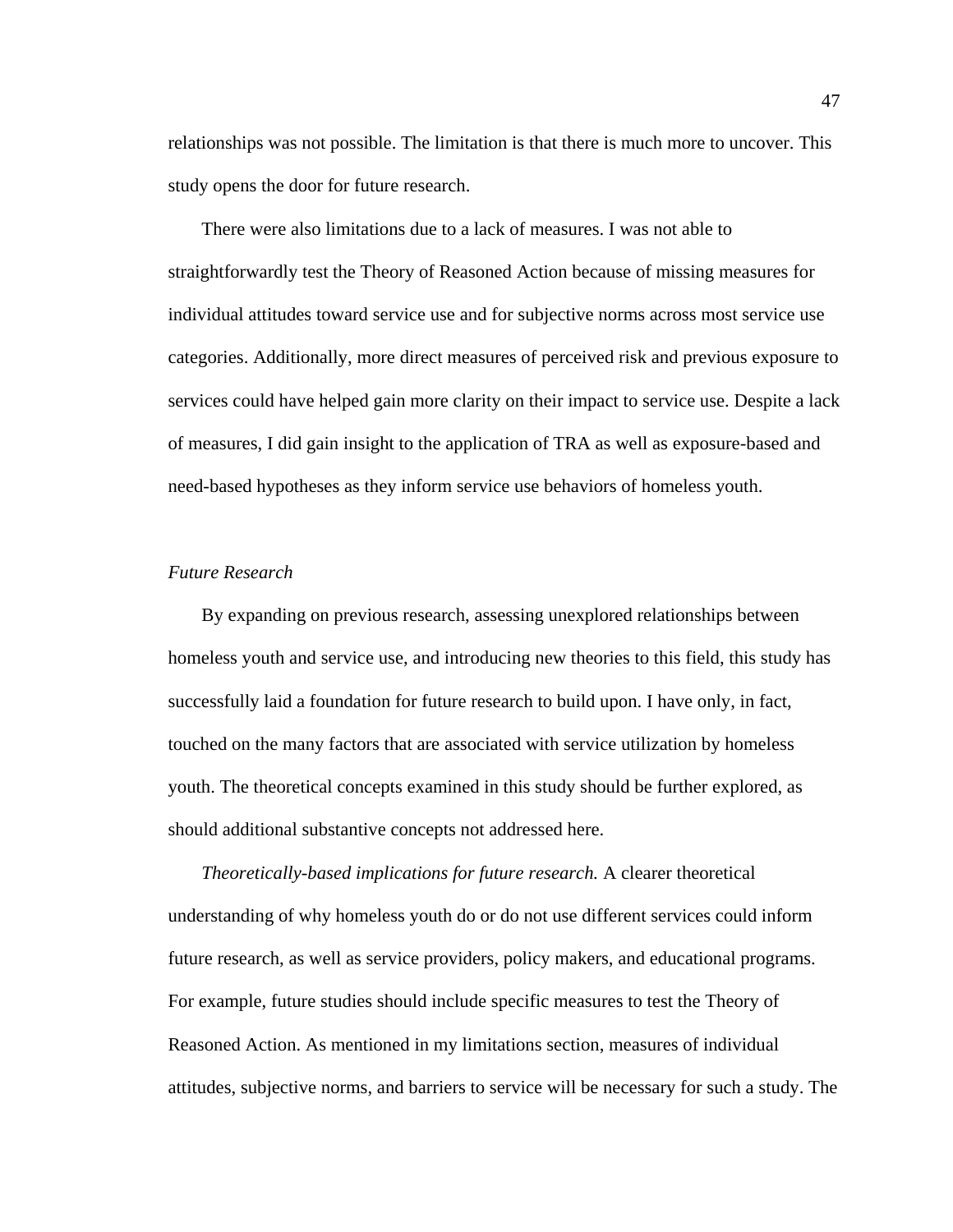relationship between perceived risk and individual attitude towards service use needs to be more directly explored. Additionally, future research should consider how real and/or perceived barriers to services affect decision-making by homeless youth. In other words, by measuring individual attitudes, subjective norms, and perceived barriers to service use, research may be better able to discern the reasons behind actual service use behavior. Such a study would contribute to the field not only by testing the Theory of Reasoned Action, but also by uncovering causal factors for behavioral intent as well as actual behavior in relation to service use.

Further, future work in this area should consider integrating additional theoretical ideas. For example, expanding from the theoretical model of TRA, the relationship between perceived risk and need should be explored to assess whether the combined concepts predict service use. That is, if youth perceive that they are at high risk for a negative outcome (e.g. hunger insecurity), will they be more likely to have a perceived need for a particular service (e.g. food pantries), and will their behavior (i.e. service use) reflect this? Although the relationship between previous exposure to services and service utilization gained little support in this article, social learning theory suggests that exposure is but one element of the process. Studies could build measures around the construct of prior exposure to service and include other elements from social learning theory. A study could achieve this, for example, by asking respondents whether they have ever used a given service, and if so, whether they remember having been present when someone else used the service prior to their first personal use of it. Although the findings of this study opened the door for exploring service use in terms of risk, need, and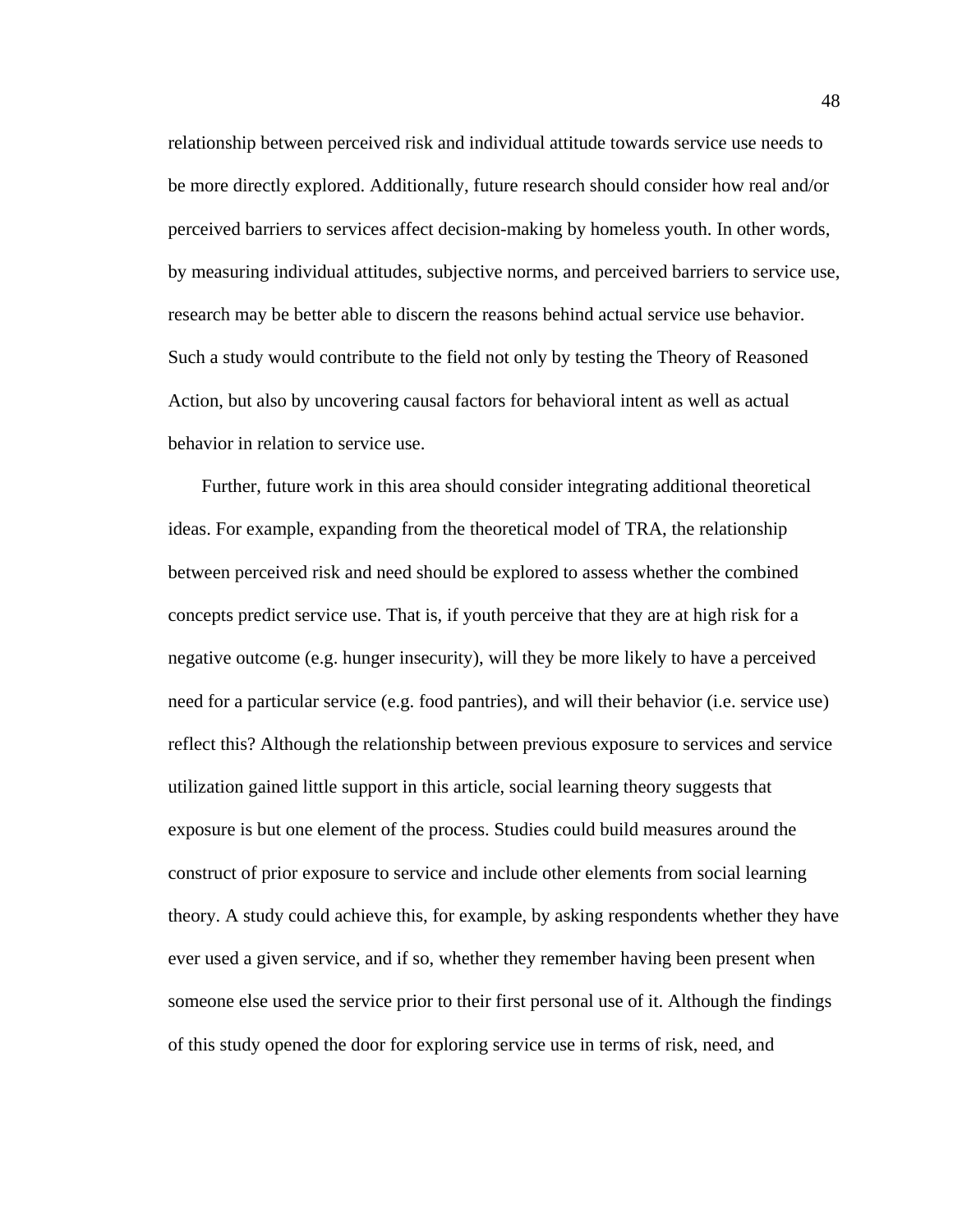exposure, future studies should carry this on by developing and testing these theories more extensively.

The impact of social networks on service use should also be further explored. Previous studies have suggested that youth may learn about resources from networking with peers and service providers (Reid and Klee 1999; van Wormer 2003). This study examined the relationship between network size and service use for all youth. Because the results indicated that social networks appear to hold particular importance among GLBT youth, exploring the relationship between network size and service use for GLBT youth alone would be worthwhile. Future studies should also expand the use of the social network concept. In other words, more than examining the network size, it may be useful to explore the association between network structure and service use. Data on network structure can reveal interesting patterns of information flow. In fact, in addition to asking for information on an individual's closest social network members, a researcher could ask for information on the people from whom the individual receives the most survivalrelated information. Such a study could show whether service-related information is being disseminated through social networks, or whether youth are gaining most referrals from service providers with whom they have contact.

*Findings-based implications for future research.* This study found that youth who had ever lived in group homes or in foster care were more likely to use counseling, STD/STI testing, and HIV testing compared to youth who had never lived in group homes or foster care. This finding raises some serious questions and should be addressed by further research in order to determine why these youth are more likely to have been tested or to use counseling. For example, are these youth more likely to have been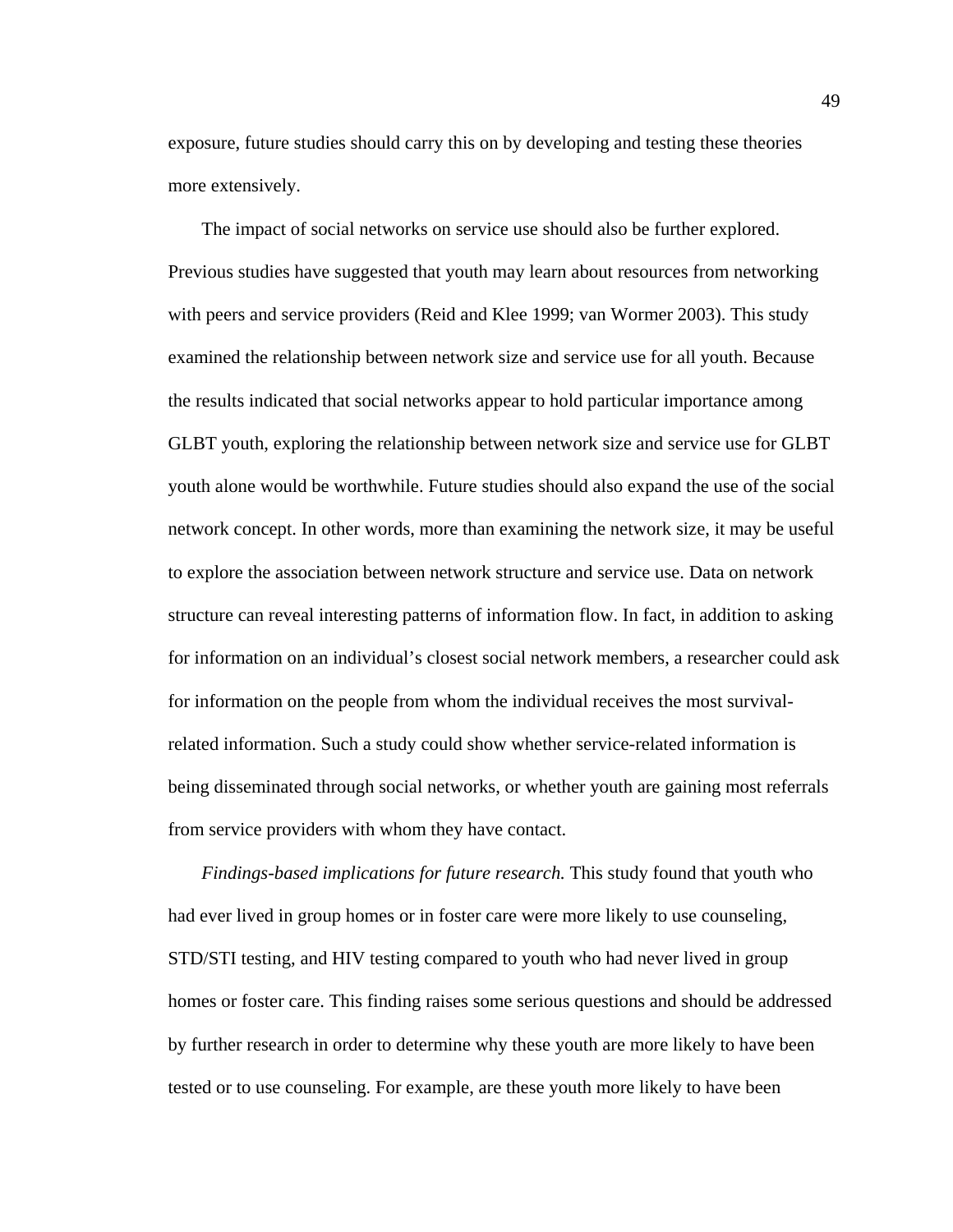sexually abused before leaving home, leaving them at greater risk and therefore a high need for counseling and STD/STI and HIV testing? Does part of the state system for group homes and foster care provide counseling and testing services for these youth, which permits greater access or exposure and therefore greater levels of testing? These questions and others like them should be answered in order to best serve youth coming from group and foster homes.

Along a different vein, this study found support for the idea that youth who spent more nights on the street were more likely to use food pantries and outreach services. This finding reveals that street youth may not be finding enough food from other sources. Research should assess whether this is the case and whether new services, like providing storage lockers, would help youth alleviate food insecurity by allowing them to store nonperishable foods beyond the time of the present meal. Additionally, future research should compare use of food pantries and outreach centers among youth who use shelters and youth who frequently sleep on the streets to determine why these groups differentially access services.

#### *Policy Implications*

Public policies related to homelessness, behavioral health, and other social services impact homeless youth. Because service providers have the most access to homeless youth, policies often directly impact or are implemented through these agencies. As a result, knowing which youth are more likely to use certain services will help policy makers understand how to best direct policies so that they will reach the most youth serviced by particular agencies. More importantly, understanding why these youth are or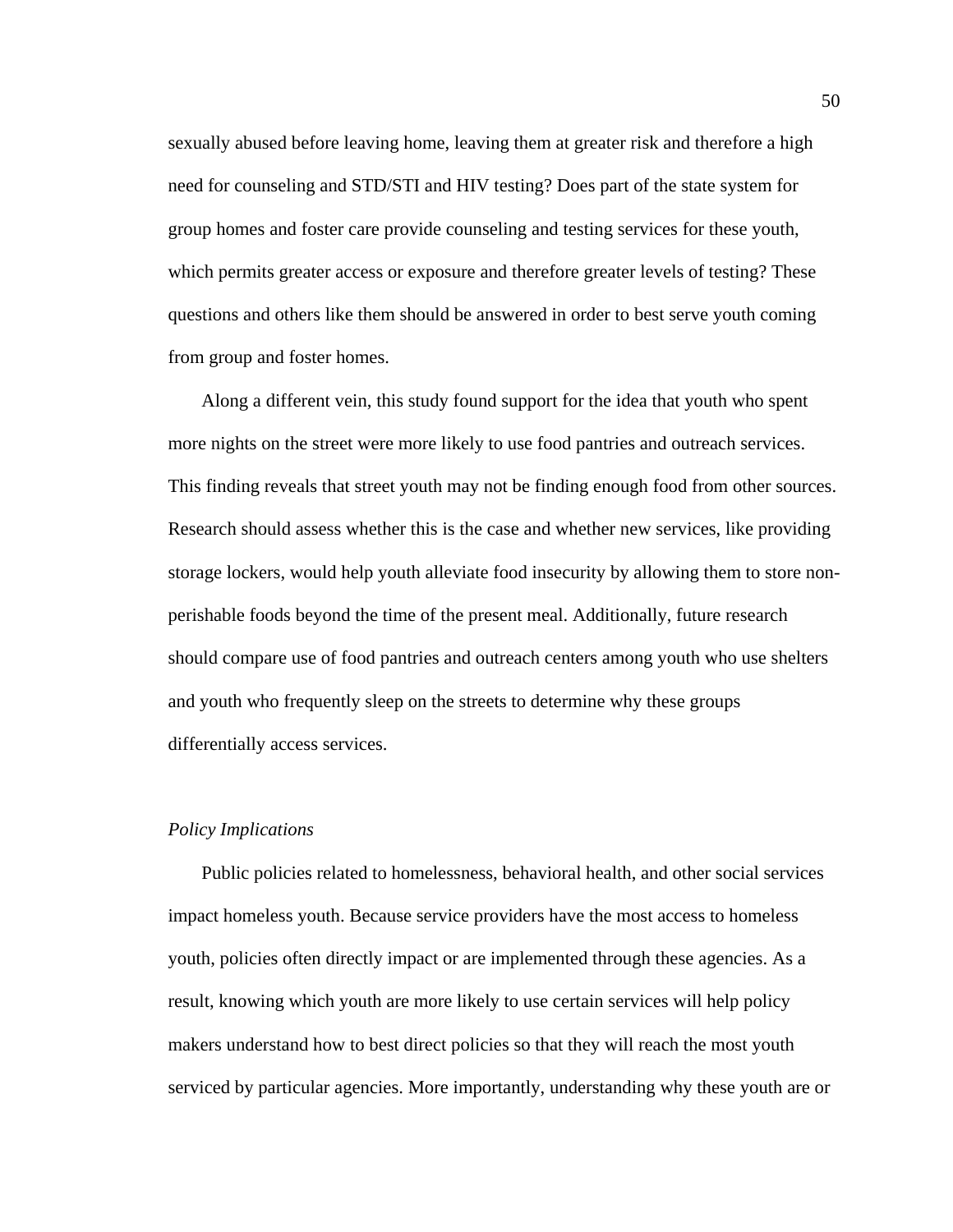are not using different services can offer immeasurable help to policy makers and service providers as they ultimately seek to improve the life chances for homeless youth. This study indicates three key areas for review by policy makers and practitioners.

First, in this study I hypothesized that youth with a larger social network would learn about more services through their network and would therefore be more likely to use all services. This hypothesis was refuted. Testing revealed that social network size did not have an impact on service use for this sample. Consequently, for policies which aim to disseminate information about available services to homeless youth, spreading news through social networks may not be an effective technique, especially if consideration is not given to other characteristics associated with service use.

Second, as previously mentioned, youth from foster homes or group homes are more likely to have used counseling, STD/STI testing, and HIV testing. Policy makers should consider the possible causes for this finding when implementing foster care and group home reforms. Moreover, they should require evaluation studies to determine the factors that lead to service use by this population, and then improve current policies from the findings.

Third, this study reveals that older youth are more likely to use pantries, outreach centers, STD/STI and HIV testing than younger youth. This finding could be used as support for an endeavor to offer new services aimed at older homeless youth. Studying why older youth are using the above listed services can also help policy makers determine what types of new services would be more highly utilized by older homeless youth. For example, job training and placement may be more heavily used among older homeless youth if they were a more readily available service. On the other hand, it is also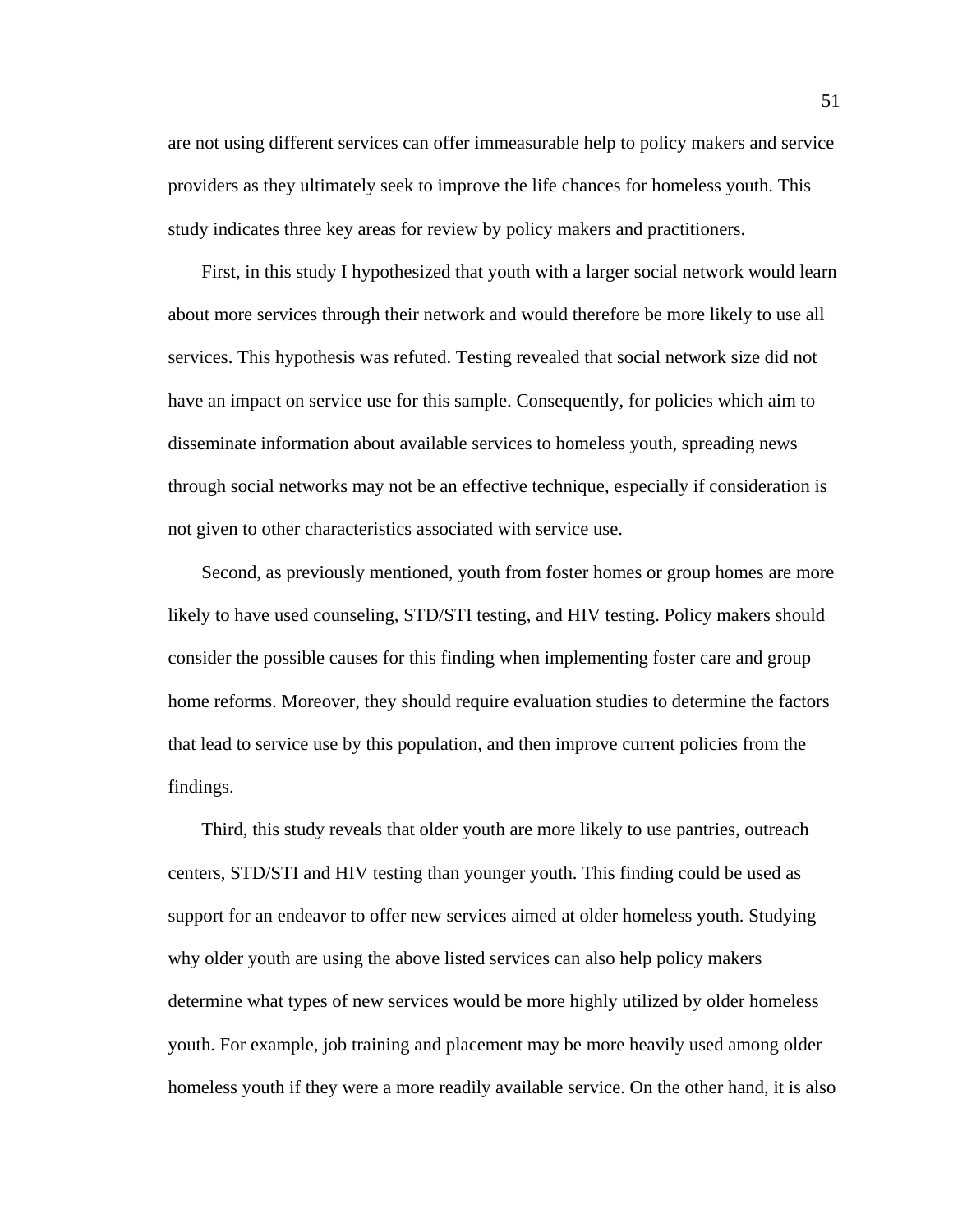important to ask why younger youth are not as likely to use these services. Policy makers should especially prioritize learning what barriers prevent younger youth from utilizing pantries and outreach centers. Knowing the answers to these questions can reveal what unmet needs younger homeless youth have and how service providers and policy makers can meet them.

#### *Conclusions*

As a diverse group of people with a high level of needs, homeless youth can be difficult to know how to serve. Further complicating matters, different camps of service providers ascribe to different theories of what helps homeless youth the most. By studying this population in conjunction with their service use patterns, researchers can equip policy makers and service providers with the information they need in order to develop streamlined and successful programs. The aim of this study has been to add to the previous literature that achieves these goals, as well as to provide a stronger foundation for future researchers to add to this field.

This study achieved these goals, in part, by exploring the use of various theories that can now be more formally tested. I found that needs-driven hypotheses were more likely to be supported by statistical analyses than those that were exposure-related. That is, service utilization appeared to be more frequently based on youths' needs rather than on prior experience with a particular service. Additionally, this study contributes to the field by determining the relationships between various characteristics of homeless youth and service use, especially in relation to homeless youth in the Midwest. In particular, I found that service use varied across gender, sexual orientation, age, and the age at which youth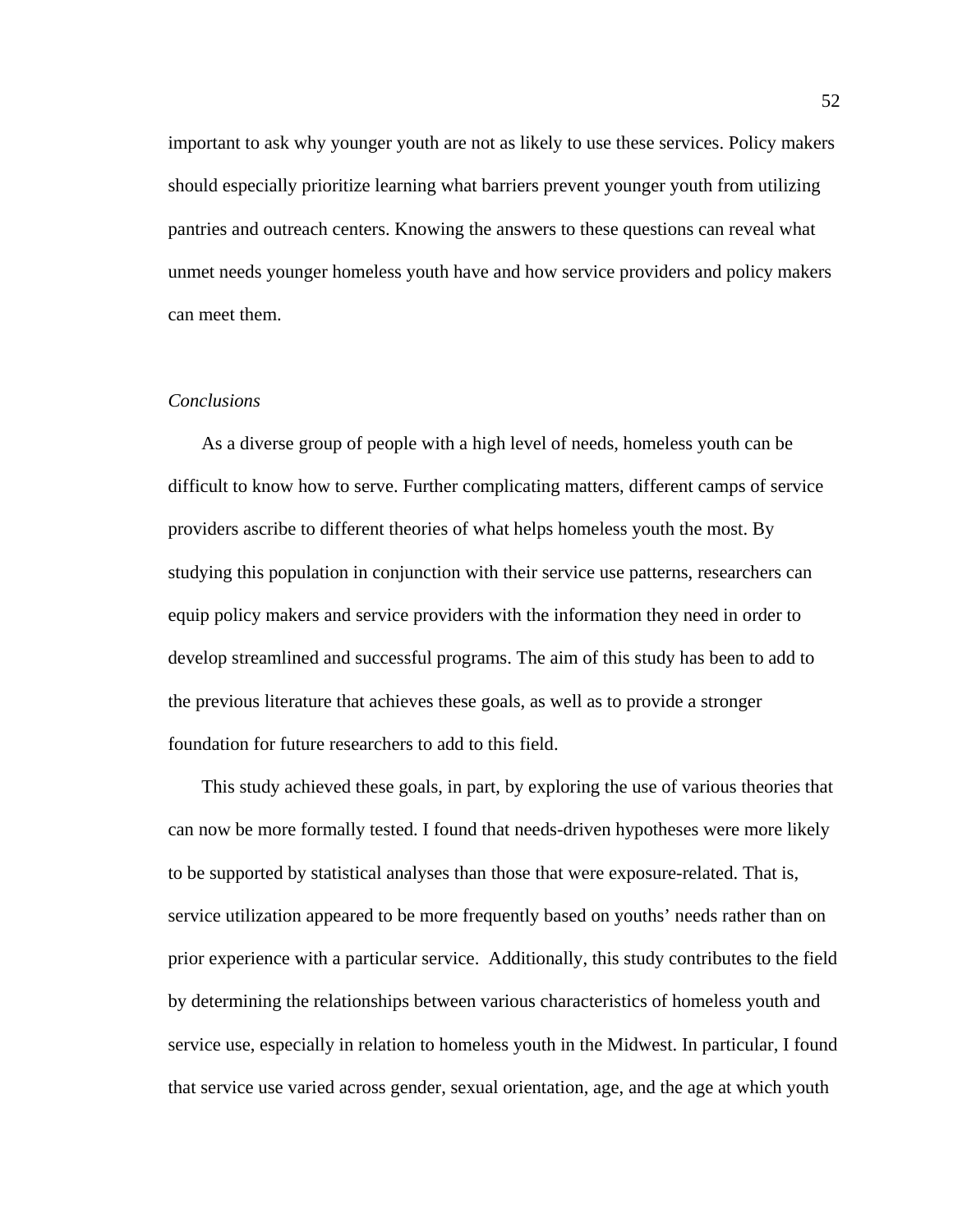first ran. Additionally, service use varied by highest level of education, whether youth had recently held a job, the number of times ran, the average number of nights spent on the street, having ever been kicked out by a caretaker, or having been either physically or sexually abused. Finally, this study found that use of services did not vary across social network size, and more specifically, that use of STD/STI and HIV testing did not vary across subjective norms (or attitudes of friends) towards condom use.

In conclusion, the findings of this study provide a set of starter blocks for future research to propel forward from. It is essential for the ability of communities across the United States to adequately care for and guide homeless youth toward a healthful and happy existence. The continued exploration of this field is important and necessary for the improvement of our society's response to the problems faced by homeless youth.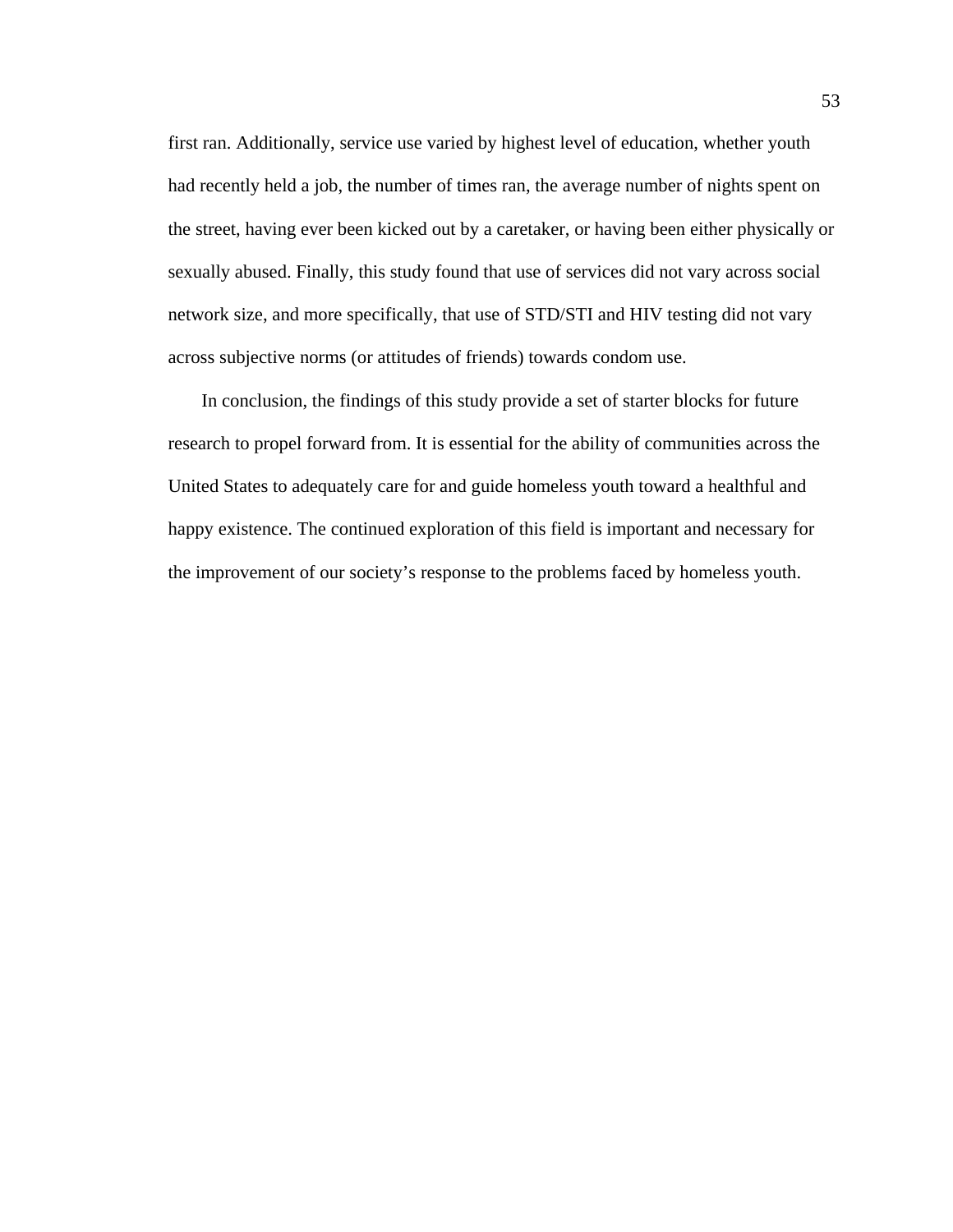#### **References**

- Akers, Ronald L., Marvin D. Krohn, Lonn Lanza-Kaduce, Marcia Radosevich. 1979. "Social Learning and Deviant Behavior: A Specific Test of a General Theory." *American Sociological Review* 44(4):636-655.
- Albarracín, Dolores, Martin Fishbein, Blair T. Johson, and Paige A. Muellerleile. 2001. "Theories of Reasoned Action and Planned Behavior as Models of Condom Use: A Meta-Analysis." *Psychological Bulletin* 127(1): 142.
- Allen, David M., Stan Lehman, Timothy A. Green, Mary Lou Lindegren, Ida Onorato, Willisthe Forrester. 1994. "HIV Infection among Homeless Adults and Runaway Youth, United States, 1989-1992." *AIDS* 8:1593-1598.
- Alt, Robert. L. 2002. "Where the Boys Are Not: A Brief Overview of Male Preventative Health." *Wisconsin Medical Journal* 101(4):22-27.
- Berdahl, Terceira A., Dan R. Hoyt, and Les B. Whitbeck. 2005. "Predictors of First Mental Health Service Utilization among Homeless and Runaway Adolescents." *Journal of Adolescent Health* 37(2):145-154.
- Berrill, Kevin T. 1992. "Anti-gay violence and victimization in the United States: an overview." Pp. 19–45 in *Hate Crimes: Confronting Violence against Lesbians and Gay Men*, edited by G. Herek and K. Berrill. Newbury Park, CA: Sage.
- Blake, Susan M., Rebecca Ledsky, Thomas Lehman, Carol Goodenow, Richard Sawyer, and Tim Hack. 2001. "Preventing Sexual Risk Behaviors among Gay, Lesbian, and Bisexual Adolescents: The Benefits of Gay-Sensitive HIV Instruction in Schools." *American Journal of Public Health* 91(6):940-946.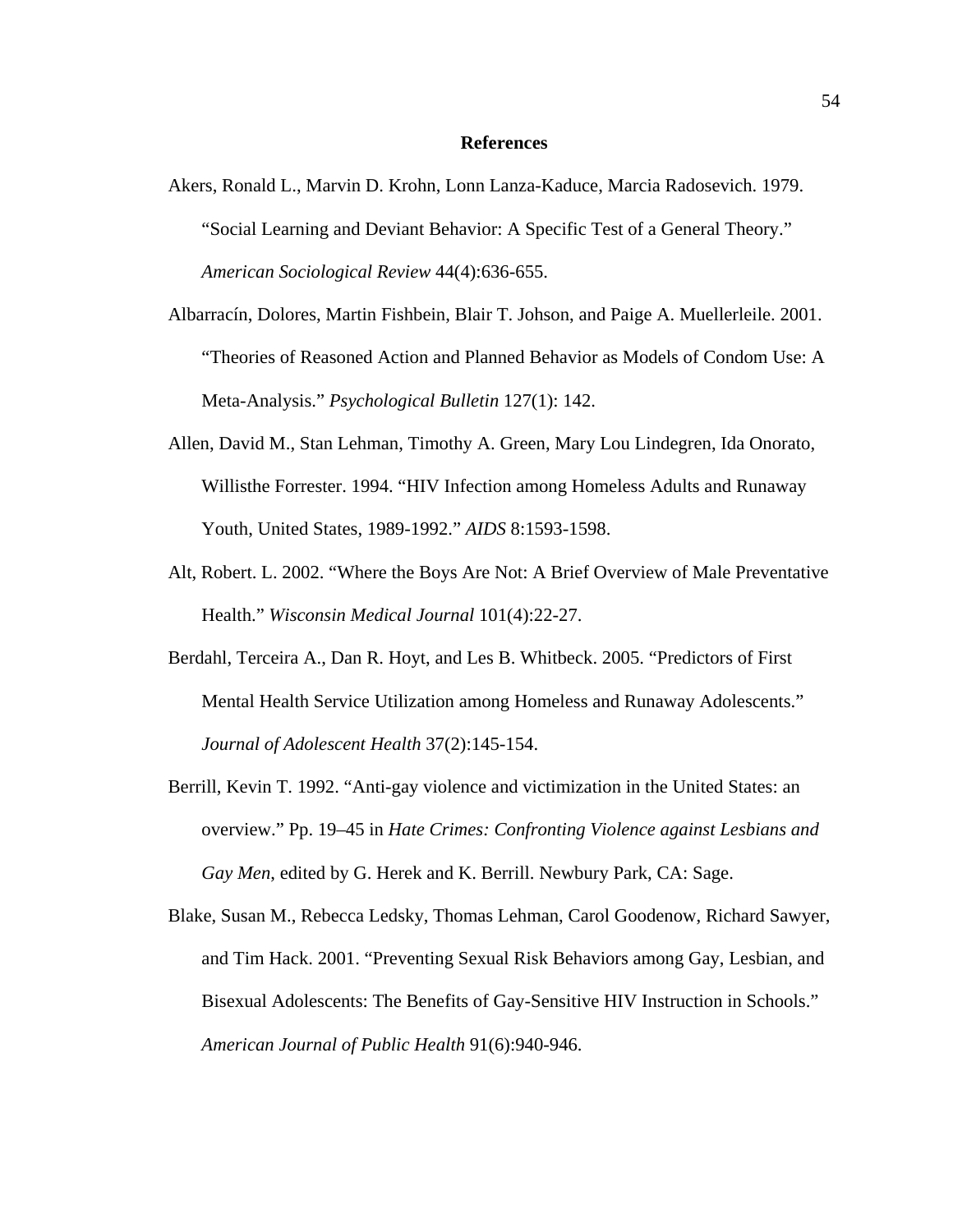- Buckner, John C. and Ellen L. Bassuk. 1997. "Mental Disorders and Service Utilization Among Youths from Homeless and Low-Income Housed Families." *Journal of the American Academy of Child and Adolescent Psychiatry* 36(7):890-900.
- Cochran, Bryan N., Angela J. Stewart, Joshua A. Ginzler, and Ana Mari Cauce. 2002. "Challenges Faced by Homeless Sexual Minorities: Comparison of Gay, Lesbian, Bisexual, and Transgender Homeless Adolescents with Their Heterosexual Counterparts." *American Journal of Public Health* 92(5):773-777.
- Cooke, Richard and David French. 2008. "How Well Do the Theory of Reasoned Action and Theory of Planned Behaviour Predict Intentions and Attendance at Screening Programmes? A Meta-Analysis." *Psychology & Health* 23(7): 745-765.
- De Rosa, Christine Johnson, Susanne B. Montgomery, Justeen Hyde, Ellen Iverson, and Michele D. Kipke. 2001. "HIV Risk Behavior and HIV Testing: A Comparison of Rates and Associated Factors among Homeless and Runaway Adolescents in Two Cities." *AIDS Education and Prevention* 13(2):131-148.
- De Rosa, Christine Johnson, Susanne B. Montgomery, Michele D. Kipke, Ellen Iverson, Joanne L. Ma, and Jennifer Unger. 1999. "Service Utilization among Homeless and Runaway Youth in Los Angeles, California: Rates and Reasons: Erratum." *Journal of Adolescent Health* 24(6):449-458.
- Ennett, Susan T. and Karl E. Bauman. 1993. "Peer Group Structure and Adolescent Cigarette Smoking: A Social Network Analysis." *Journal of Health and Social Behavior* 34(3):226-236.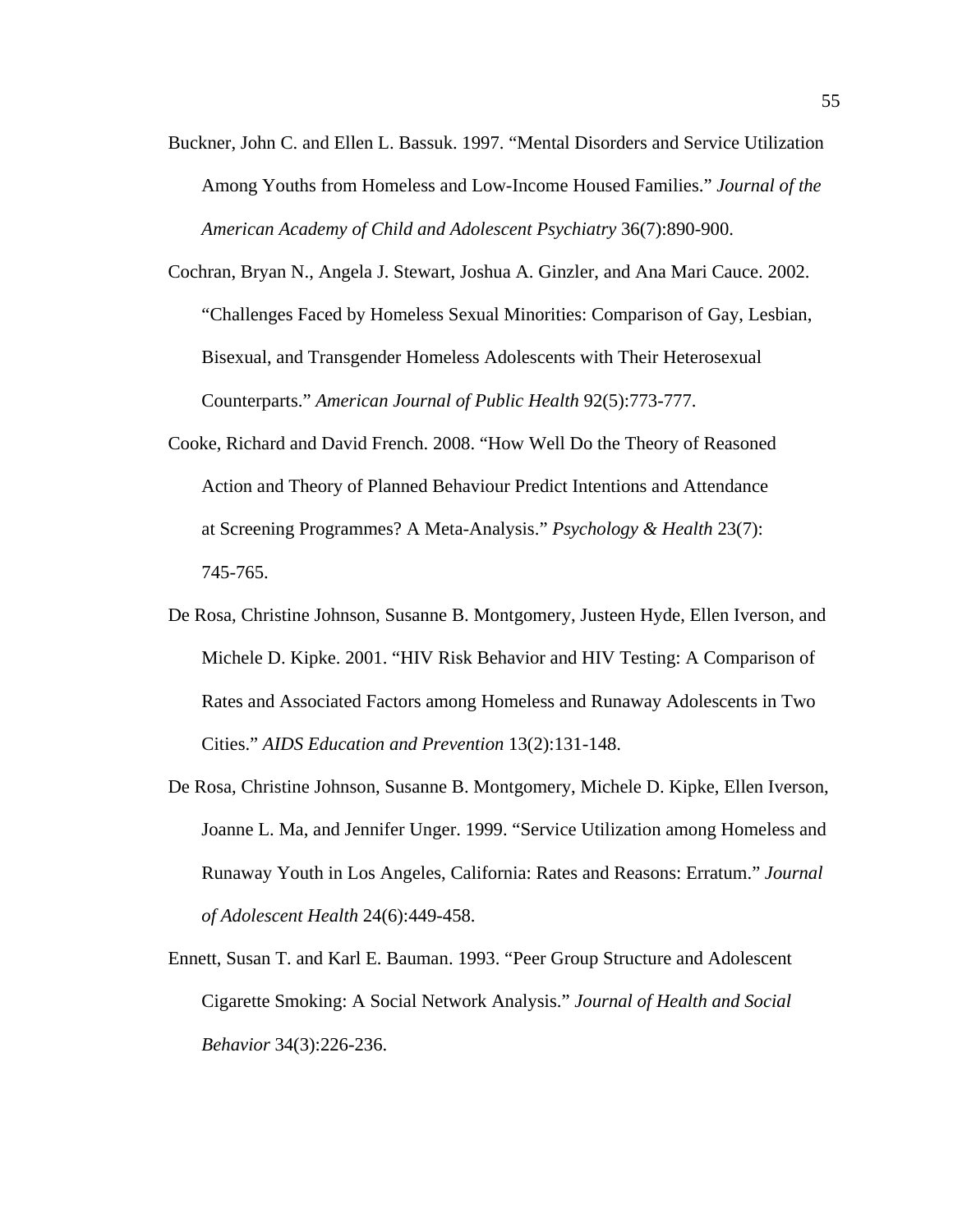- Elifson, Kirk W., Claire E. Sterk and Katherine P. Theall. 2007. "Safe Living: The Impact of Unstable Housing Conditions on HIV Risk Reduction among Female Drug Users." *AIDS and Behavior* 11:S45-S55.
- Faulkner, Anne H. and Kevin Cranston. 1998. "Correlates of Same Sex Sexual Behavior in a Random Sample of Massachusetts High School Students." *American Journal of Public Health* 88:262–266.
- Fishbein, Martin and Icek Ajzen. 1975. *Beliefs, Attitudes, Intentions, and Behavior: An Introduction to Theory and Research*. Reading, MA: Addison-Wesley.
- Fishbein, Martin. 1980. "A Theory of Reasoned Action: Some Applications and Implications." Pp.65-116 in *Nebraska Symposium on Motivation, 1979*, edited by H.E. Howe Jr. and M.M. Page. Lincoln: University of Nebraska Press.
- Geber, Gayle M. 1997. "Barriers to Health Care for Street Youth." *Journal of Adolescent Health* 21(5):287-290.
- Gillmore, Mary Rogers, Matthew E. Archibald, Diane M. Morrison, Anthony Wilsdon, Elizabeth A. Wells, Marilyn J. Hoppe, Deborah Nahom, and Elise Murowchick. 2002. "Teen Sexual Behavior: Applicability of the Theory of Reasoned Action." *Journal of Marriage & Family* 64(4): 885-897.
- Goodman, Elizabeth and John E. Berecochea. 1994. "Predictors of HIV Testing among Runaway and Homeless Adolescents." *Journal of Adolescent Health* 15(7):566-572.

Hunt, Hillary R. and Alan M. Gross. 2009. "Prediction of Exercise in Patients across Various Stages of Bariatric Surgery: A Comparison of the Merits of the Theory of Reasoned Action versus the Theory of Planned Behavior." *Behavior Modification* 33(6):795-817.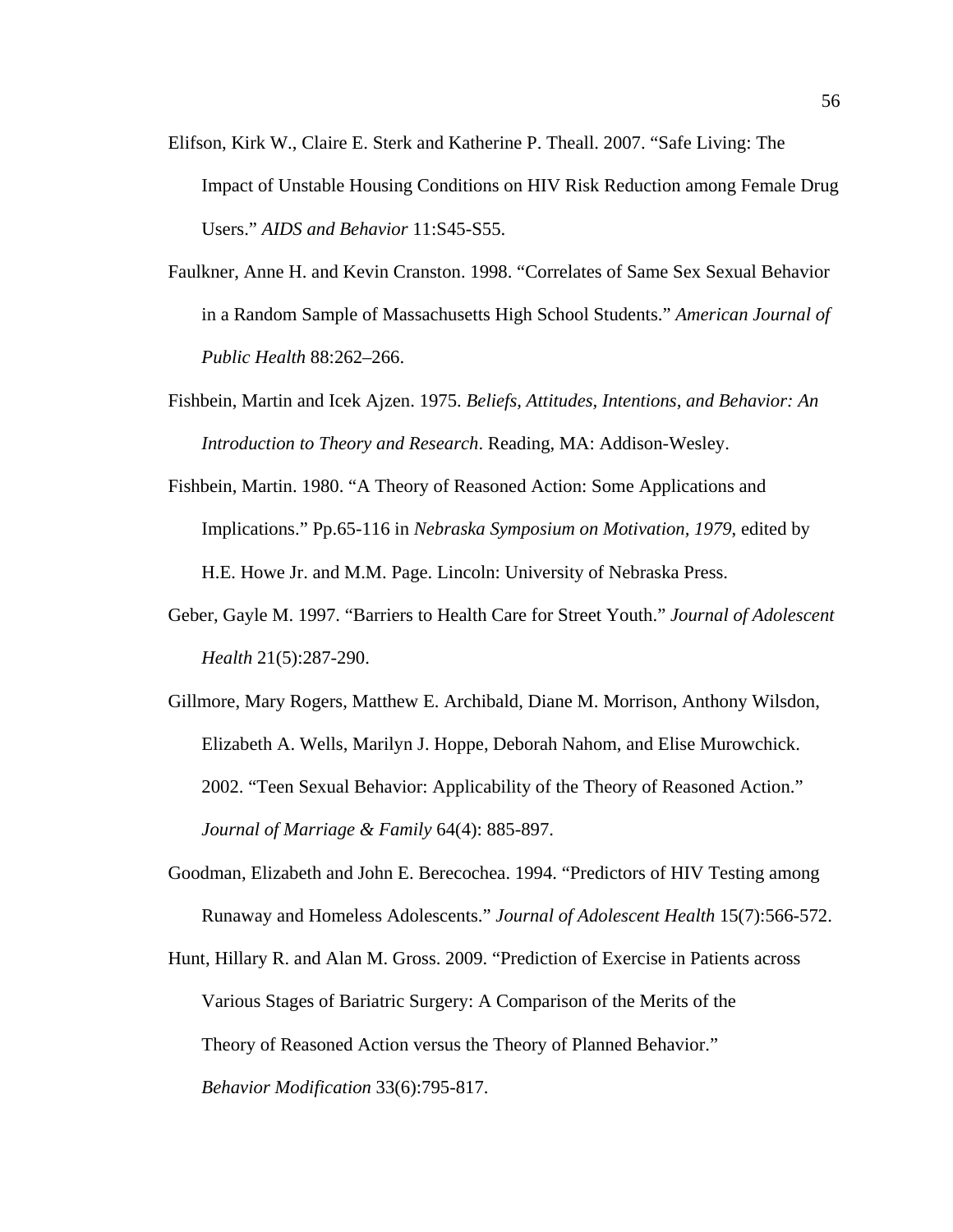- Kennedy, Michael. 1991. "Homeless and Runaway Youth Mental Health Issues: No Access to the System." *Journal of Adolescent Health* 12(7):576-579.
- Kipke, Michele D., Jennifer B. Unger, Raymond F. Palmer, Ellen Iverson, Susan O'Connor. 1998. "Association Between Self-Identified Peer-Group Affiliation and HIV Risk Behaviors among Street Youth." Pp. 61-82 in *What We Have Learned from the AIDS Evaluation of Street Outreach Projects*, edited by Greenberg, J.B., Neumann, M.S.; Center for Disease Control, Atlanta, GA, 61-82.
- Kurtz, P. David, Sara V. Jarvis, and Gail L. Kurtz. 1991. "Problems of Homeless Youths: Empirical Findings and Human Services Issues." *Social Work* 36(4):309-314.
- Mitchell, V-W. 1992. "Understanding Consumers' Behaviour: Can Perceived Risk Theory Help?" *Management Decision* 30(3).
- Morrison, Diane M., Sharon A. Baker, and Mary Rogers Gillmore. 2000. "Using the Theory of Reasoned Action to Predict Condom Use among High-Risk Heterosexual Teens." Pp. 27-49 in *Understanding and Changing Health Behaviour: From Health Beliefs to Self-Regulation*, edited by P. Norman, C. Abraham and M. Conner. Amsterdam, The Netherlands: Harwood.
- Muñoz-Silva, Alicia, Manuel Sánchez-García, Cristina Nunes, and Ana Teresa Martins. 2007. "Gender Differences in Condom Use Prediction with Theory of Reasoned Action and Planned Behaviour: The Role of Self-Efficacy and Control." *AIDS Care* 19(9):1177-1181.
- North, Carol S., David E. Pollio, Brian Perron, Karin M. Eyrich, and Edward L. Spitznagel. 2005. "The Role of Organizational Characteristics in Determining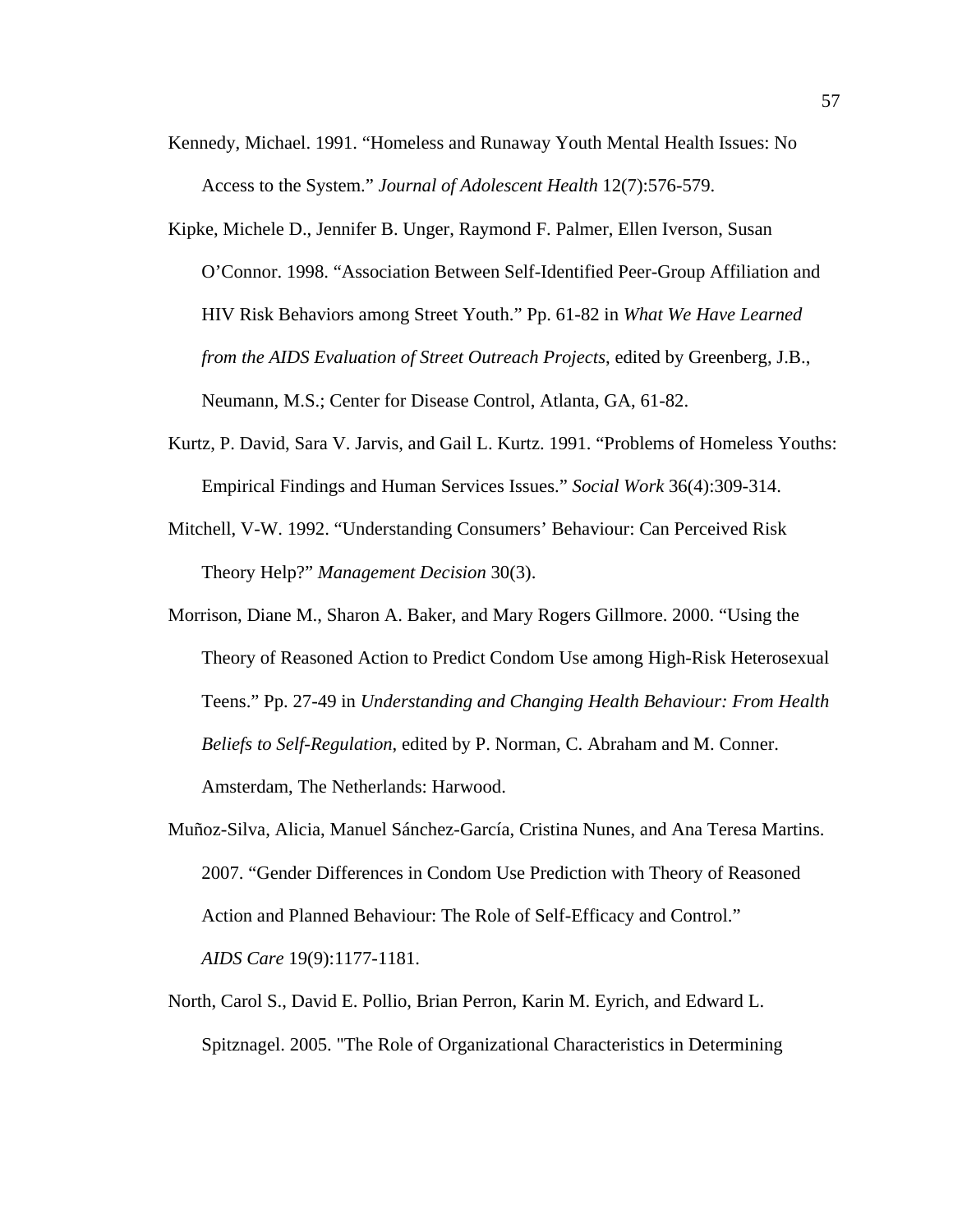Patterns of Utilization of Services for Substance Abuse, Mental Health, and Shelter by Homeless People." *Journal of Drug Issues* 35(3):575-592.

Reid, Paul and Hilary Klee. 1999. "Young Homeless People and Service Provision." *Health and Social Care in the Community* 7(1):17-24.

Robertson, Marjorie J. and Paul A. Toro. 1998. "Homeless Youth: Research, Intervention, and Policy." in *Practical Lessons: The 1998 National Symposium on Homelessness Research*, edited by L. Fosburg & D. Dennis. Washington, DC: U.S. Department of Housing and Urban Development, U.S. Department of Health and Human Services.

- Rotheram-Borus, Mary Jane, Heino F. Meyer-Bahlburg, Cheryl Koopman, Margaret Rosario, Theresa M. Exner, Ronald Henderson, Marjory Matthieu, Rhoda Gruen. 1992. "Lifetime Sexual Behaviors among Runaway Males and Females." *The Journal of Sex Research* 29:15-29.
- Solorio, M. Rosa, Norweeta Milburn, Ronald M. Andersen, Sharone Trifskin, and Michael A. Rodríguez. 2006. "Emotional Distress and Mental Health Service Use among Urban Homeless Adolescents." *Journal of Behavioral Health Services and Research* 33(4):381-393.
- Solorio, M. Rosa, Norweeta Milburn, Mary Jane Rotheram-Borus, Chandra Higgins, and Lillian Gelberg. 2006. "Predictors of Sexually Transmitted Infection Testing among Sexually Active Homeless Youth." *AIDS and Behavior* 10(2):179-184.
- Solorio, M. Rosa, Norweeta Milburn, Robert E. Wiess, and Philip J. Batterham. 2006. "Newly Homeless Youth STD Testing Patterns Over Time." *Journal of Adolescent Health* 39(3):9-16.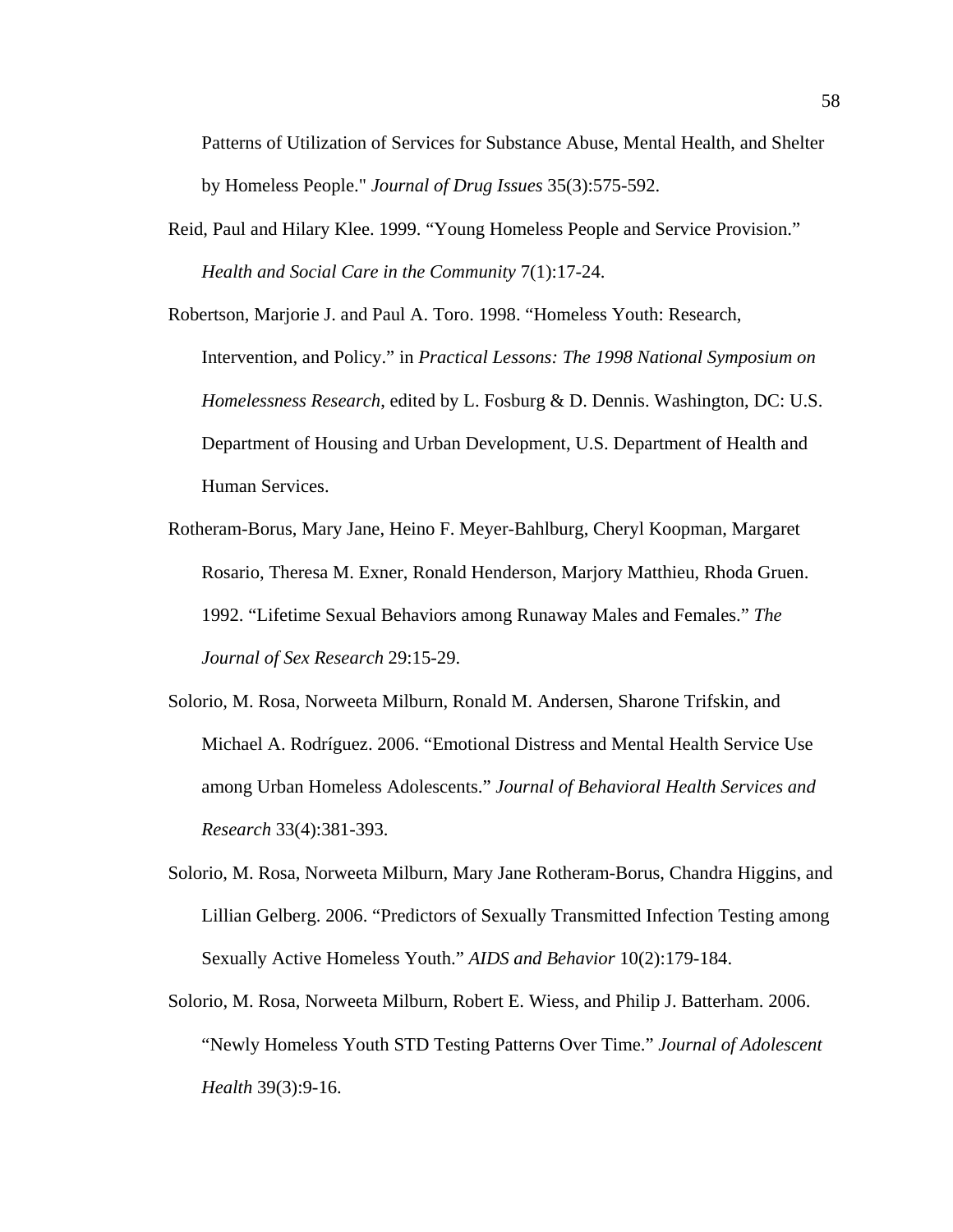- Torkko, Kathleen, C., Kenneth Gershman, Lori A. Crane, Richard Hamman, and Anna Barón. "Testing for Chlamydia and Sexual History Taking in Adolescent Females: Results from a Statewide Survey of Colorado Primary Care Providers." *Pediatrics* 106(3):e32.
- Tyler, Kimberly A. 2008. "Social Network Characteristics and Risky Sexual and Drug Related Behaviors among Homeless Young Adults." *Social Science Research* 37:673-685.
- Tyler, Kimberly A. and Ana Mari Cauce. 2002. "Perpetrators of Early Physical and Sexual Abuse among Homeless and Runaway Adolescents." *Child Abuse and Neglect* 26(12):1261-1274.
- Tyler, Kimberly A., Dan R. Hoyt, Les B. Whitbeck. 2000. "The Effects of Early Sexual Abuse on Later Sexual Victimization among Female Homeless and Runaway Youth." *Journal of Interpersonal Violence* 15:235-250.
- Tyler, Kimberly A. and Lisa A. Melander. Forthcoming. "The Effect of Drug and Sexual Risk Behaviors with Social Network and Non-Network Members on Homeless Youth's STI and HIV Testing." *Sexual Health*.
- United States Dept. of Health and Human Services. 2009. "Sexual and Reproductive Health of Persons Aged 10–24 Years —United States, 2002–2007." *Morbidity and Mortality Weekly Report* 58(SS3).
- van Wormer, Rupert. 2003. "Homeless Youth Seeking Assistance: A Research-Based Study From Duluth, Minnesota." *Child and Youth Care Forum* 32(2):89-103.
- Walsh, Christine, John Graham, and Michael Shier. 2009. "Toward a Common Goal for Shelter Service." *Social Development Issues* 31(2):57-69.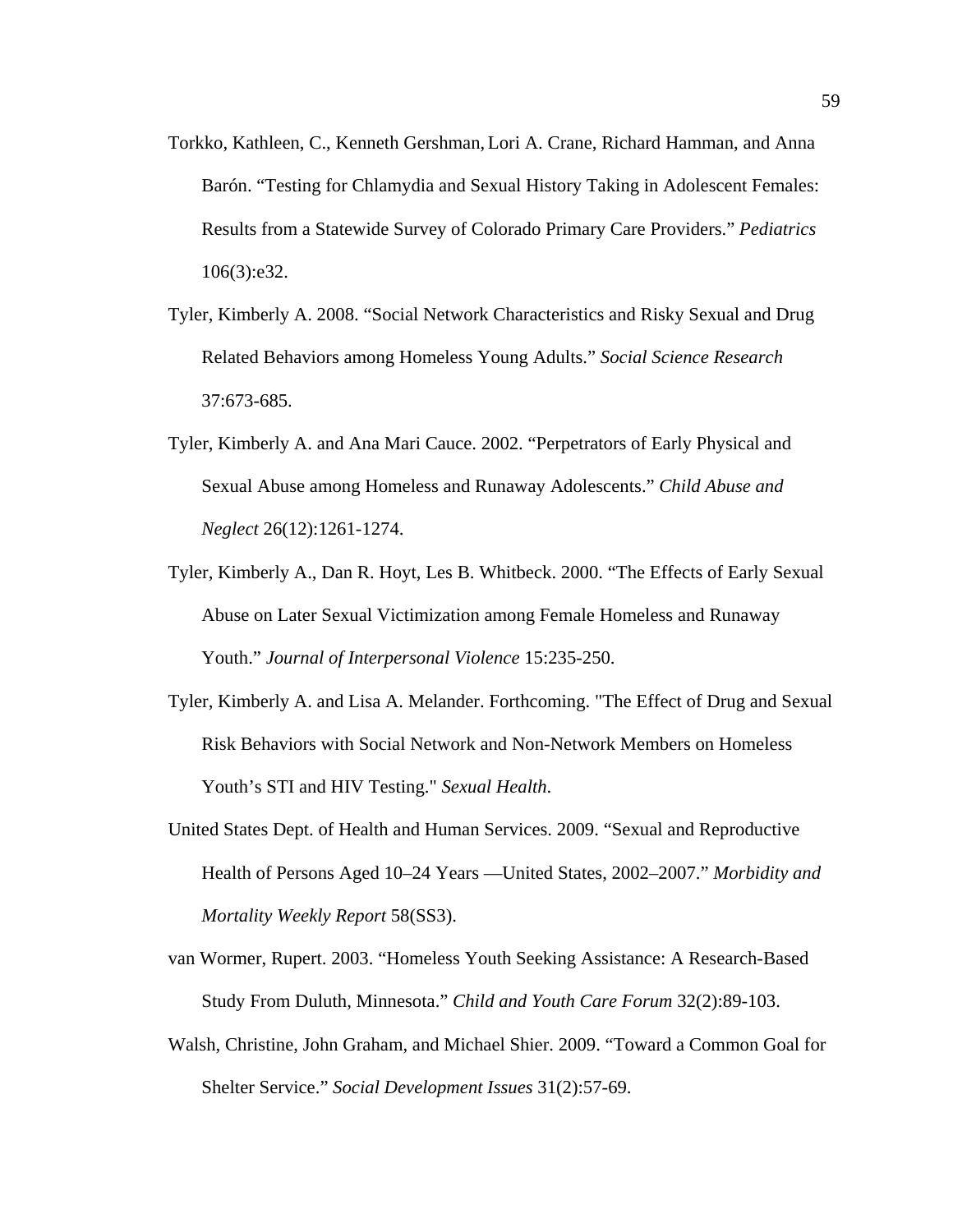- Weber, Keith, Matthew M. Martin, and Michael Corrigan. 2007. "Real Donors, Real Consent: Testing the Theory of Reasoned Action on Organ Donor Consent." *Journal of Applied Social Psychology* 37(10):2435-2450.
- Whitbeck, Les B. and Dan R. Hoyt. 1999. *Nowhere to Grow: Homeless and Runaway Adolescents and their Families.* Aldine de Gruyter, New York, NY.
- Woods, Elizabeth R., Cathryn L. Samples, Maurice W. Melchiono, Peter M. Keenan, Durrell J. Fox, and Sion Kim Harris. 2002. "Initiation of Services in the Boston HAPPENS Program: Human Immunodeficiency Virus-Positive, Homeless, and At-Risk Youth Can Access Services." *AIDS Patient Care and STDs* 16(10):497-510.
- Woods, Elizabeth R., Cathryn L. Samples, Maurice W. Melchiono, Peter M. Keenan, Durrell J. Fox, Louise H. Chase, Michelle A. Burns, Virginia A. Price, Jan Paradise, Rebecca O'Brien, Richard A. Claytor Jr., Robyn Brooke, and Elizabeth Goodman. 2000. "The Boston HAPPENS program: Needs and Use of Services by HIV-positive Compared to At-Risk Youth, Including Gender Differences." *Evaluation and Program Planning* 23(2):187-198.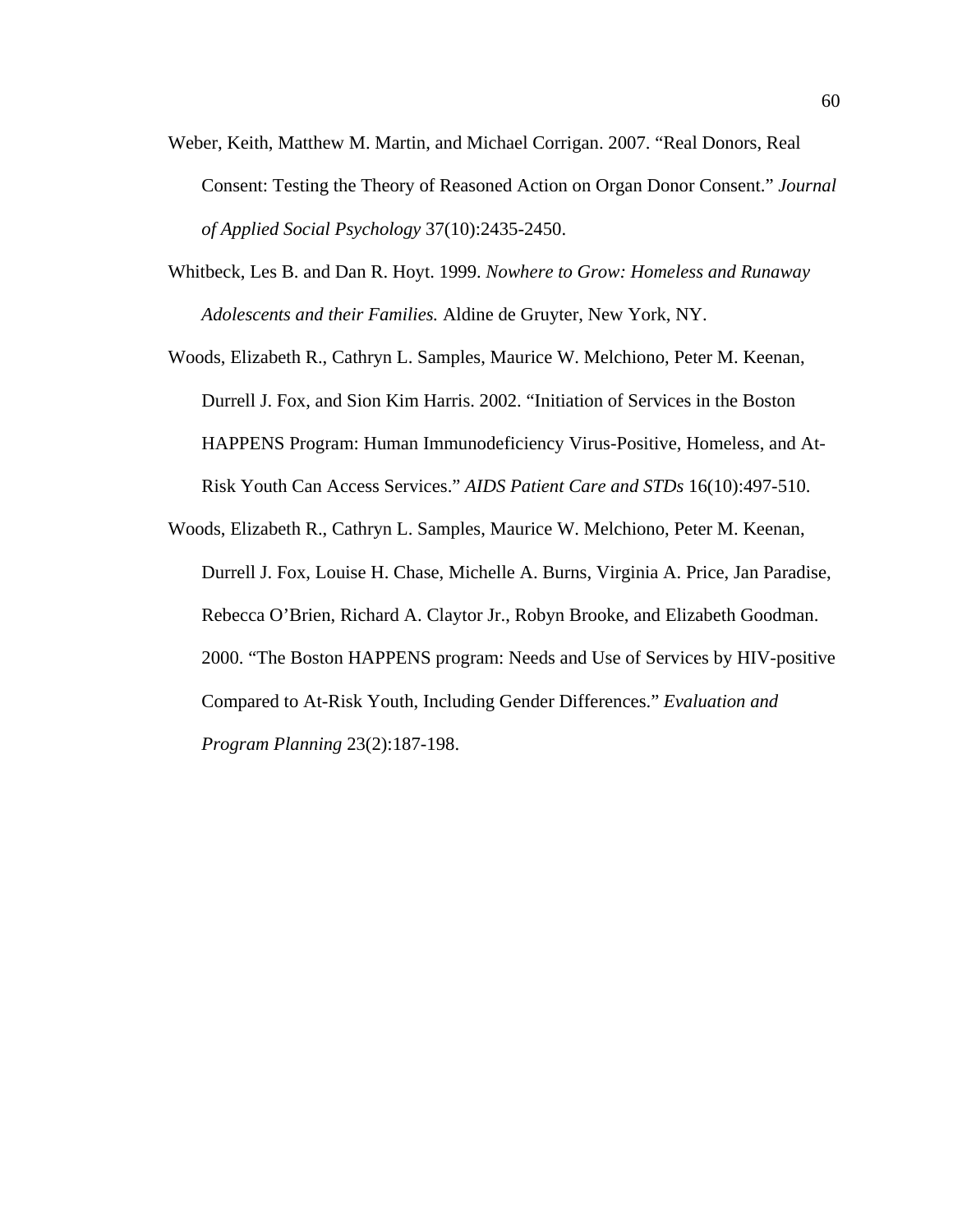| Table 1. Sample Characteristics (N=249) |           |      |                                             |      |      |  |  |  |  |  |  |
|-----------------------------------------|-----------|------|---------------------------------------------|------|------|--|--|--|--|--|--|
| Dichotomous Variables                   | ${\bf N}$ | $\%$ | <b>Continuous Variables</b>                 | Mean | S.D. |  |  |  |  |  |  |
| Gender                                  |           |      | Age (14-21)                                 | 18.5 | 1.8  |  |  |  |  |  |  |
| Female                                  | 137       | 55.0 | Highest level of education                  | 7.0  | 1.9  |  |  |  |  |  |  |
| Male                                    | 112       | 45.0 | Age when first ran (2-20)                   | 13.8 | 3.1  |  |  |  |  |  |  |
| Race                                    |           |      | Number of times ran                         | 3.2  | 1.9  |  |  |  |  |  |  |
| White                                   | 123       | 49.4 | Longest time away from home                 | 2.8  | 1.6  |  |  |  |  |  |  |
| Non-White                               | 126       | 50.6 | Number of nights on street per week $(0-6)$ | 1.0  | 2.0  |  |  |  |  |  |  |
| <b>Sexual Orientation</b>               |           |      | Number of network members (0-5)             | 3.9  | 1.2  |  |  |  |  |  |  |
| Heterosexual                            | 205       | 82.3 | Number of sex partners in last 6mo $(0-3)$  | 1.0  | 1.1  |  |  |  |  |  |  |
| <b>GLBT</b>                             | 44        | 17.7 |                                             |      |      |  |  |  |  |  |  |
| Non-Demographic Variables               |           |      |                                             |      |      |  |  |  |  |  |  |
| Held job in last 6 months               |           |      |                                             |      |      |  |  |  |  |  |  |
| Yes                                     | 145       | 58.2 |                                             |      |      |  |  |  |  |  |  |
| N <sub>o</sub>                          | 104       | 41.8 |                                             |      |      |  |  |  |  |  |  |
| Ever kicked out by CT                   |           |      |                                             |      |      |  |  |  |  |  |  |
| Yes                                     | 114       | 45.8 |                                             |      |      |  |  |  |  |  |  |
| N <sub>o</sub>                          | 134       | 53.8 |                                             |      |      |  |  |  |  |  |  |
| CT ever rec'd public assistance         |           |      |                                             |      |      |  |  |  |  |  |  |
| Yes                                     | 120       | 48.2 |                                             |      |      |  |  |  |  |  |  |
| N <sub>o</sub>                          | 112       | 45.0 |                                             |      |      |  |  |  |  |  |  |
| CT ever lived in public housing         |           |      |                                             |      |      |  |  |  |  |  |  |
| Yes                                     | 60        | 24.1 |                                             |      |      |  |  |  |  |  |  |
| No                                      | 173       | 69.5 |                                             |      |      |  |  |  |  |  |  |
| Ever lived in group home                |           |      |                                             |      |      |  |  |  |  |  |  |
| Yes                                     | 120       | 48.2 |                                             |      |      |  |  |  |  |  |  |
| N <sub>o</sub>                          | 128       | 51.4 |                                             |      |      |  |  |  |  |  |  |
| Ever lived in foster care               |           |      |                                             |      |      |  |  |  |  |  |  |
| Yes                                     | 93        | 37.3 |                                             |      |      |  |  |  |  |  |  |
| No.                                     | 156       | 62.7 |                                             |      |      |  |  |  |  |  |  |
| Ever physically abused                  |           |      |                                             |      |      |  |  |  |  |  |  |
| Yes                                     | 138       | 55.4 |                                             |      |      |  |  |  |  |  |  |
| N <sub>o</sub>                          | 111       | 44.6 |                                             |      |      |  |  |  |  |  |  |
| Ever sexually abused                    |           |      |                                             |      |      |  |  |  |  |  |  |
| Yes                                     | 82        | 32.9 |                                             |      |      |  |  |  |  |  |  |
| N <sub>o</sub>                          | 166       | 66.7 |                                             |      |      |  |  |  |  |  |  |

Note: CT refers to caretaker.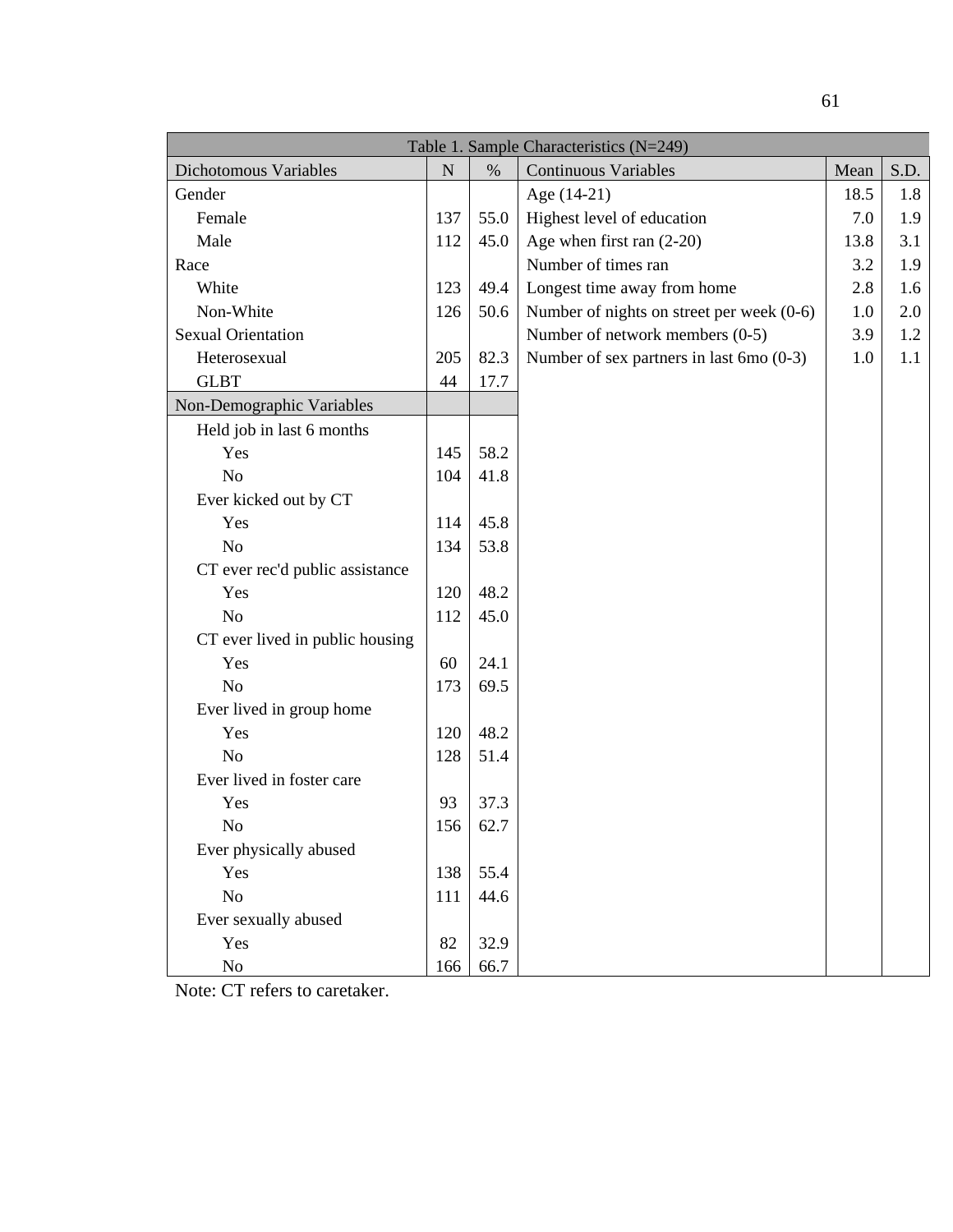| Table 2. Youth Characteristics of Each Type of Service Utilization (N=249) |                 |                     |                     |                    |                               |                            |  |  |  |  |
|----------------------------------------------------------------------------|-----------------|---------------------|---------------------|--------------------|-------------------------------|----------------------------|--|--|--|--|
|                                                                            | Shelter<br>N(%) | Food Pantry<br>N(%) | Outreach<br>$N(\%)$ | Counseling<br>N(%) | STD/STI<br>Testing<br>$N(\%)$ | <b>HIV</b> Testing<br>N(%) |  |  |  |  |
| <b>Total Usage</b>                                                         | 177(71.1)       | 184 (73.9)          | 172(69.1)           | 179 (71.9)         | 179(71.9)                     | 166(66.7)                  |  |  |  |  |
| Gender                                                                     |                 |                     |                     |                    |                               |                            |  |  |  |  |
| Male                                                                       | 84 (47.5)       | 80(43.5)            | 74 (43.0)           | 76(42.5)           | 70(39.1)                      | 69(41.6)                   |  |  |  |  |
| Female                                                                     | 93 (52.5)       | 104(56.5)           | 98 (57.0)           | 103(57.5)          | 109(60.9)                     | 97 (58.4)                  |  |  |  |  |
| Race                                                                       |                 |                     |                     |                    |                               |                            |  |  |  |  |
| White                                                                      | 86 (48.6)       | 92(50.0)            | 89 (51.7)           | 94(52.5)           | 92(51.4)                      | 86 (51.8)                  |  |  |  |  |
| Non-White                                                                  | 91 (51.4)       | 92(50.0)            | 83 (48.3)           | 85 (47.5)          | 87 (48.6)                     | 80 (48.2)                  |  |  |  |  |
| <b>Sexual Orientation</b>                                                  |                 |                     |                     |                    |                               |                            |  |  |  |  |
| Heterosexual                                                               | 147(83.1)       | 144 (78.3)          | 135(78.5)           | 142(79.3)          | 141 (78.8)                    | 131 (78.9)                 |  |  |  |  |
| <b>GLBT</b>                                                                | 30(16.9)        | 40(21.7)            | 37(21.5)            | 37(20.7)           | 38(21.2)                      | 35(21.1)                   |  |  |  |  |
| Non-Demographic Variables                                                  |                 |                     |                     |                    |                               |                            |  |  |  |  |
| Held job in last 6 months                                                  | 102(57.6)       | 116(63.0)           | 111(64.5)           | 102(57.0)          | 113(63.1)                     | 110(66.3)                  |  |  |  |  |
| Ever kicked out by CT                                                      | 92 (52.3)       | 85 (46.6)           | 76 (44.2)           | 90(50.6)           | 85 (47.5)                     | 84 (50.6)                  |  |  |  |  |
| CT ever rec'd public assistance <sup>a</sup>                               | 85(52.1)        | 96(56.8)            | 86(54.1)            | 92(56.4)           | 94(55.0)                      | 89 (56.3)                  |  |  |  |  |
| $CT$ ever lived in public housing $a$                                      | 43(26.4)        | 49 (28.8)           | 49(30.6)            | 42(25.5)           | 45(26.8)                      | 40(25.6)                   |  |  |  |  |
| Ever lived in group home                                                   | 95 (54.0)       | 89 (48.6)           | 81 (47.4)           | 101(56.7)          | 97(45.5)                      | 91(55.2)                   |  |  |  |  |
| Ever lived in foster care                                                  | 69 (39.0)       | 75 (40.8)           | 67(39.0)            | 78 (43.6)          | 74 (41.3)                     | 69 (41.6)                  |  |  |  |  |
| Ever physically abused                                                     | 110(62.1)       | 108(58.7)           | 103(59.9)           | 114(63.7)          | 100(55.9)                     | 96 (57.8)                  |  |  |  |  |
| Ever sexually abused                                                       | 62(35.0)        | 69 (37.7)           | 66 (38.6)           | 72(40.4)           | 71(39.7)                      | 68 (41.2)                  |  |  |  |  |

Notes: CT refers to caretaker.

 The percentages reported indicate the number of youth who possess the characteristic on the left out of the number of youth who use the service indicated at the top.

<sup>a</sup> Sample size is smaller due to missing cases.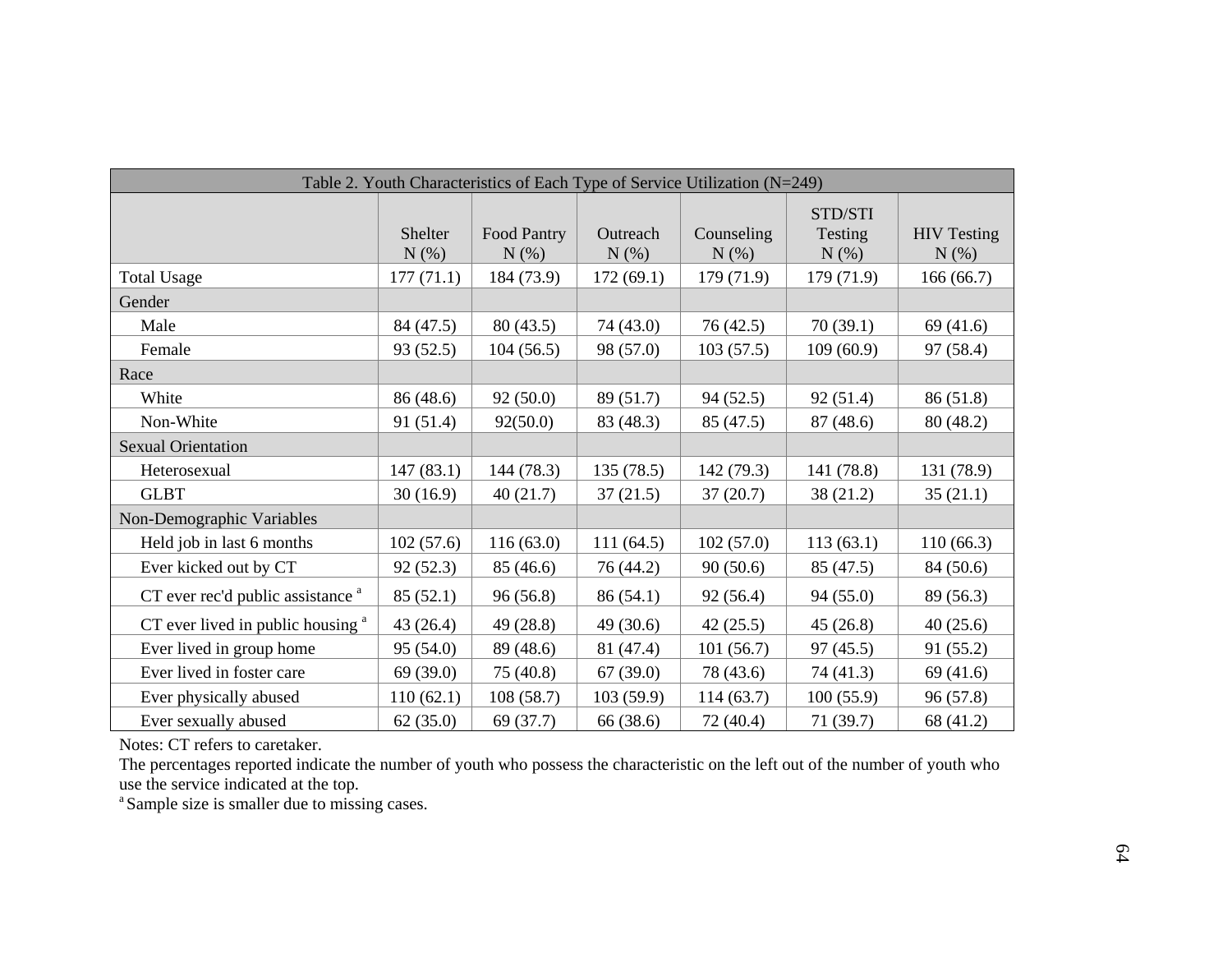

\*\*p < .01, \*p < .05, +p < .10. Notes: CT refers to caretaker and for all variables other than gender, race and sexual orientation, Yes=1.